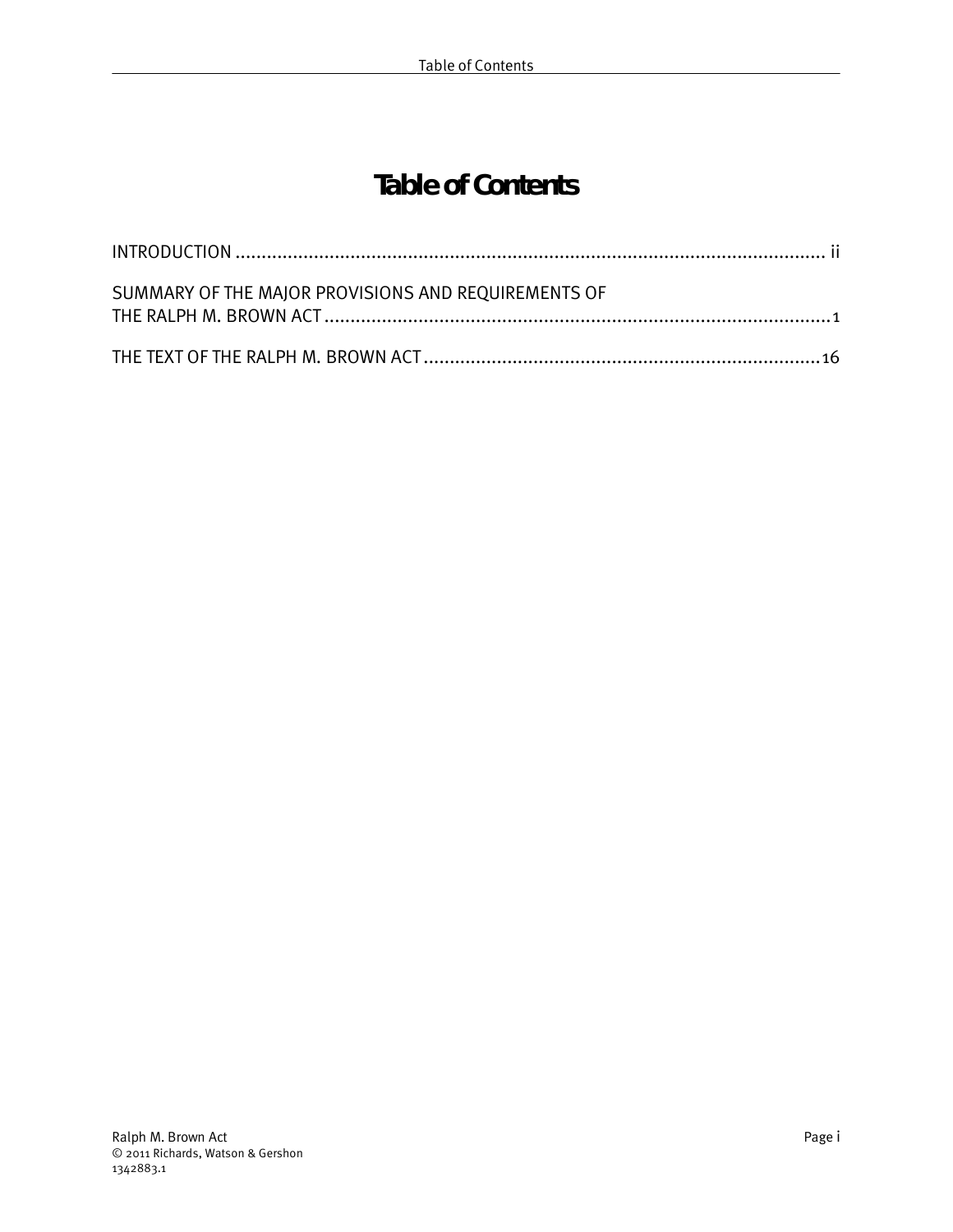## **SUMMARY OF THE MAJOR PROVISIONS AND REQUIREMENTS OF THE RALPH M. BROWN ACT**

The Ralph M. Brown Act, more commonly known as the "Brown Act," is California's "sunshine" law for local government. The Brown Act is found in the California Government Code commencing with Section 54950. In a nutshell, the Brown Act requires local government business to be conducted at open and public meetings, except in certain limited situations. This paper briefly summarizes and discusses the major provisions of the Brown Act.

#### **I. APPLICATION OF BROWN ACT TO "LEGISLATIVE BODIES"**

The requirements of the Brown Act apply to "legislative bodies" of local governmental agencies. The term "legislative body" is defined to include the governing body of a local agency (e.g., the city council or the board of supervisors) and any commission, committee, board, or other body of the local agency, whether permanent or temporary, decision making or advisory, that is created by formal action of a legislative body.  $\S$  54952(a)-(b).

Standing committees of a legislative body, that have either "continuing subject matter jurisdiction" or a meeting schedule fixed by formal action of the legislative body, are also subject to the requirements of the Brown Act. Some common examples include the finance, personnel, or similar policy subcommittees of a legislative body. Standing committees exist to make routine, regular recommendations on a specific subject matter. These committees continue to exist over time and survive resolution of any one issue or matter. They are also a regular part of the governmental structure.

The Brown Act does not apply to "ad hoc" committees comprised solely of members of the legislative body that are less than a quorum of the body, provided these committees do not have a "continuing subject matter jurisdiction," or a meeting schedule fixed by formal action of the legislative body. Such ad hoc committees are purely advisory; they generally serve only a limited or single purpose, are not perpetual, and are dissolved when their specific task is completed.

Advisory and standing committees, but not ad hoc committees, are required to have agendas, and to have their agendas posted at least 72 hours in advance of its meetings. If this is done, the meeting is considered to be a regular meeting for all purposes. If the agenda is not posted at least 72 hours in advance, the meeting must be treated as a special meeting, and all of the limitations and requirements for special meetings apply, as discussed later.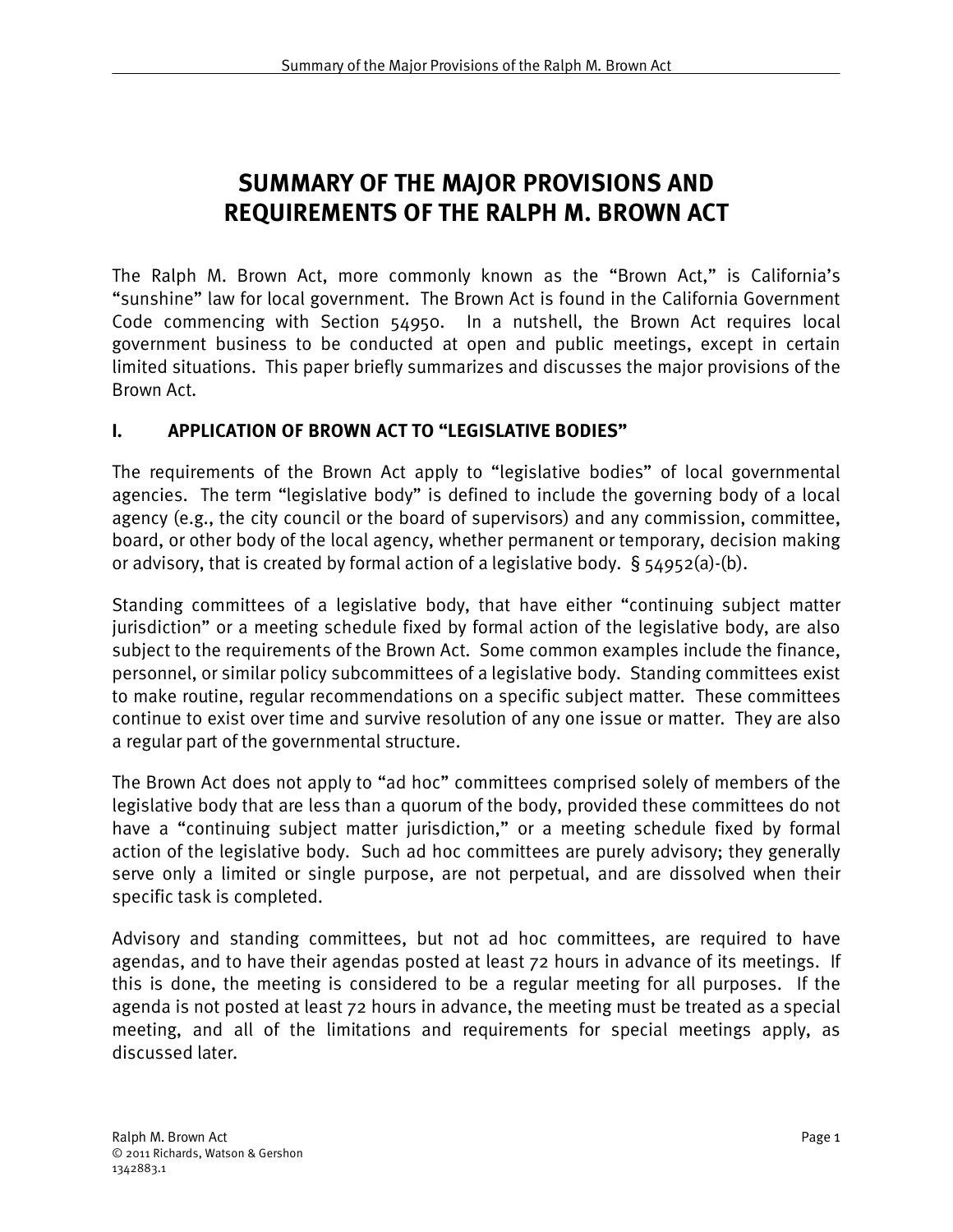The governing boards of some private corporations, limited liability companies, and private entities may be subject to the Brown Act under certain circumstances. A private entity's governing board constitutes a legislative body within the meaning of the Brown Act if either of the following applies: (i) the private entity is created by an elected legislative body to exercise lawfully delegated authority of the legislative body; or (ii) the private entity receives funds from a local agency and its governing board includes a member of the legislative body of the local agency who was appointed by the legislative body to the governing board as a full voting member.  $\S$  54952(c).

The Brown Act also applies to persons who are elected to serve as members of a legislative body of a local agency even before they assume the duties of office. § 54952.1. Under this provision, the statute is applicable to newly elected, but not-yet-sworn-in, city council members and members of county boards of supervisors.

## **II. DEFINITION OF "MEETING"**

The central provision of the Brown Act requires that all "meetings" of a legislative body be open and public. The Brown Act defines the term "meeting" very broadly, § 54952.2, and encompasses almost every gathering of a majority of legislative body members, including:

Any congregation of a majority of the members of a legislative body at the same time and location to hear, discuss, deliberate or take action on any item that is within the subject matter jurisdiction of the legislative body or the local agency to which it pertains.

In plain English, this definition means that a meeting is any gathering of a majority of council members, board of directors, or other applicable legislative body, to hear, discuss or deliberate any item of local agency business or potential local agency business.

## **III. EXCEPTIONS TO MEETING REQUIREMENT**

There are six types of gatherings that are not subject to the Brown Act. We commonly refer to these exceptions as: (1) the individual contact exception; (2) the seminar or conference exception; (3) the community meeting exception;  $(4)$  the other legislative body exception; (5) the social or ceremonial occasion exception; and (6) the standing committee exception. Unless a gathering of a majority of the members of a legislative body falls within one of the exceptions discussed below, if a majority of members are in the same room and merely listen to a discussion of local agency business, they will be participating in a meeting within the meaning of the Brown Act that requires notice, an agenda, and a period for public comment.

A. *The Individual Contact Exception*

Conversations, whether in person, by telephone or other means, between a member of a legislative body and any other person does not constitute a meeting under the Brown Act.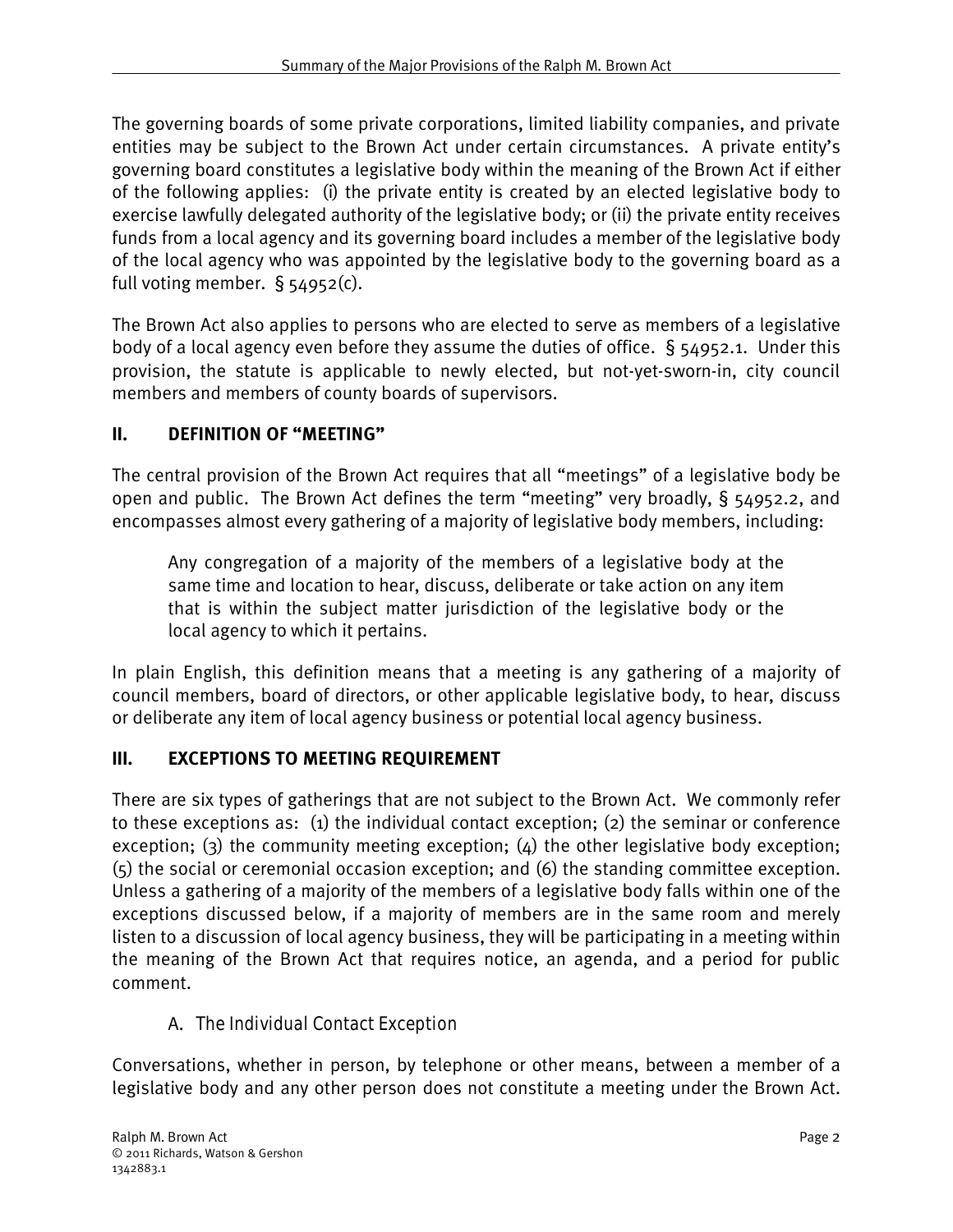$\S$  54952.2(c)(1). However, such contacts may constitute a "serial meeting" (discussed below) in violation of the Brown Act, if the individual also makes a series of individual contacts with other members of the legislative body, and communications with these other members are used to "discuss, deliberate, or take action on any item of business that is within the subject matter jurisdiction of the legislative body."

B. *The Seminar or Conference Exception*

The attendance by a majority of the legislative body at a seminar, conference, or similar educational gathering is generally exempted from Brown Act requirements. § 54952.2(c)(2). However, in order to qualify under this exception, the seminar or conference must be open to the public and must involve issues of general interest to the public or to local agencies. Attendance at a California League of Cities or California Contract Cities seminar is an example of an educational gathering that fulfills these requirements. However, this exception will not apply to a conference or seminar if a majority of legislative body members discuss among themselves items of specific business relating to their own local agency other than as part of the scheduled program.

C. *The Community Meeting Exception*

The community meeting exception allows a majority of legislative body members to attend privately sponsored neighborhood meetings, town hall forums, chamber of commerce lunches or other community meetings at which issues of local interest are discussed  $\S$  54952.2(c)(3). In order to fall within this exception, however, members of the legislative body must observe several rules that limit this exception. First, the community meeting must be "open and publicized." Therefore, attendance by a majority of the legislative body at a homeowners association meeting that is limited to the residents of a particular development and only publicized among members of that development would not qualify for this exemption. Also, as with the other exceptions, a majority of legislative body members cannot discuss among themselves items of business of their own local agency other than as part of the scheduled program.

D. *The Other Legislative Body Exception*

This exception allows a majority of members of any legislative body to attend open and noticed meetings of other legislative bodies of their local agency, or of another local agency, without treating such attendance as a meeting of the body.  $\S$  54952.2(c)(4). Of course, as with other meeting exceptions, the legislative body members are prohibited from discussing items of business of their local agency among themselves other than as part of the scheduled meeting.

E. *The Social or Ceremonial Occasion Exception*

As has always been the case, the Brown Act does not apply to attendance by a majority of the legislative body members at purely social or ceremonial occasions. § 54942.2(c)(5).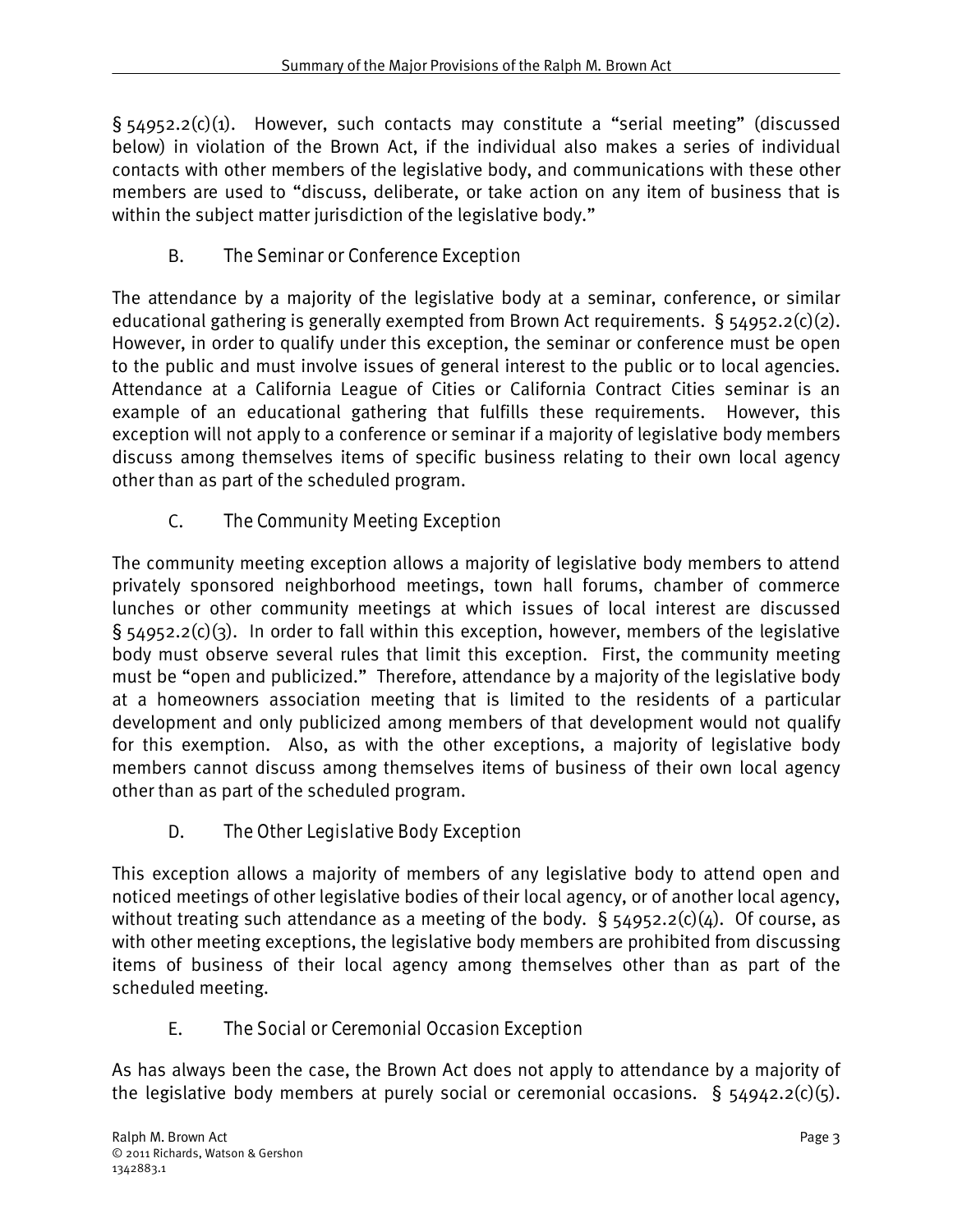This exception only applies, though, if a majority of legislative body members do not discuss among themselves items of business of their local agency.

F. *The Standing Committee Exception*

The standing committee exception allows members of a legislative body, who are not members of a standing committee of that body, to attend an open and noticed meeting of the committee without making the gathering a meeting of the full legislative body itself.  $\S$  54952.2(c)(6). The exception applies only in the situation where the attendance at a standing committee meeting by legislative body members who are not standing committee members would create a gathering of a majority of the legislative body (and therefore, a "meeting" of the legislative body); otherwise, there is no "meeting" under the Brown Act. In order to fall within the standing committee exception, the legislative body members who are not members of the standing committee may attend only as "observers." This means that the noncommittee members of the legislative body should not speak at the standing committee's meeting, sit in their usual seat on the dais or otherwise participate in the meeting. To avoid this awkward situation, it is generally recommended that, if a standing committee meeting is likely to be attended by other legislative body members, then the meeting should be agendized as a meeting of the whole legislative body. This will allow full participation by all members of the legislative body members.

## **IV. PERMITTED LOCATIONS OF MEETINGS AND TELECONFERENCING**

The Brown Act generally requires all meetings of a legislative body to occur within the boundaries of the local agency.  $\S$  54954(b). There are exceptions to this rule, however, such as one to allow meetings with a legislative body of another local agency in that agency's jurisdiction. Meetings held outside of a local agency's boundaries pursuant to an exception still must comply with agenda and notice requirements, which are discussed below.

"Teleconferencing" may be used as a method for conducting meetings whereby members of a legislative body may be counted towards a quorum and participate fully in the meeting from remote locations.  $\S$  54953(b). If a member participates in a meeting via teleconferencing, the following requirements apply: (1) the remote locations must be connected to the main meeting location by telephone, video or both; (2) the notice and agenda of the meeting must identify the remote locations; (3) the remote locations must be posted and accessible to the public;  $(4)$  all votes must be by roll call; and  $(5)$  the meeting must in all respects comply with the Brown Act, including participation by members of the public present in remote locations. A quorum of the legislative body must participate from locations within the jurisdiction, but other members may participate from outside the jurisdiction. The teleconferencing rules only apply to members of the legislative body. Staff members, attorneys, or consultants may participate remotely without following the posting and public access requirements of the teleconferencing rules.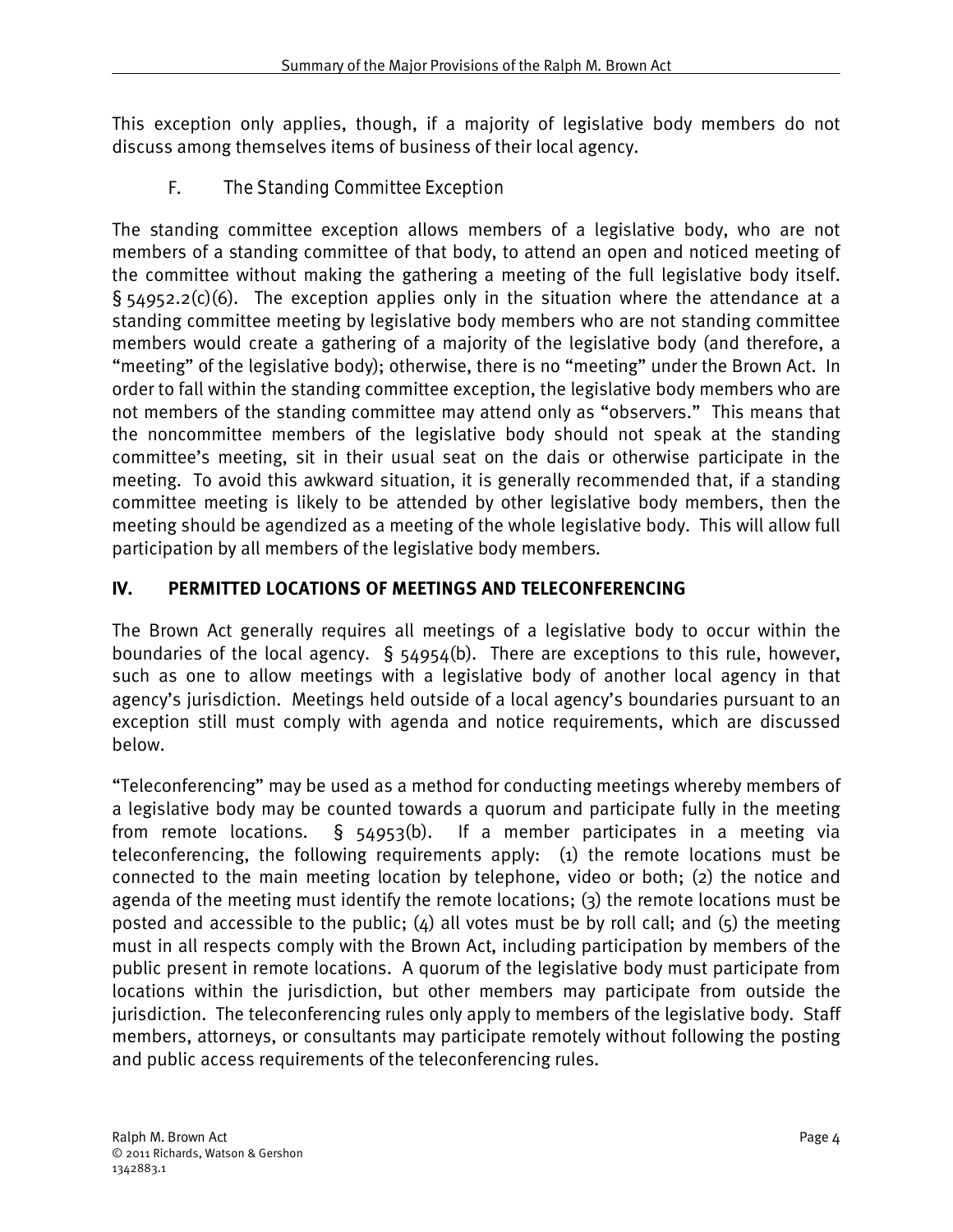## **V. ADA COMPLIANCE**

Pursuant to Section 54953.2, all meetings of a legislative body, other than closed session meetings or parts of meetings involving a closed session, are required to be held in a location and conducted in a manner that complies with the Americans with Disabilities Act of 1990. In addition, if requested, the agenda and documents in the agenda packet shall be made available in alternative formats to persons with a disability. § 54954.1. The agenda shall include information regarding how, to whom, and when a request for disability-related modification or accommodation, including auxiliary aids or services, may be made by a person with a disability who requires a modification or accommodation in order to participate in the meeting. § 54954.2.

## **VI. SERIAL MEETINGS**

In addition to regulating all gatherings of a majority of the members of a legislative body, the Brown Act also addresses certain contacts between individual members of the legislative body. On the one hand, the Brown Act specifically provides that nothing in the Act is intended to impose requirements on individual contacts or conversations between a member of a legislative body and any other person.  $\S$  54952.2(c)(1). This provision even applies to individual contacts between two members of the legislative body (the individual contact exception to the "meeting" described above). Despite this exception, however, the Brown Act does prohibit the use of a series of communications of any kind such individual contacts (commonly referred to as a "serial meeting") outside of a "meeting" that involves a majority of the members of the legislative body to discuss, deliberate, or take action on any item of business that is within the subject matter jurisdiction of the legislative body. § 54952.2(b)(1).

A serial meeting is a series of meetings or communications between individual members of the legislative body in which ideas are exchanged among a majority of a legislative body through either one or more persons acting as intermediaries or through use of telephone, telephone answering machine, e-mail, or voice mail. A serial meeting can occur even though a majority of legislative body members never gather in a room at the same time, and it typically results in one of two ways. The first is when a staff member, a legislative body member, or some other person individually contacts a majority of legislative body members and shares ideas among the majority ("I've talked to members A and B and they will vote 'yes.' Will you?"). Alternatively, member A calls member B, who then calls member C, and so on, until a majority of the legislative body has discussed or deliberated or has taken action on the item of business.

The prohibition against serial meetings does not, however, prohibit communications between staff and legislative body members for the purpose of answering questions or providing information regarding a matter that is within the subject matter jurisdiction of the local agency, as long as the staff person does not communicate, with other members of the legislative body, the comments or positions of any other member of the legislative body.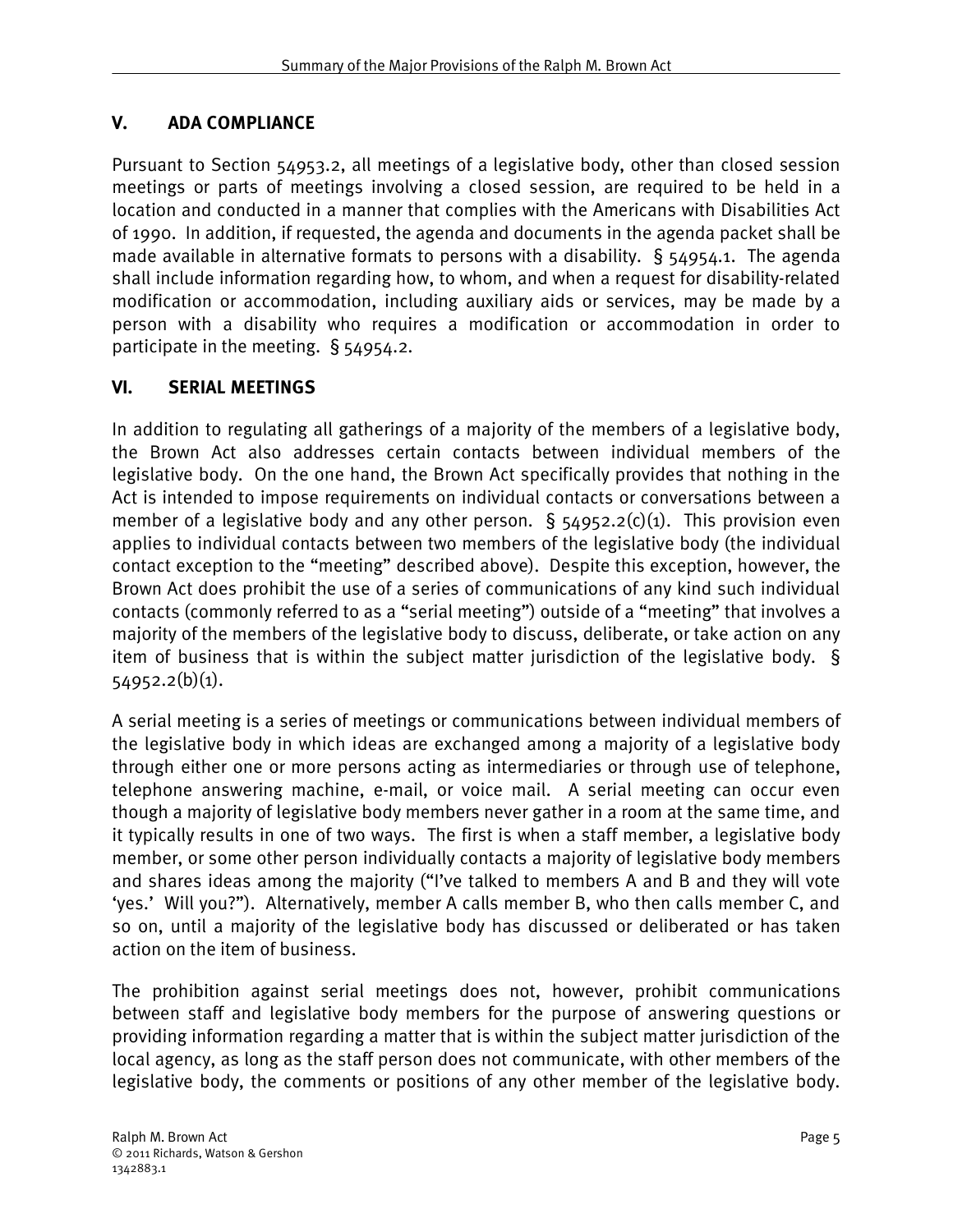§ 54952.2(b)(2). Observing the following guidelines can avoid inadvertent violation of the serial meeting rule. These rules of conduct apply only when a majority of a legislative body is involved in a series of individual contacts or communications outside of a noticed "meeting," whether with local agency staff members, constituents, developers, lobbyists, or other members of the legislative body.

A. *Contacts with Staff*

Staff can inadvertently become a conduit among a majority of a legislative body in the course of providing briefings on items of local agency business. The Attorney General previously took the position that, when local agency staff individually briefs a majority of legislative body members, such briefing necessarily constitutes an illegal serial meeting. This position was rejected by the California Court of Appeal, which clarified that staff briefings of individual city council members do not constitute an illegal serial meeting under the Brown Act without additional evidence that: (1) staff acted as a personal intermediary for other members of the legislative body; and (2) the meetings led to a collective concurrence among members of the legislative body. The state legislature amended Government Code section 54952.2 in 2008, effective in 2009, to further clarify that staff briefings of individual city council members for the purpose of answering questions or providing information regarding an item of business do not constitute an illegal serial meeting under the Brown Act as long as a staff person does not communicate the comments or positions of a member of the legislative body to other members. Staff briefings must therefore be handled carefully. To avoid having a staff briefing become a serial meeting:

- i. Staff briefings of members of the legislative body should be "unidirectional" when done on an individual basis for a majority of the legislative body members. This means that information should flow from staff to the member, and the member's participation should be limited to asking questions and acquiring information. Otherwise, if multiple members separately give staff direction thereby causing staff to shape or modify their ultimate recommendations in order to reconcile the views of a majority of the members, a violation could occur.
- j. A legislative body member should not ask staff to describe the views of any other members of the legislative body, and staff should not volunteer those views if known.
- i. Staff may present their views to a legislative body member during an individual contact, but staff should not ask for that member's views unless it is absolutely clear that staff is not discussing the matter with a majority of the legislative body.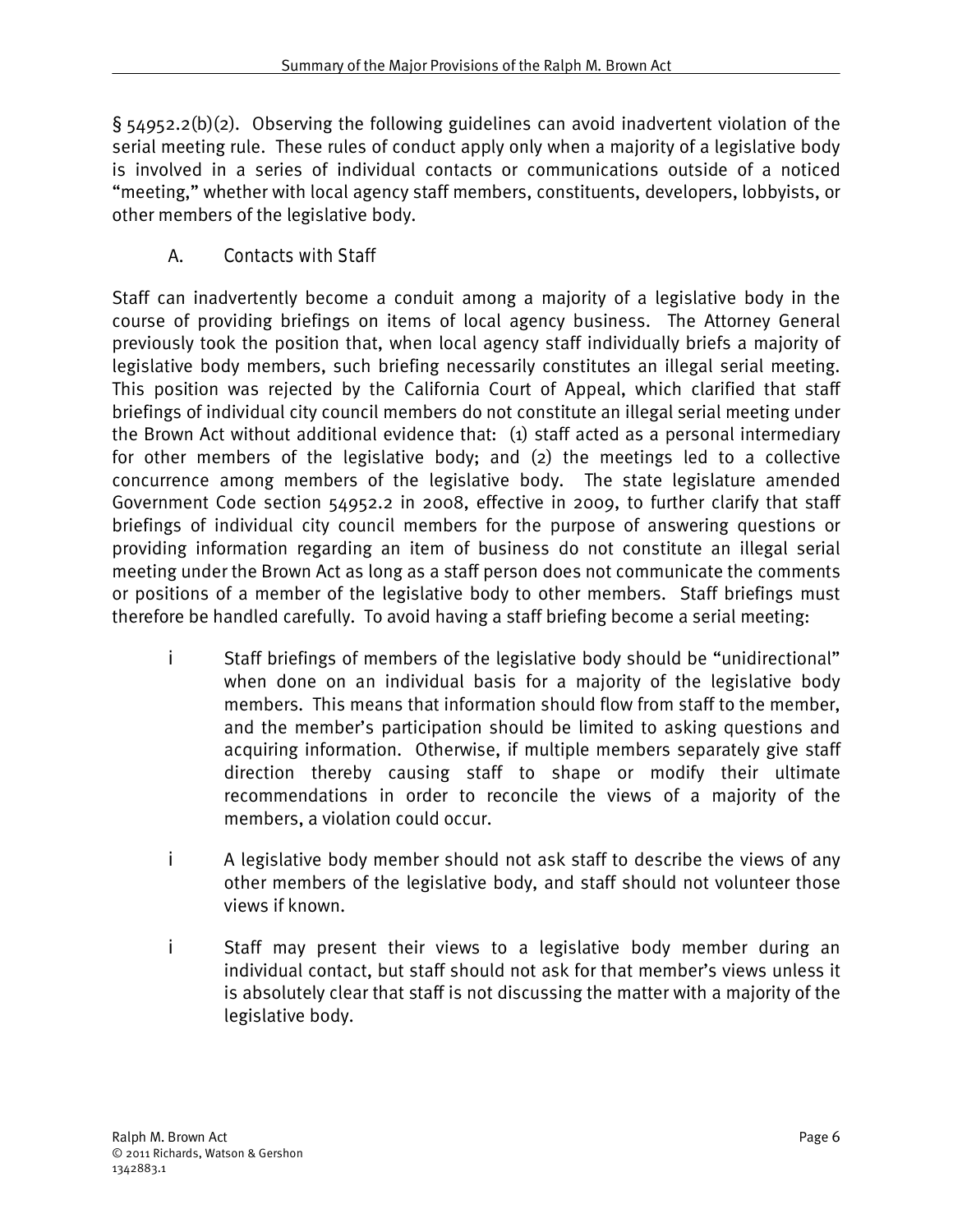## B. *Contacts with Constituents, Developers and Lobbyists*

A constituent, developer, or lobbyist can also inadvertently become an intermediary among a majority of members of a legislative body thereby creating an illegal serial meeting in violation of the Brown Act. Such persons' unfamiliarity with the requirements of the Brown Act aggravate this potential problem because they may expect a legislative body member to be willing to commit to a position in a private conversation in advance of a meeting. To avoid violations arising from contacts with constituents, developers and lobbyists:

- i. State the ground rules "up front." Ask if the person has talked, or intends to talk, with other members of the legislative body about the same subject. If the answer is "yes," then make it clear that the person should not disclose the views of other legislative body members during the conversation.
- i. Explain to the person that you will not make a final decision on a matter prior to the meeting. For example: "State law prevents me from giving you a commitment outside a noticed meeting. I will listen to what you have to say and give it consideration as I make up my mind."
- i. Do more listening and asking questions than expressing opinions. If you disclose your thoughts about a matter, counsel the person not to share them with other members of the legislative body.
- C. *Contacts with Fellow Members of the Same Legislative Body*

Direct contacts concerning local agency business with fellow members of the same legislative body – whether through face-to-face or telephonic conversations, notes, letters, e-mail or staff members – are the most obvious means by which an illegal serial meeting can occur. This is not to say that a member of a legislative body is precluded from discussing items of local agency business with another member of that legislative body outside of a meeting; as long as the communication does not involve a majority of the legislative body, no "meeting" has occurred. There is, however, always the risk that one participant in the communication will disclose the views of the other participant to a third or fourth legislative body member, creating the possibility of a discussion of an item of business outside a noticed public meeting. Therefore, avoid discussing city business with a majority of the members of your legislative body, and communicating the views of other legislative body members outside a meeting.

These suggested rules of conduct may seem unduly restrictive and impractical, and may make acquisition of important information more difficult or time-consuming. Nevertheless, following them will help assure that your conduct comports with the Brown Act's goal of achieving open government. If you have questions about compliance with the Act in any given situation, you should seek advice from your city attorney. Adherence to the foregoing guidelines is not a substitute for securing advice from your legal counsel.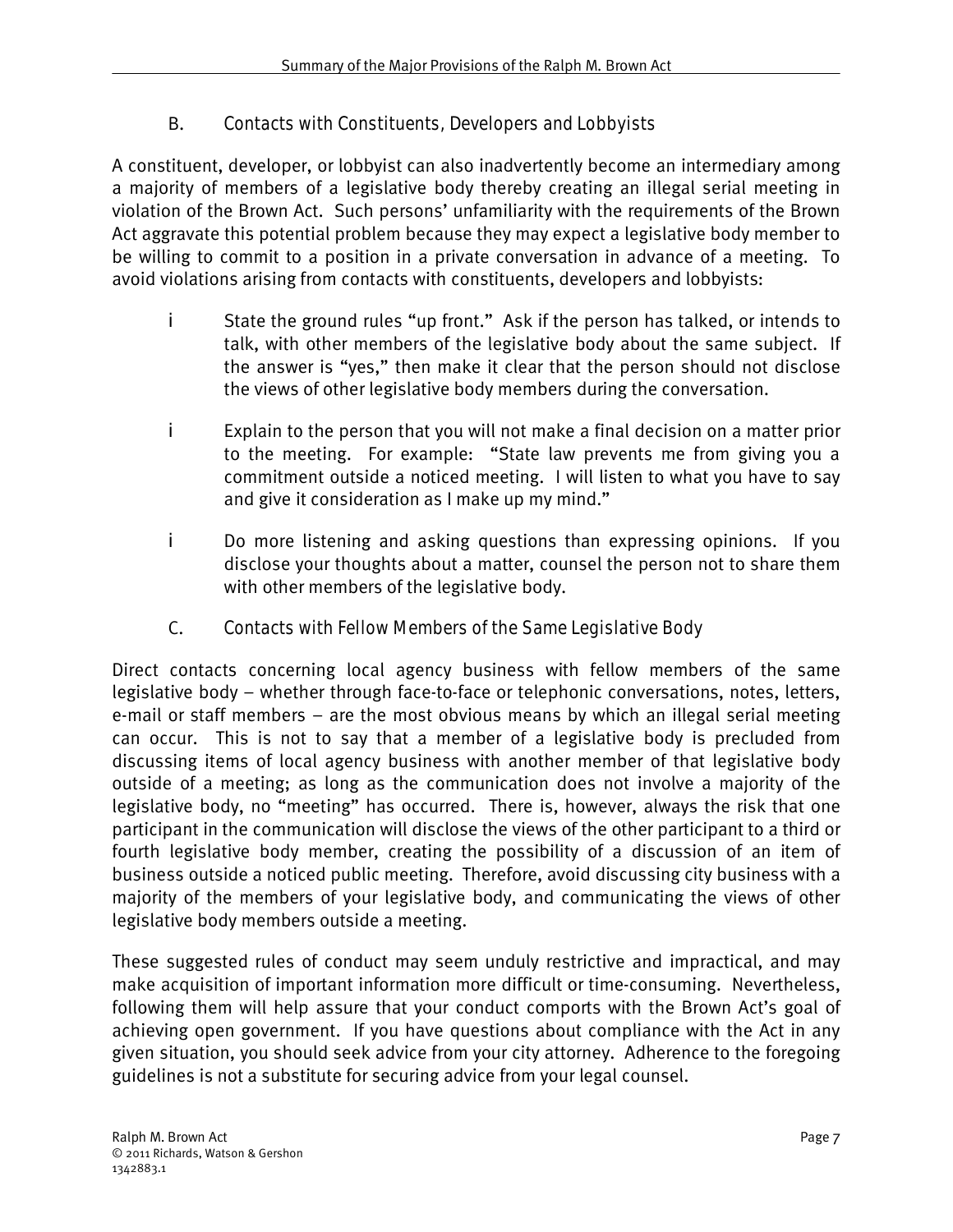#### **VII. NOTICE AND AGENDA REQUIREMENTS**

## A. *Time of Notice and Content of Agenda*

Two key provisions of the Brown Act which ensure the public's business is conducted openly are the requirements that legislative bodies publicly post agendas prior to their meetings, (§§ 54954.2, 54955, 54956, and 54957.5) and that no action or discussion may occur on items or subjects not listed on the posted agenda (§ 54954.2.). Limited exceptions to the rule against discussing or taking action not on a posted agenda are included in the Brown Act and are discussed further below.

Legislative bodies, except advisory committees and standing committees, are required to establish a time and place for holding regular meetings. § 54954(a). A "regular" meeting is a meeting that occurs on the legislative body's established meeting day. Agendas for a regular meeting must be publicly posted 72 hours in advance of the meeting in a place that is freely accessible to the public, and must contain a brief general description of each item of business to be transacted or discussed at the meeting.  $\S$  54954.2(a). The description need not exceed 20 words.

A "special" meeting is a meeting that is held at a time or place other than the time and place established for regular meetings. For special meetings, the "call and notice" of the meeting and the agenda must be posted at least 24 hours prior to the meeting. § 54956. Additionally, each member of the legislative body must personally receive written notice of the special meeting either by personal delivery or by "any other means" (such as facsimile, e-mail or U.S. mail) at least 24 hours before the time of the special meeting, unless they have previously waived receipt of written notice. Members of the press (including radio and television stations) and other members of the public can also request written notice of special meetings and, if they have, then that notice must be given at the same time notice is provided to members of the legislative body.

An "emergency" meeting may be called to address certain emergencies, such as a terrorist act or crippling disaster, without complying with the 24-hour notice requirement. Certain requirements apply for notifying the press and for conducting closed sessions as part of those meetings, and except as specified, all other rules governing special meetings apply. § 54956.5.

Both regular and special meetings may be adjourned to another time. Notices of adjourned meetings must be posted on the door of the meeting chambers where the meeting occurred within 24 hours after the meeting is adjourned. § 54955. If the adjourned meeting occurs more than five days after the prior meeting, a new agenda for that adjourned meeting must be posted 72 hours in advance of the adjourned meeting.  $\S$  54954.2(b)(3).

The Brown Act requires local agencies to mail the agenda or the full agenda packet to any person making a written request no later than the time the agenda is posted or is delivered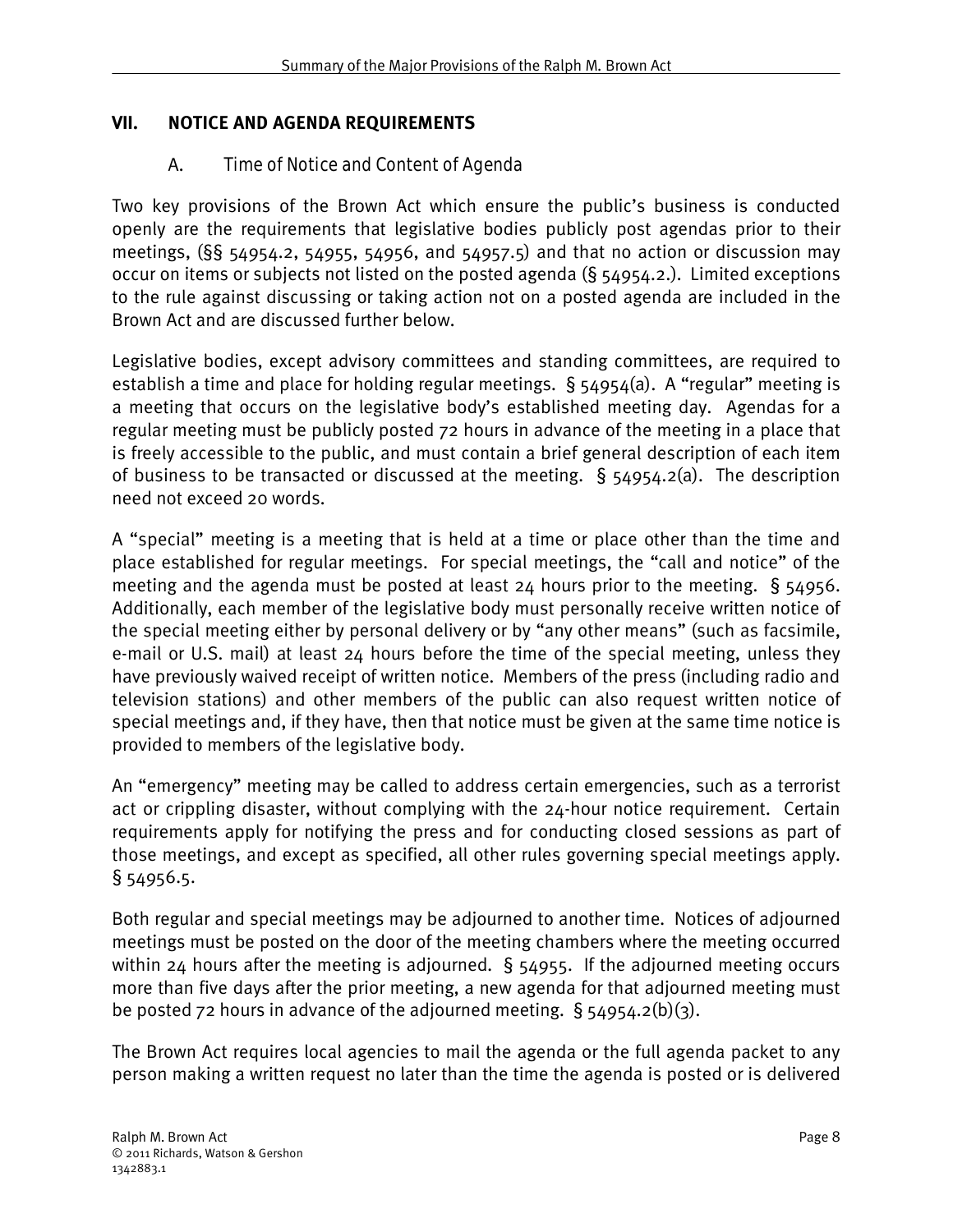to the members of the body, whichever is earlier. A local agency may charge a fee to recover its costs of copying and mailing. Any person may make a standing request to receive these materials, in which event the request must be renewed annually. Failure by any requestor to receive the agenda does not constitute grounds to invalidate any action taken at a meeting. § 54954.1.

## B. *Action and Discussion on Non-agenda Items*

The Brown Act also ensures the public's business is conducted openly by restricting a legislative body's ability to deviate from posted agendas. The statute affords a legislative body limited authority to act on or discuss non-agenda items at regular meetings, but forbids doing so at special meetings.

As a general rule, a legislative body may not act on or discuss any item that does not appear on the agenda posted for a regular meeting. § 54954.2. This rule does not, however, preclude a legislative body from acting on a non-agenda item that comes to the local agency's attention subsequent to the agenda posting which requires immediate action. In order to utilize this exception, the legislative body must make findings of both components of the exception by a two-thirds vote of those present (by unanimous vote if less than twothirds of the body is present). This means that if four members of a five-member body are present, three votes are required to add the item; if only three are present, a unanimous vote is required. In addition, an item not appearing on an agenda may be added if the legislative body determines by a majority vote that an emergency situation exists. For purposes of this exception, the term "emergency situation" refers to work stoppages or crippling disasters that severely impair public health, safety, or both.

Notwithstanding the two general exceptions set forth above, a legislative body may also discuss non-agenda items at a regular meeting under the following five additional exceptions:

- i. Members of the legislative body or staff may briefly respond to statements made or questions posed by persons during public comment periods;
- i. Members of the legislative body or staff may ask a question for clarification, make a brief announcement or make a brief report on their own activities;
- i. Members of the legislative body may, subject to the procedural rules of the body, provide a reference to staff or other resources for factual information;
- i. Members of the legislative body may, subject to the procedural rules of the body, request staff to report back to the legislative body at a subsequent meeting concerning any matter; and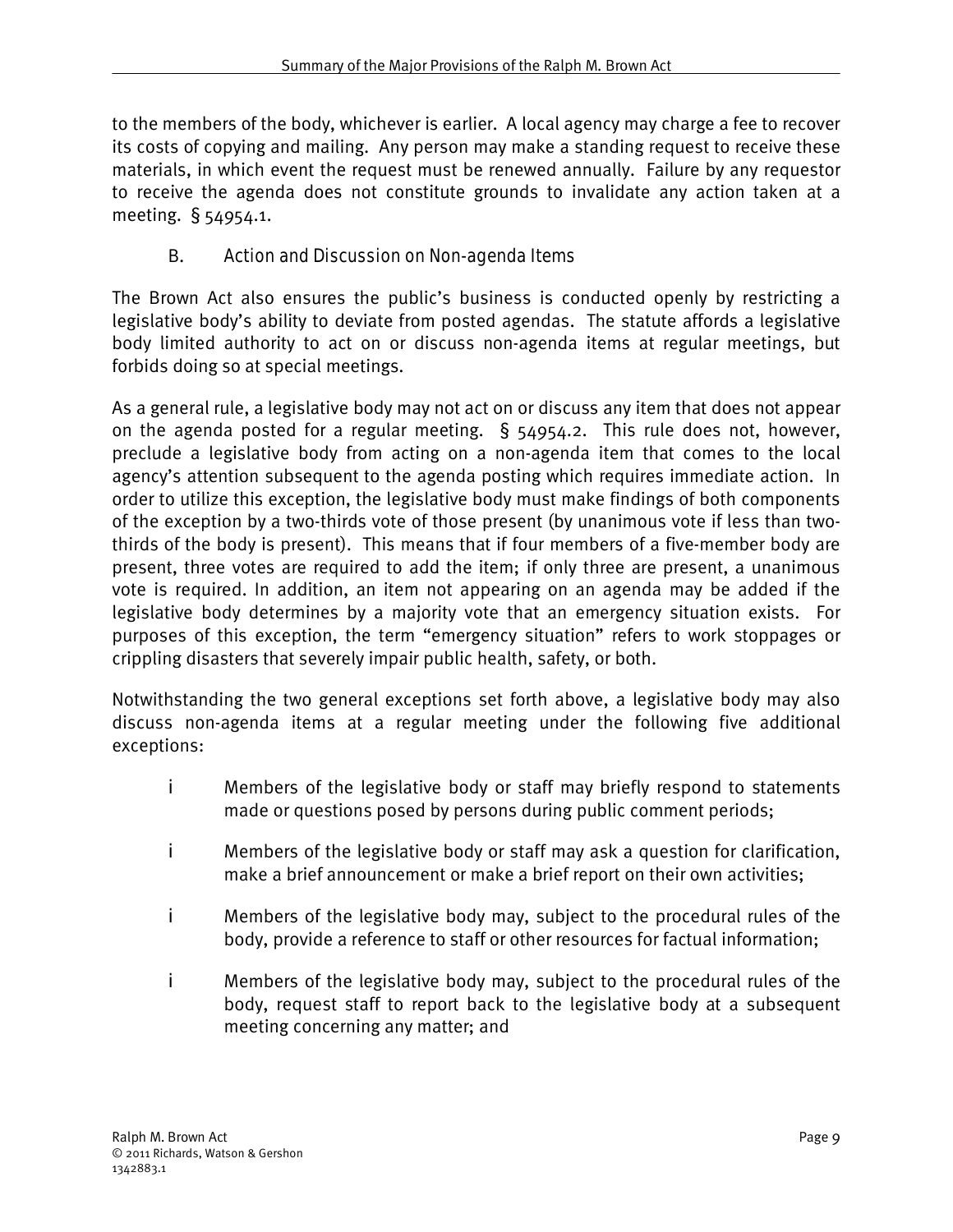i. Members of the legislative body may, subject to the procedural rules of the body, take action to direct staff to place a matter of business on a future agenda.

The legislative body may not discuss non-agenda items to any significant degree under these exceptions. This means there should not be long or wide-ranging question and answer sessions on non-agenda items between the legislative body and the public or between the legislative body and staff. It is important to follow these exceptions carefully and construe them narrowly to avoid tainting an important and complex action by a nonagendized discussion of the item.

The Brown Act contains even more stringent regulations to restrict action and discussion on non-agenda items at special meetings. In particular, the statute mandates that only business that is specified in the "call and notice" of the special meeting may be considered by the legislative body. § 54956. There are no exceptions to this rule.

## **VIII. PUBLIC PARTICIPATION**

**A.** *Regular Meetings*

The Brown Act mandates that every agenda for a regular meeting provide an opportunity for members of the public to directly address the legislative body on any matter that is within the subject matter jurisdiction of the legislative body. § 54954.3(a). In addition, the Brown Act requires the legislative body to allow members of the public to comment on any item on the agenda either before or during the body's consideration of that item.  $\S$  54954.3(a).

Some local agencies accomplish both requirements by placing a general audience comment period at the beginning of the agenda where the public can comment on both agenda and non-agenda items. Others provide public comment periods as each item or group of items comes up on the agenda, and then leave the general public comment period to the end of the agenda. Either method is permissible, though public comment on public hearing items must be taken during the hearing.

The Brown Act allows a legislative body to preclude public comments on an agenda item in one situation – where the item was considered by a committee, composed solely of members of the body, that held a meeting where public comments on that item were allowed. So, if the legislative body has standing committees (which are required to have agendized and open meetings with an opportunity for the public to comment on agenda items), and the committee has previously considered an item, then at the time the item comes before the full legislative body, the body may choose not to take additional public comments on that item. However, if the version presented to the full legislative body is different from the version presented to, and considered by, the committee, then the public must be given another opportunity to speak on that item at the meeting of the full body. § 54954.3.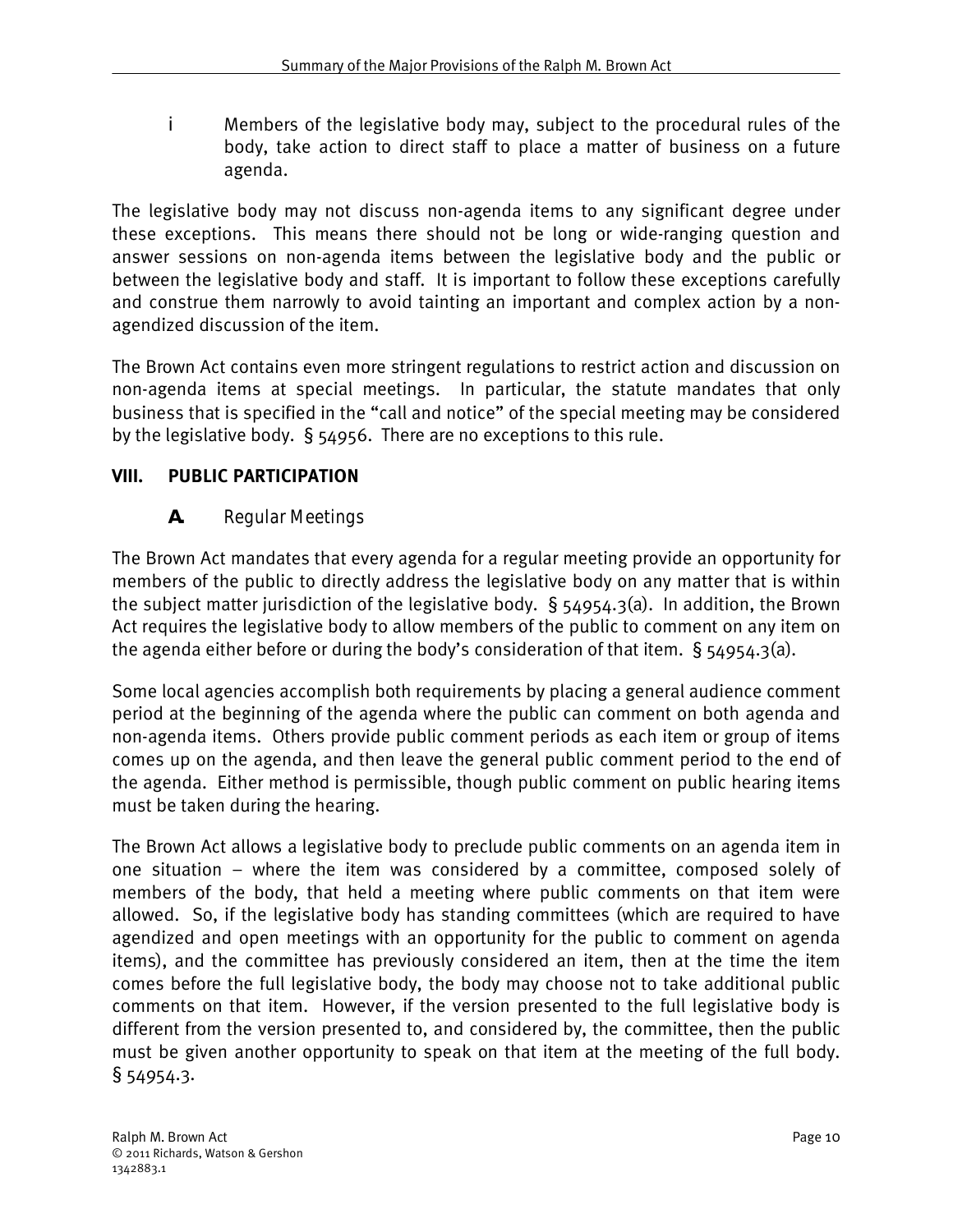## **B.** *Public Comments at Special Meetings*

The Brown Act requires that agendas for special meetings provide an opportunity for members of the public to address the legislative body concerning any item listed on the agenda before or during the body's consideration of that item. § 54954.3(a). Unlike regular meetings, though, the legislative body does not have to allow public comment on nonagenda matters at a special meeting.

## **C.** *Limitations on the Length and Content of Public Comments*

A legislative body may adopt reasonable regulations limiting the total amount of time allocated to each person for public testimony. Typical time limits restrict speakers to three or five minutes. A legislative body may also adopt reasonable regulations limiting the total amount of time allocated for public testimony on legislative matters, such as a zoning ordinance or other regulatory ordinance. § 54954.3(b). However, we do not recommend setting total time limits per item for any quasi-judicial matter, such as a conditional use permit application, because such a restriction could result in a violation of the due process rights of those who were not able to speak to the body during the time allotted.

The Brown Act precludes a legislative body from prohibiting public criticism of the policies, procedures, programs, or services of the local agency or the acts or omissions of the body.  $\S$  54954.3(c). This prohibition does not mean that a member of the public may say anything during public testimony. If the topic of the public's comments falls outside the subject matter jurisdiction of the local agency, the legislative body may stop a speaker's comments.

A legislative body also may adopt reasonable rules of decorum that preclude a speaker from disrupting, disturbing or otherwise impeding the orderly conduct of its meetings. § 54954.3(b). The right to publicly criticize a public official does not include the right to slander that official, though the line between criticism and slander is often difficult to determine in the heat of the moment. Care must be given to avoid violating the free speech rights of speakers by suppressing opinions relevant to the business of the legislative body.

Finally, in some circumstances, the use of profanity may serve as a basis for stopping a speaker. It will depend, however, upon what profane words or comments are made and the context of those comments. Therefore, no one should be ruled out of order for profanity unless the language both is truly objectionable and causes a disturbance or disruption in the proceeding.

**D.** *Additional Rights of the Public*

The Brown Act grants the public the right to videotape or broadcast a public meeting, as well as the right to make a motion picture or still camera record of such meeting. § 54953.5(a). A legislative body may prohibit or limit recording of a meeting, however, if the body finds that the recording cannot continue without noise, illumination, or view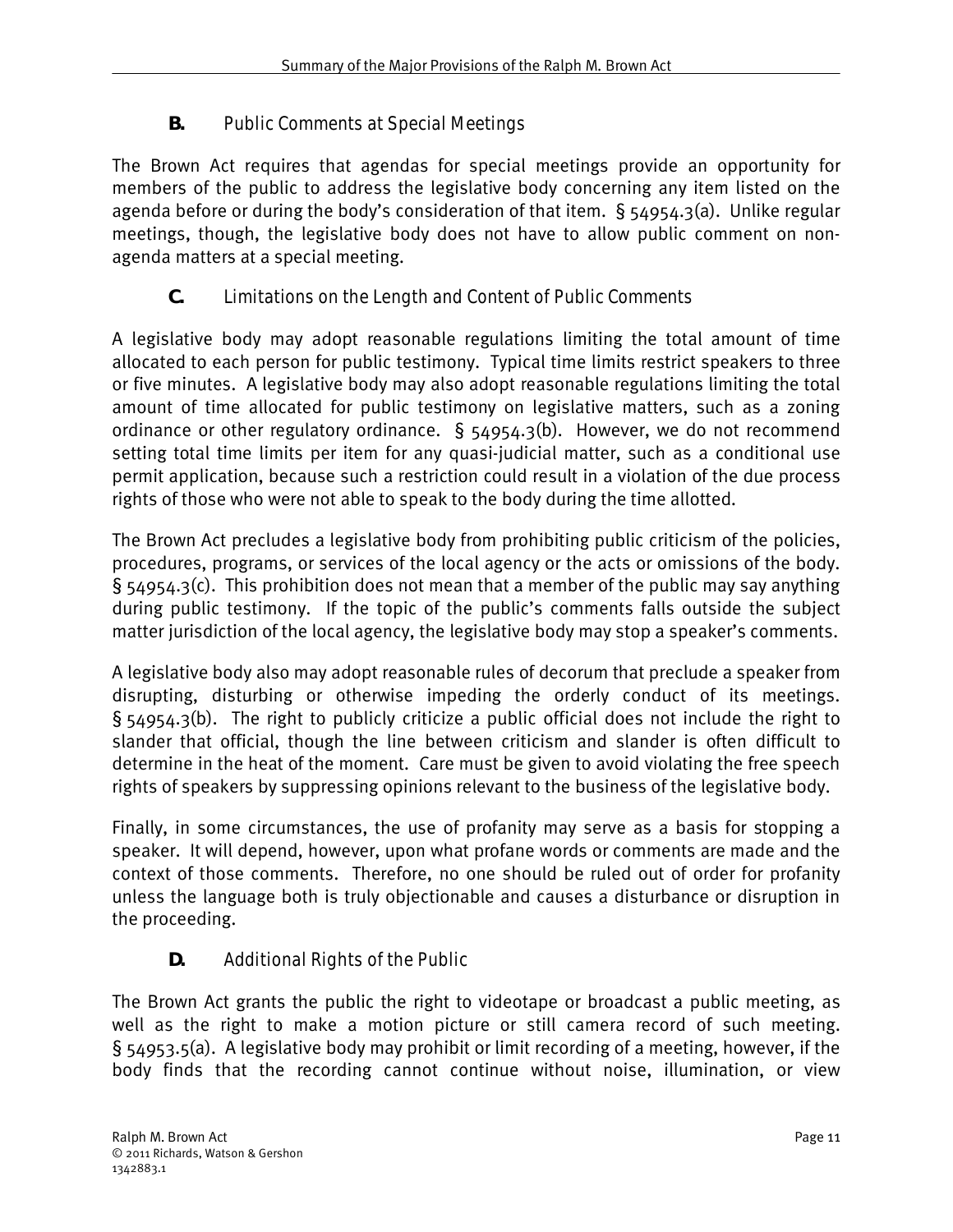obstruction that constitutes, or would constitute, a disruption of the proceedings. § 54953.6.

Any audio or videotape record of an open and public meeting that is made, for whatever purpose, by or at the direction of the local agency is a public record and is subject to inspection by the public consistent with the requirements of the Public Records Act. § 54953.5(b). The local agency must not destroy the tape or film record for at least 30 days following the date of the taping or recording. Inspection of the audiotape or videotape must be made available to the public for free on equipment provided by the local agency.

The Brown Act requires written material distributed to a majority of the body by any person to be provided to the public without delay. This rule is inapplicable, to attorney-client memoranda, the confidentiality of which was affirmed by the California Supreme Court in *Roberts v. City of Palmdale*, 5 Cal. 4th 363 (1993). However, if non-privileged material is distributed during the meeting and prepared by the local agency, it must be available for public inspection at the meeting. If it is distributed during the meeting by a member of the public, it must be made available for public inspection after the meeting. § 54957.5(c).

If material related to an agenda item is distributed to a majority of the body *less than 72 hours prior to an open session* of a regular meeting, the writing must be made available *at the same time* for public inspection at a public office or location that has been designated in advance for such purpose. Each local agency must list the address of the designated office or location on the agendas for all meetings of the legislative body of that agency. § 54957.5(b). Although this Brown Act provision technically requires an agency to list the designated office address on closed session meeting agendas, it does not require an agency to make such closed session documents and materials available for public inspection.

A local agency may also post all documents made available for public inspection pursuant to Section 54957.5(b) on the agency's internet web site. However, a local agency may not post the writings to its web site in lieu of designating a public office or location for inspection of physical copies of the documents.

We recommended that local agencies implement the following procedures to comply with Section 54957.5(b):

- i. Place a binder at the agency's principal place of business next to the public counter agenda packet that identifies the contents as follows: "Disclosable public documents related to an open session agenda item on the \_\_\_\_\_ Agenda Packet distributed by the [AGENCY] to a majority of the [LEGISLATIVE BODY] less than 72 hours prior to the meeting."
- i. On the agenda template for all meetings, there should be a standard footer or statement that indicates the following: Any disclosable public writings related to an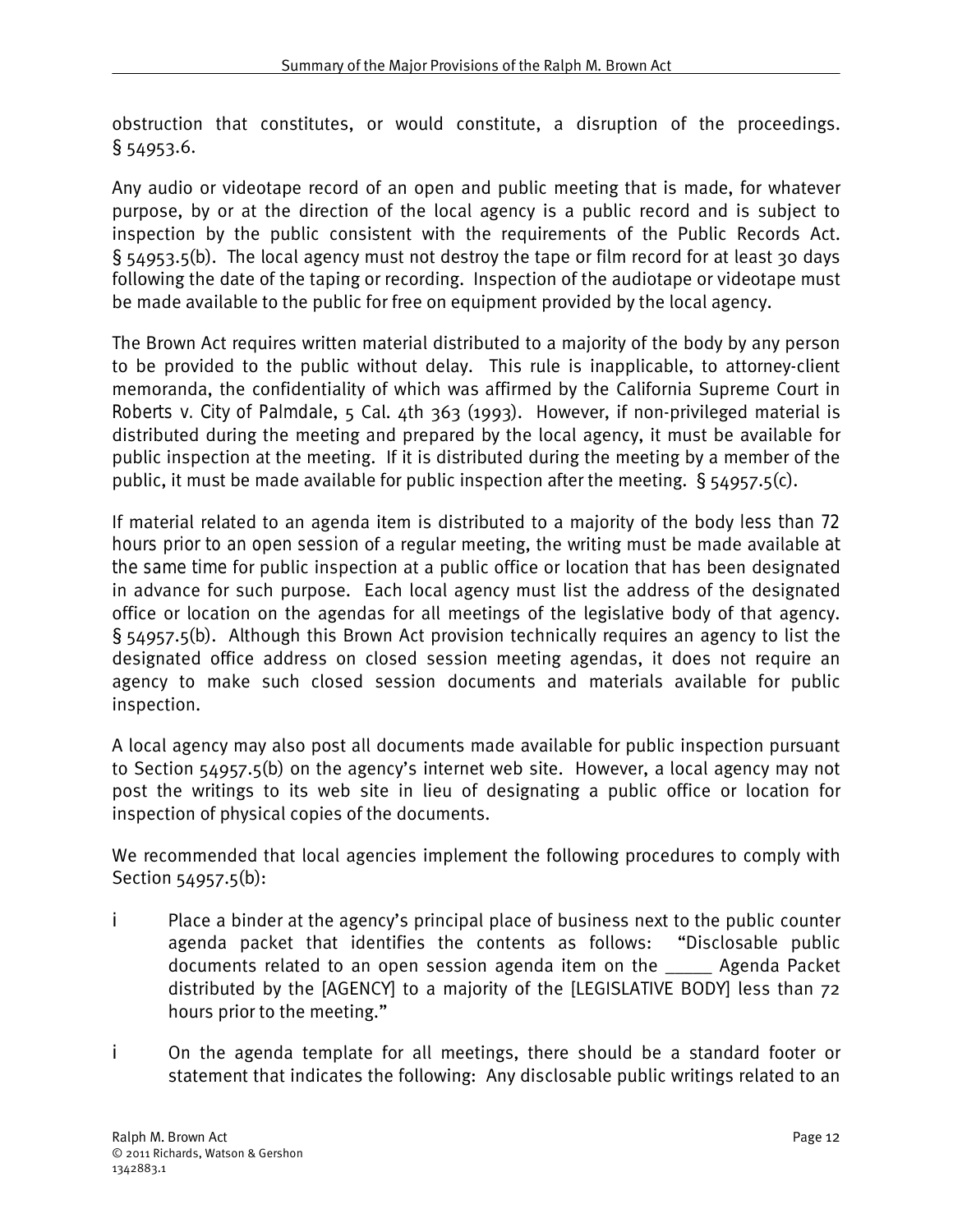open session item on a regular meeting agenda and distributed by the [AGENCY] to at least a majority of the [LEGISLATIVE BODY] less than 72 hours prior to that meeting are available for public inspection at the \_\_\_\_\_ Counter at [AGENCY'S PLACE OF BUSINESS] located at [ADDRESS] and *[optional]* the \_\_\_\_\_ Counter at the \_\_\_\_\_ Library located at [LIBRARY ADDRESS] during normal business hours. *[Optional]* In addition, the Agency may also post such documents on the Agency's website at [WEBSITE ADDRESS].

It is also suggested that local agencies consider implementing the following optional procedures:

- i. Place a binder at the Library next to the public counter agenda packet that identifies the contents as follows: "Disclosable public documents related to an open session agenda item on the **Agenda Packet distributed by the [AGENCY**] to a majority of the [LEGISLATIVE BODY] less than 72 hours prior to the meeting."
- i. On the [AGENCY'S] website, create a subfolder under the agenda packet folder that identifies the contents of the subfolder as follows: "Disclosable public documents related to an open session agenda item on the **Agenda Packet distributed by** the [AGENCY] to a majority of the [LEGISLATIVE BODY] less than 72 hours prior to the meeting."
- i. On all documents made available for public inspection pursuant to Section 54957.5(b), make a notation of the date when distributed to at least a majority of the legislative body and placed in the binder at agency's place of business, *[optional]* the Library, or *[optional]* on the agency's website.
- i. Charge customary photocopying charges for copies of such documents.

One problem left unaddressed by Section 54957.5(b) is what to do when written materials are distributed directly to a majority of the legislative body without knowledge of staff, or even without the legislative body members knowing that a majority has received it. The law still requires these materials to be treated as public records. Thus, it is a good idea for at least one member of the legislative body to ensure that staff gets a copy of any document distributed to members of the legislative body so that copies can be made for the local agency's records and for members of the public who request a copy.

## **IX. CLOSED SESSIONS**

The Brown Act allows a legislative body to convene a "closed session" during a meeting in order to meet privately with its advisors on specifically enumerated topics. Sometimes people refer to closed sessions as "executive sessions," which is a holdover term from the statute's early days. Examples of business that may be conducted in closed session include personnel evaluations, threats to public safety, labor negotiations, pending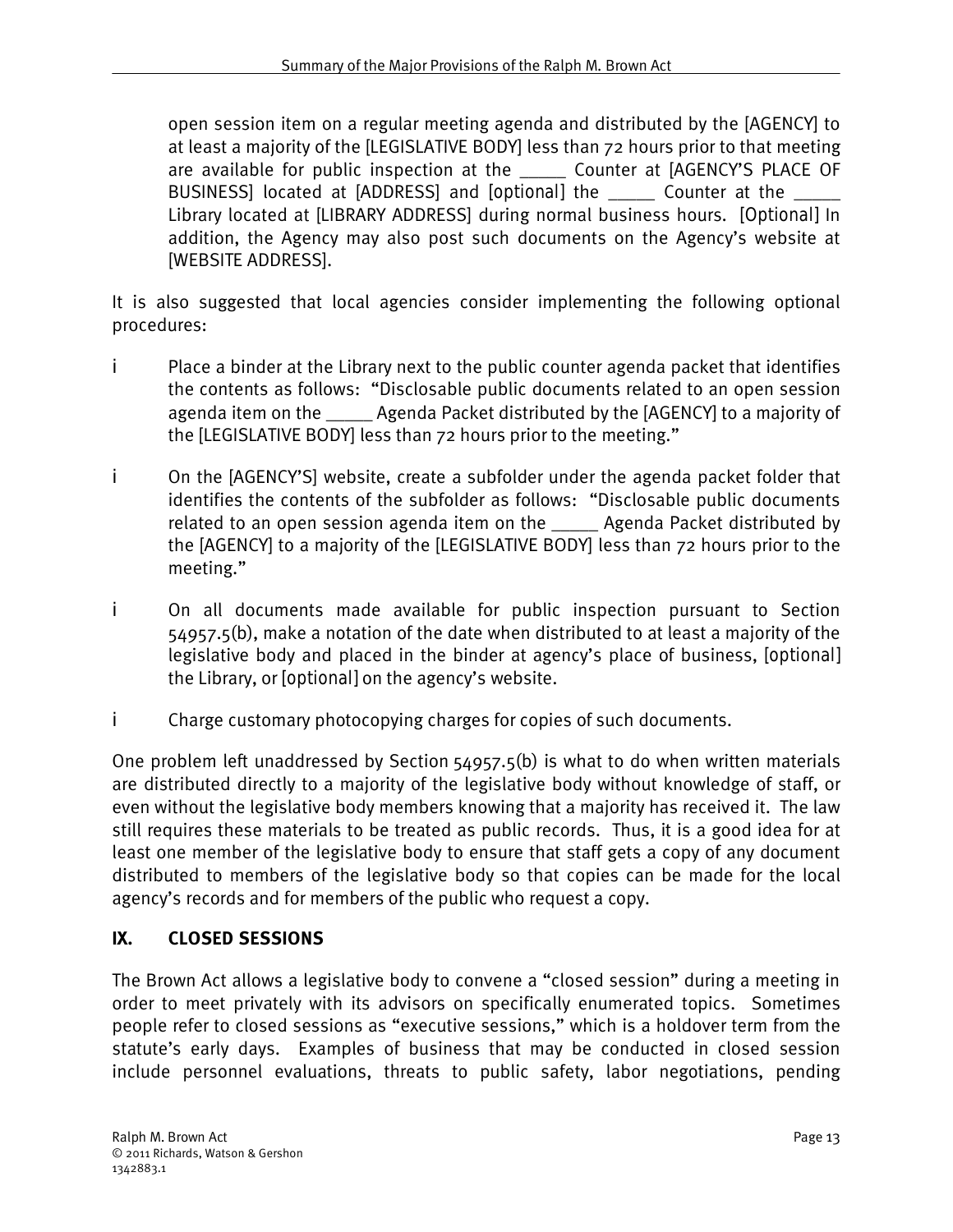litigation, real estate negotiations, and consideration of a response to an audit report. §§ 54956.8, 54956.9, 54957, 54957.6, 54957.75. Political sensitivity of an item is not a lawful reason for a closed session discussion.

The Brown Act requires that closed session business be described on the public agenda. Moreover, there is a "bonus" of sorts for using prescribed language to describe closed sessions in that legal challenges to the adequacy of the description are precluded. § 54954.5. This so-called "safe harbor" encourages many local agencies to use a very similar agenda format. Tape recording of closed sessions is not required unless a court orders such taping after finding a closed session violation. § 54960.

Closed sessions may be started in a location different from the usual meeting place as long as the location is noted on the agenda and the public can be present when the meeting first begins. Moreover, public comment on closed session items must be allowed before convening the closed session.

After a closed session, the legislative body must reconvene the public meeting and publicly report certain types of actions if they were taken, and the vote on those actions. § 54957.1. There are limited exceptions for specified litigation decisions, and to protect the victims of sexual misconduct or child abuse. Contracts, settlement agreements or other documents that are finally approved or adopted in closed session must be provided at the time the closed session ends to any person who has made a standing request for all documentation in connection with a request for notice of meetings (typically members of the media) and to any person who makes a request within 24 hours of the posting of the agenda, if the requestor is present when the closed session ends. § 54957.1.

One perennial area of confusion is whether a legislative body may discuss salary and benefits of an individual employee (such as a city manager) as part of a performance evaluation session under Section 54957. It may not. However, the body may designate a negotiator or negotiators, such as two members of a five member legislative body, to negotiate with that employee and then meet with the negotiator(s) in closed session under Section 54957.6 to provide directions on salary and compensation issues. The employee in question may not be present in such a closed session.

The Brown Act prohibits attendees from disclosing confidential information obtained during a closed session, unless the legislative body authorizes the disclosure. Violations can be addressed through injunctions, disciplinary action, and referral to the grand jury. § 54963.

## **X. ENFORCEMENT**

There are both civil remedies and criminal misdemeanor penalties for Brown Act violations. The civil remedies include injunctions against further violations, orders nullifying any unlawful action, orders determining the validity of any rule to penalize or discourage the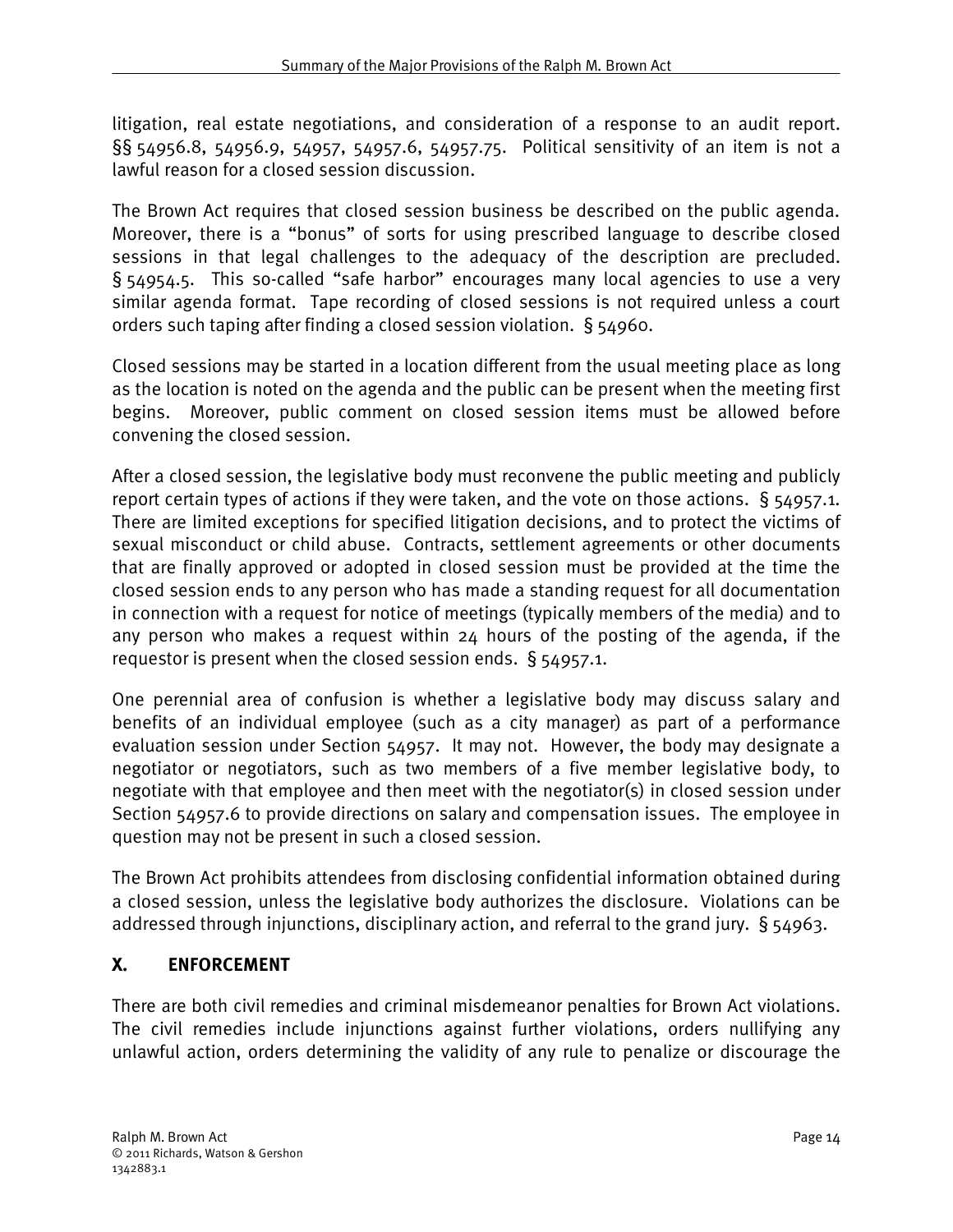expression of a member of the legislative body, and remedies for breaching closed session confidences. §§ 54960, 54960.1, 54963.

Prior to filing suit to challenge an alleged Brown Act violation, the complaining party must make a written demand on the legislative body to cure or correct the alleged violation. The written demand must be made within 90 days after the challenged action was taken. However, if the challenged action was taken in open session and involves a violation of the agenda requirements of Section 54954.2, then the written demand must be made within 30 days. The legislative body is required to cure or correct the challenged action and inform the party who filed the demand of its correcting actions, or its decision not to cure or correct, within 30 days. The complaining party must file suit within 15 days after receipt of the written notice from the legislative body, or if there is no written response, within 15 days after the 30-day cure period expires.  $\S$  54960.1(b).

A member of a legislative body will not be criminally liable for a violation of the Brown Act unless the member intends to deprive the public of information to which the member knows or has reason to know the public is entitled to under the Brown Act.  $\S$  54959. This standard became effective in 1994 and is a different standard from most criminal standards. Until it is applied and interpreted by a court, it is not clear what type of evidence will be necessary to prosecute a Brown Act violation.

#### **XI. CONCLUSION**

The Brown Act can be confusing, and compliance with it can be difficult, due to the statute's many rules and ambiguities. Nonetheless, noncompliance with the Act is not an option. In the event that you have any questions regarding any provision of the law, you should contact your legal counsel for advice.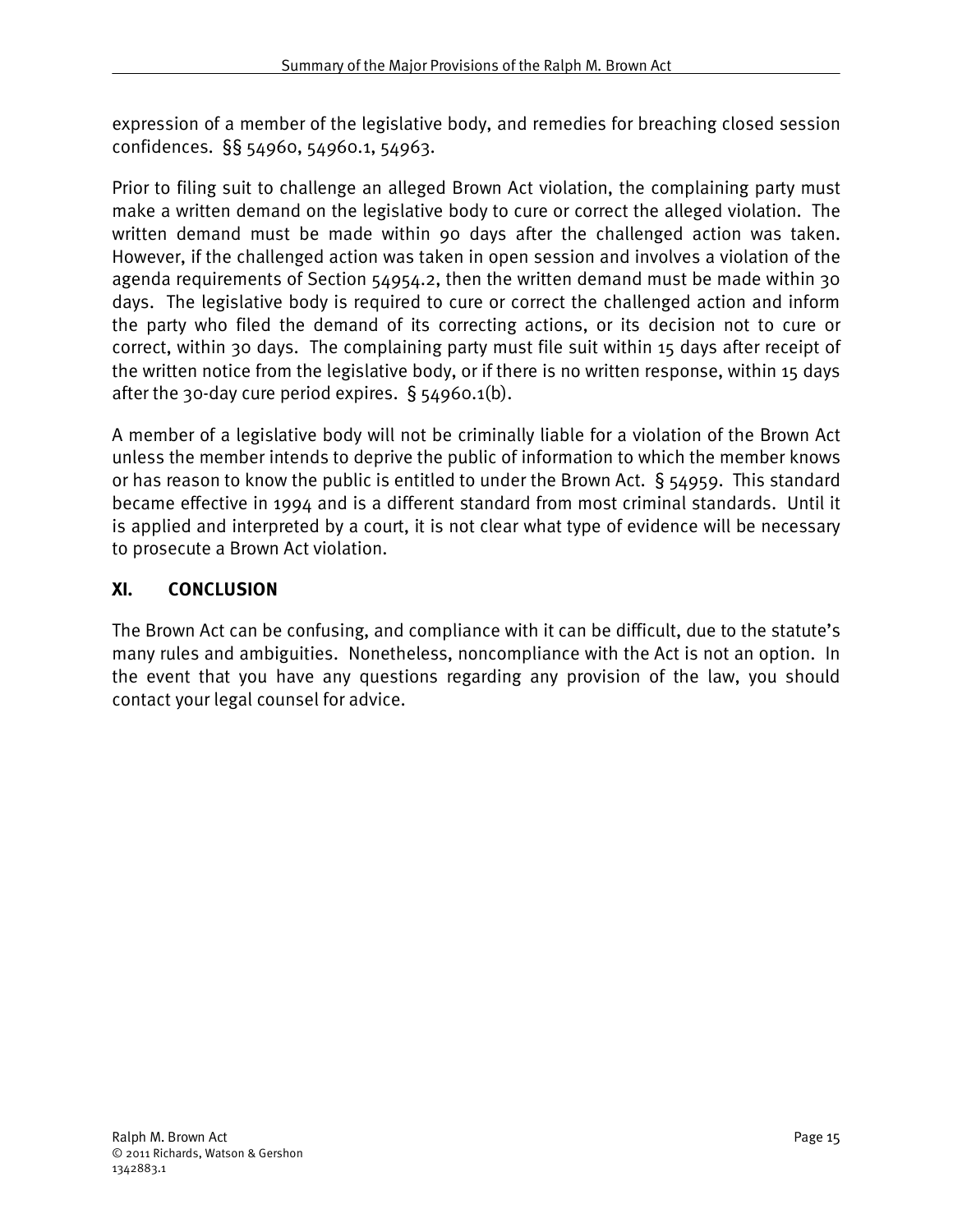# **The Ralph M. Brown Act**

*updated with changes effective January 1, 2011*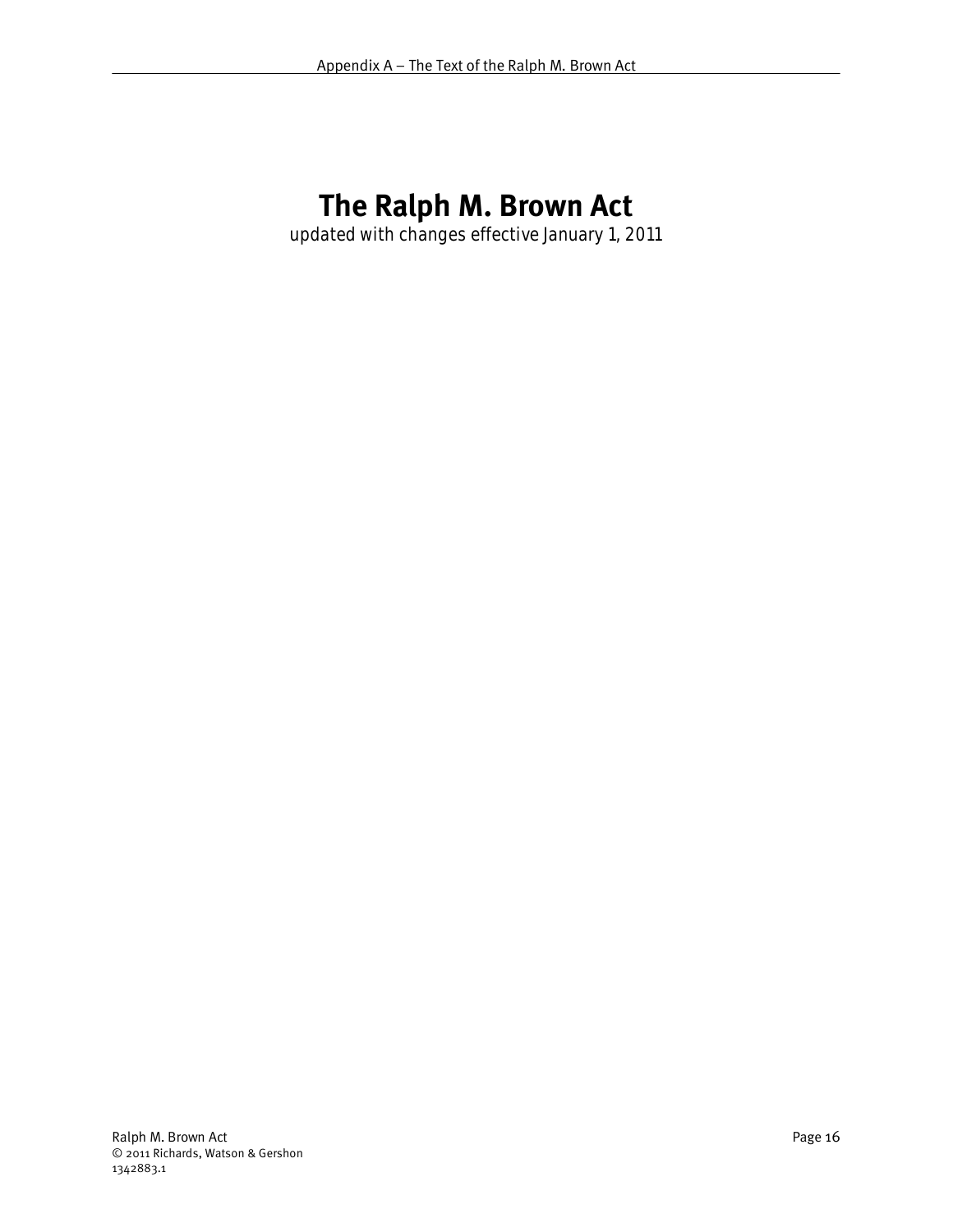## **The Ralph M. Brown Act Government Code §§ 54950-54963**

#### **Section 54950. Declaration, intent; sovereignty**

In enacting this chapter, the Legislature finds and declares that the public commissions, boards and councils and the other public agencies in this State exist to aid in the conduct of the people's business. It is the intent of the law that their actions be taken openly and that their deliberations be conducted openly.

The people of this State do not yield their sovereignty to the agencies which serve them. The people, in delegating authority, do not give their public servants the right to decide what is good for the people to know and what is not good for them to know. The people insist on remaining informed so that they may retain control over the instruments they have created.

#### **Section 54950.5. Short title**

This chapter shall be known as the Ralph M. Brown Act.

#### **Section 54951. Local agency, definition**

As used in this chapter, "local agency" means a county, city, whether general law or chartered, city and county, town, school district, municipal corporation, district, political subdivision, or any board, commission or agency thereof, or other local public agency.

#### **Section 54952. Legislative body, definition**

As used in this chapter, "legislative body" means:

- (a) The governing body of a local agency or any other local body created by state or federal statute.
- (b) A commission, committee, board, or other body of a local agency, whether permanent or temporary, decisionmaking or advisory, created by charter, ordinance, resolution, or formal action of a legislative body. However, advisory committees, composed solely of the members of the legislative body that are less than a quorum of the legislative body are not legislative bodies, except that standing committees of a legislative body, irrespective of their composition, which have a continuing subject matter jurisdiction, or a meeting schedule fixed by charter, ordinance, resolution, or formal action of a legislative body are legislative bodies for purposes of this chapter.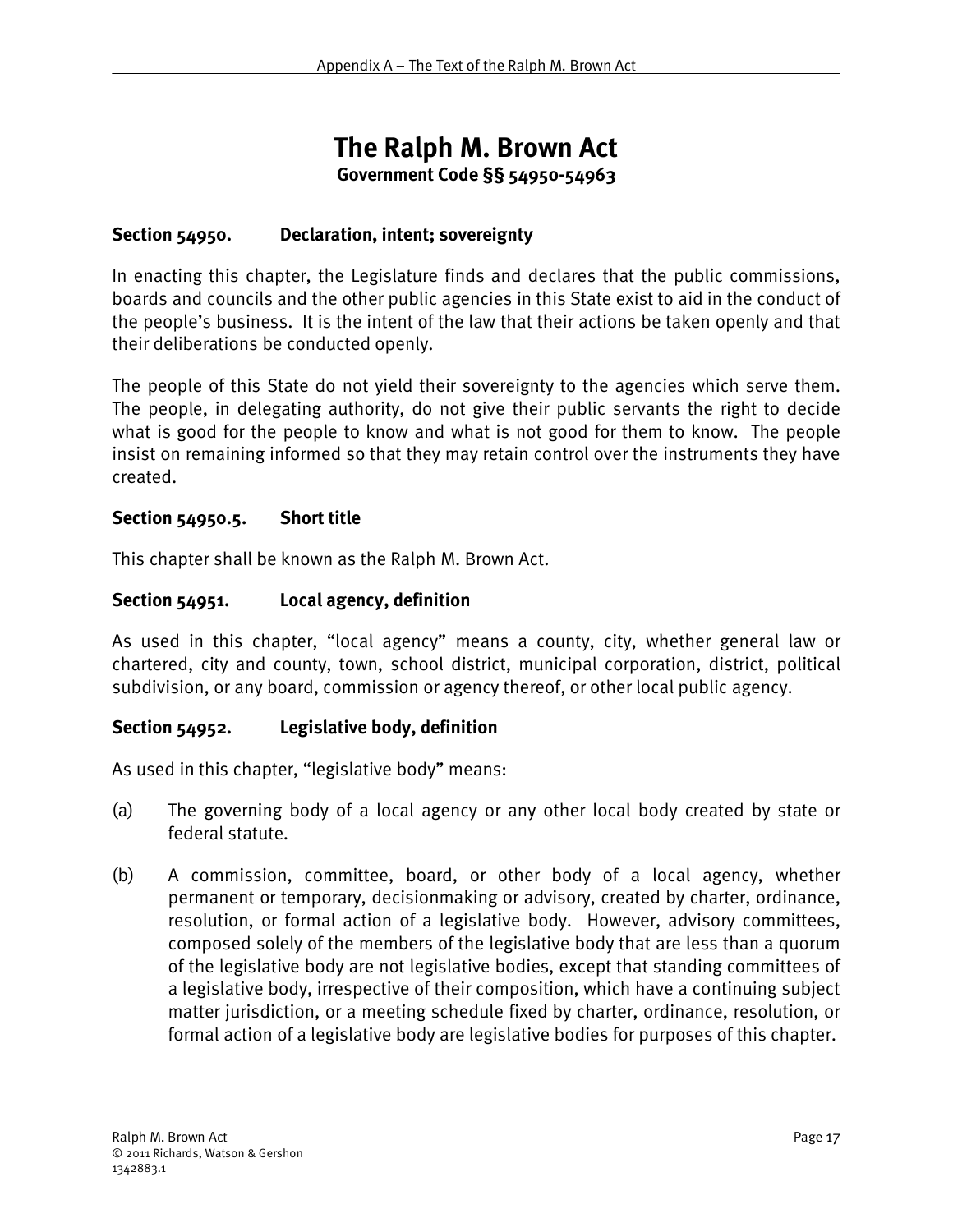- (c) (1) A board, commission, committee, or other multimember body that governs a private corporation, limited liability company, or other entity that either:
	- (A) Is created by the elected legislative body in order to exercise authority that may lawfully be delegated by the elected governing body to a private corporation, limited liability company, or other entity.
	- (B) Receives funds from a local agency and the membership of whose governing body includes a member of the legislative body of the local agency appointed to that governing body as a full voting member by the legislative body of the local agency.
	- (2) Notwithstanding subparagraph (B) of paragraph (1), no board, commission, committee, or other multimember body that governs a private corporation, limited liability company, or other entity that receives funds from a local agency and, as of February 9, 1996, has a member of the legislative body of the local agency as a full voting member of the governing body of that private corporation, limited liability company, or other entity shall be relieved from the public meeting requirements of this chapter by virtue of a change in status of the full voting member to a nonvoting member.
- (d) The lessee of any hospital the whole or part of which is first leased pursuant to subdivision (p) of Section 32121 of the Health and Safety Code after January 1, 1994, where the lessee exercises any material authority of a legislative body of a local agency delegated to it by that legislative body whether the lessee is organized and operated by the local agency or by a delegated authority.

## **Section 54952.1. Member of a legislative body of a local agency; conduct**

Any person elected to serve as a member of a legislative body who has not yet assumed the duties of office shall conform his or her conduct to the requirements of this chapter and shall be treated for purposes of enforcement of this chapter as if he or she has already assumed office.

#### **Section 54952.2. Meeting; prohibited devices for obtaining collective concurrence; exclusions from chapter**

- (a) As used in this chapter, "meeting" means any congregation of a majority of the members of a legislative body at the same time and location, including teleconference location as permitted by Section 54953, to hear, discuss, deliberate, or take action on any item that is within the subject matter jurisdiction of the legislative body.
- (b) (1) A majority of the members of a legislative body shall not, outside a meeting authorized by this chapter, use a series of communications of any kind,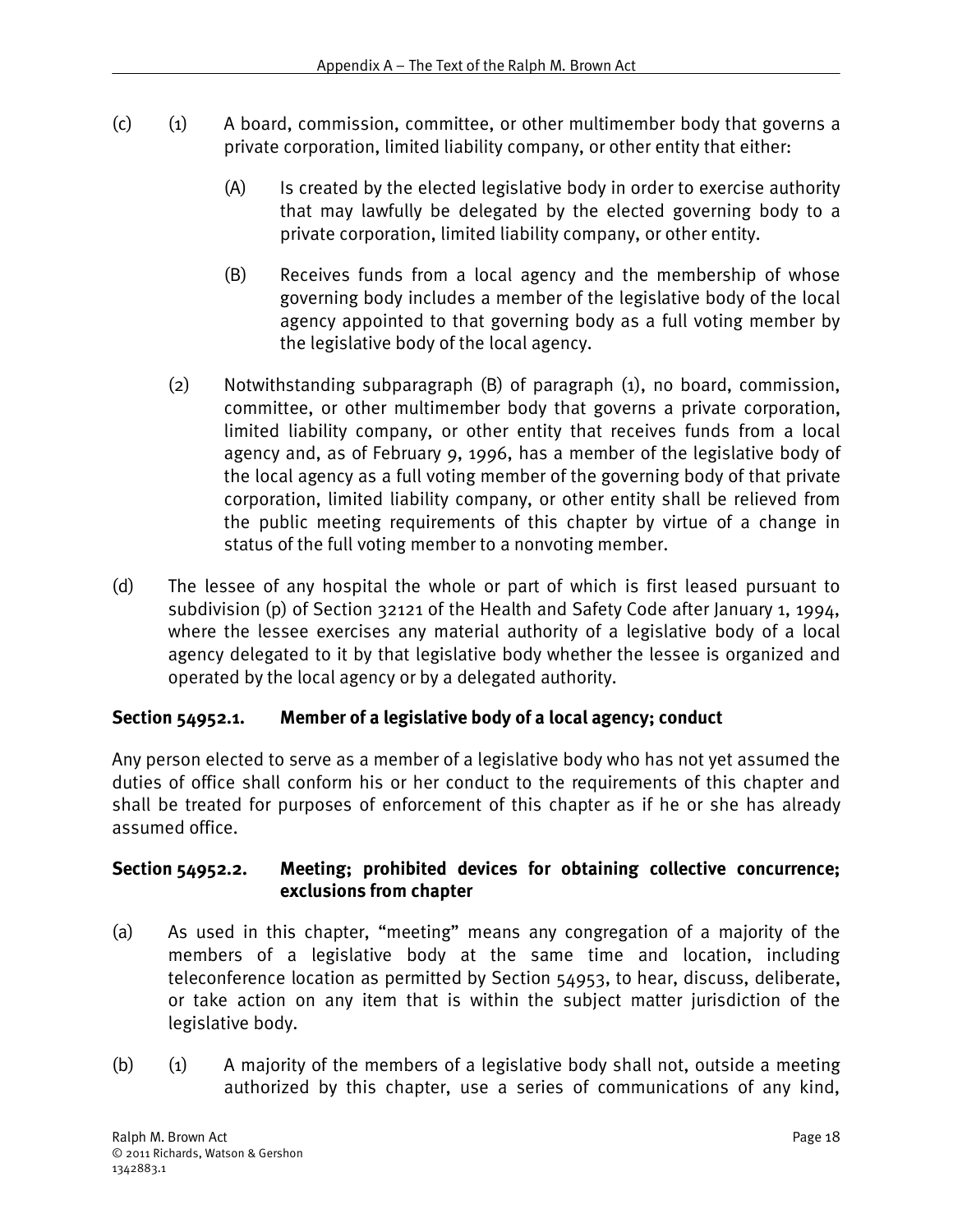directly or through intermediaries, to discuss, deliberate, or take action on any item of business that is within the subject matter jurisdiction of the legislative body.

- (2) Paragraph (1) shall not be construed as preventing an employee or official of a local agency, from engaging in separate conversations or communications outside of a meeting authorized by this chapter with members of a legislative body in order to answer questions or provide information regarding a matter that is within the subject matter jurisdiction of the local agency, if that person does not communicate to members of the legislative body the comments or position of any other member or members of the legislative body.
- (c) Nothing in this section shall impose the requirements of this chapter upon any of the following:
	- (1) Individual contacts or conversations between a member of a legislative body and any other person that do not violate subdivision (b).
	- (2) The attendance of a majority of the members of a legislative body at a conference or similar gathering open to the public that involves a discussion of issues of general interest to the public or to public agencies of the type represented by the legislative body, provided that a majority of the members do not discuss among themselves, other than as part of the scheduled program, business of a specified nature that is within the subject matter jurisdiction of the local agency. Nothing in this paragraph is intended to allow members of the public free admission to a conference or similar gathering at which the organizers have required other participants or registrants to pay fees or charges as a condition of attendance.
	- (3) The attendance of a majority of the members of a legislative body at an open and publicized meeting organized to address a topic of local community concern by a person or organization other than the local agency, provided that a majority of the members do not discuss among themselves, other than as part of the scheduled program, business of a specific nature that is within the subject matter jurisdiction of the legislative body of the local agency.
	- $(4)$  The attendance of a majority of the members of a legislative body at an open and noticed meeting of another body of the local agency, or at an open and noticed meeting of a legislative body of another local agency, provided that a majority of the members do not discuss among themselves, other than as part of the scheduled meeting, business of a specific nature that is within the subject matter jurisdiction of the legislative body of the local agency.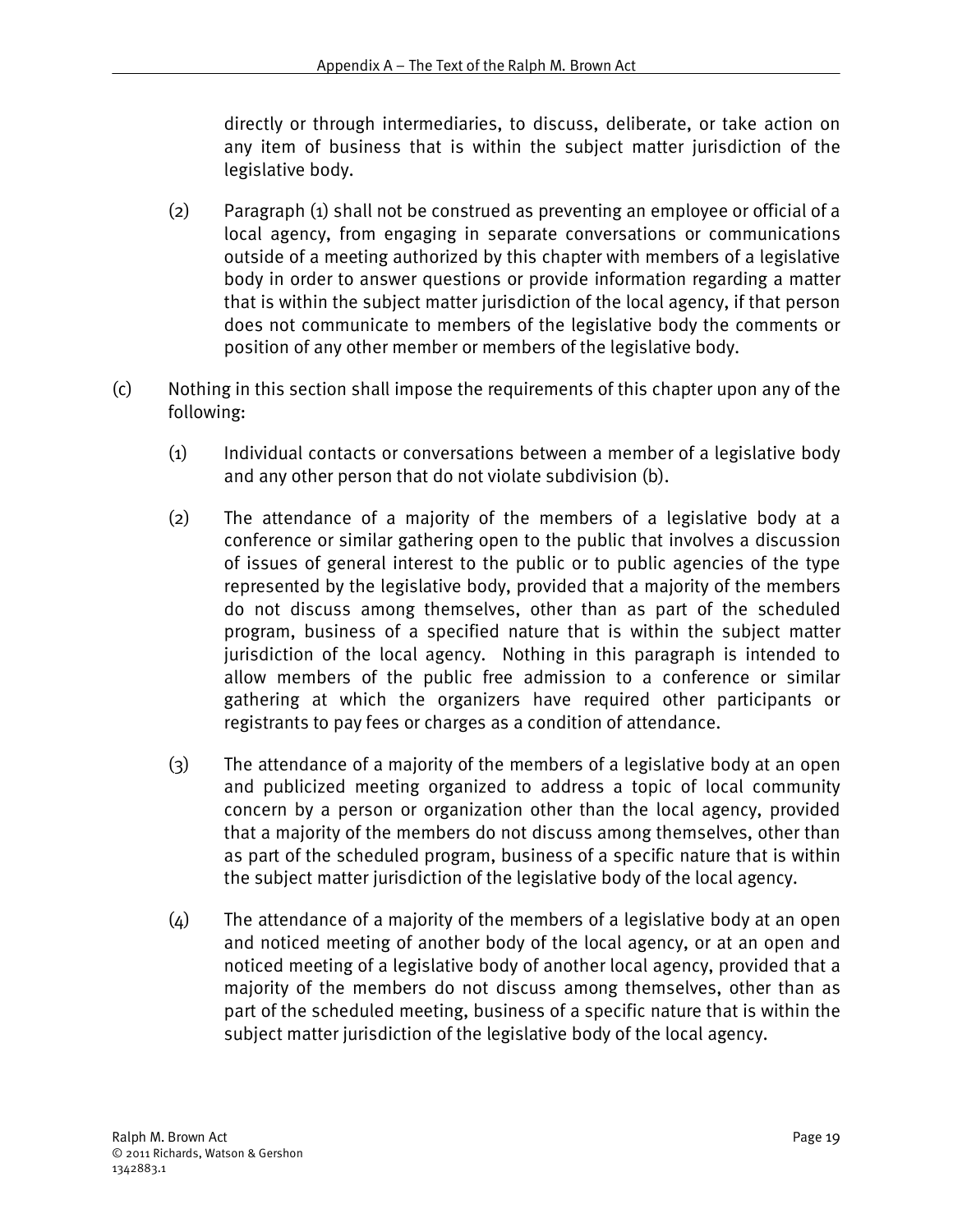- (5) The attendance of a majority of the members of a legislative body at a purely social or ceremonial occasion, provided that a majority of the members do not discuss among themselves business of a specific nature that is within the subject matter jurisdiction of the legislative body of the local agency.
- (6) The attendance of a majority of the members of a legislative body at an open and noticed meeting of a standing committee of that body, provided that the members of the legislative body who are not members of the standing committee attend only as observers.

#### **Section 54952.6. Action taken**

As used in this chapter, "action taken" means a collective decision made by a majority of the members of a legislative body, a collective commitment or promise by a majority of the members of a legislative body to make a positive or a negative decision, or an actual vote by a majority of the members of a legislative body when sitting as a body or entity, upon a motion, proposal, resolution, order or ordinance.

#### **Section 54952.7. Copies of chapter to members of legislative body of local agencies**

A legislative body of a local agency may require that a copy of this chapter be given to each member of the legislative body and any person elected to serve as a member of the legislative body who has not assumed the duties of office. An elected legislative body of a local agency may require that a copy of this chapter be given to each member of each legislative body all or a majority of whose members are appointed by or under the authority of the elected legislative body.

#### **Section 54953. Meetings to be open and public; attendance**

- (a) All meetings of the legislative body of a local agency shall be open and public, and all persons shall be permitted to attend any meeting of the legislative body of a local agency, except as otherwise provided in this chapter.
- (b) (1) Notwithstanding any other provision of law, the legislative body of a local agency may use teleconferencing for the benefit of the public and the legislative body of a local agency in connection with any meeting or proceeding authorized by law. The teleconferenced meeting or proceeding shall comply with all requirements of this chapter and all otherwise applicable provisions of law relating to a specific type of meeting or proceeding.
	- (2) Teleconferencing, as authorized by this section, may be used for all purposes in connection with any meeting within the subject matter jurisdiction of the legislative body. All votes taken during a teleconferenced meeting shall be by rollcall.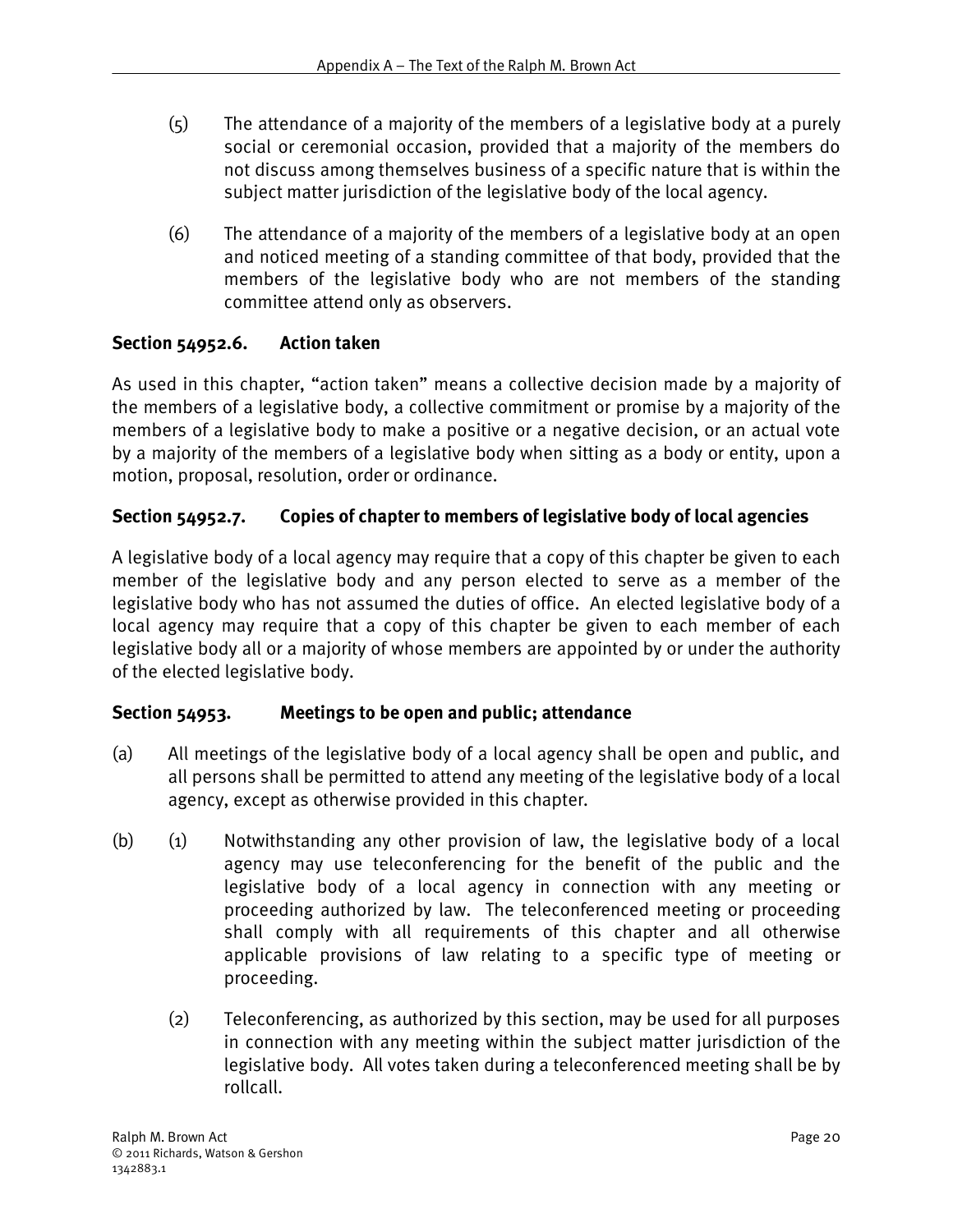- (3) If the legislative body of a local agency elects to use teleconferencing, it shall post agendas at all teleconference locations and conduct teleconference meetings in a manner that protects the statutory and constitutional rights of the parties or the public appearing before the legislative body of a local agency. Each teleconference location shall be identified in the notice and agenda of the meeting or proceeding, and each teleconference location shall be accessible to the public. During the teleconference, at least a quorum of the members of the legislative body shall participate from locations within the boundaries of the territory over which the local agency exercises jurisdiction, except as provided in subdivision (d). The agenda shall provide an opportunity for members of the public to address the legislative body directly pursuant to Section 54954.3 at each teleconference location.
- (4) For the purposes of this section, "teleconference" means a meeting of a legislative body, the members of which are in different locations, connected by electronic means, through either audio or video, or both. Nothing in this section shall prohibit a local agency from providing the public with additional teleconference locations.
- (c) No legislative body shall take action by secret ballot, whether preliminary or final.
- (d) (1) Notwithstanding the provisions relating to a quorum in paragraph (3) of subdivision (b), when a health authority conducts a teleconference meeting, members who are outside the jurisdiction of the authority may be counted toward the establishment of a quorum when participating in the teleconference if at least 50 percent of the number of members that would establish a quorum are present within the boundaries of the territory over which the authority exercises jurisdiction, and the health authority provides a teleconference number, and associated access codes, if any, that allows any person to call in to participate in the meeting and that number and access codes are identified in the notice and agenda of the meeting.
	- (2) Nothing in this subdivision shall be construed as discouraging health authority members from regularly meeting at a common physical site within the jurisdiction of the authority or from using teleconference locations within or near the jurisdiction of the authority. A teleconference meeting for which a quorum is established pursuant to this subdivision shall be subject to all other requirements of this section.
	- (3) For purposes of this subdivision, a health authority means any entity created pursuant to Sections 14018.7, 14087.31, 14087.35, 14087.36, 14087.38, and 14087.9605 of the Welfare and Institutions Code, any joint powers authority created pursuant to Article 1 (commencing with Section 6500) of Chapter 5 of Division 7 for the purpose of contracting pursuant to Section 14087.3 of the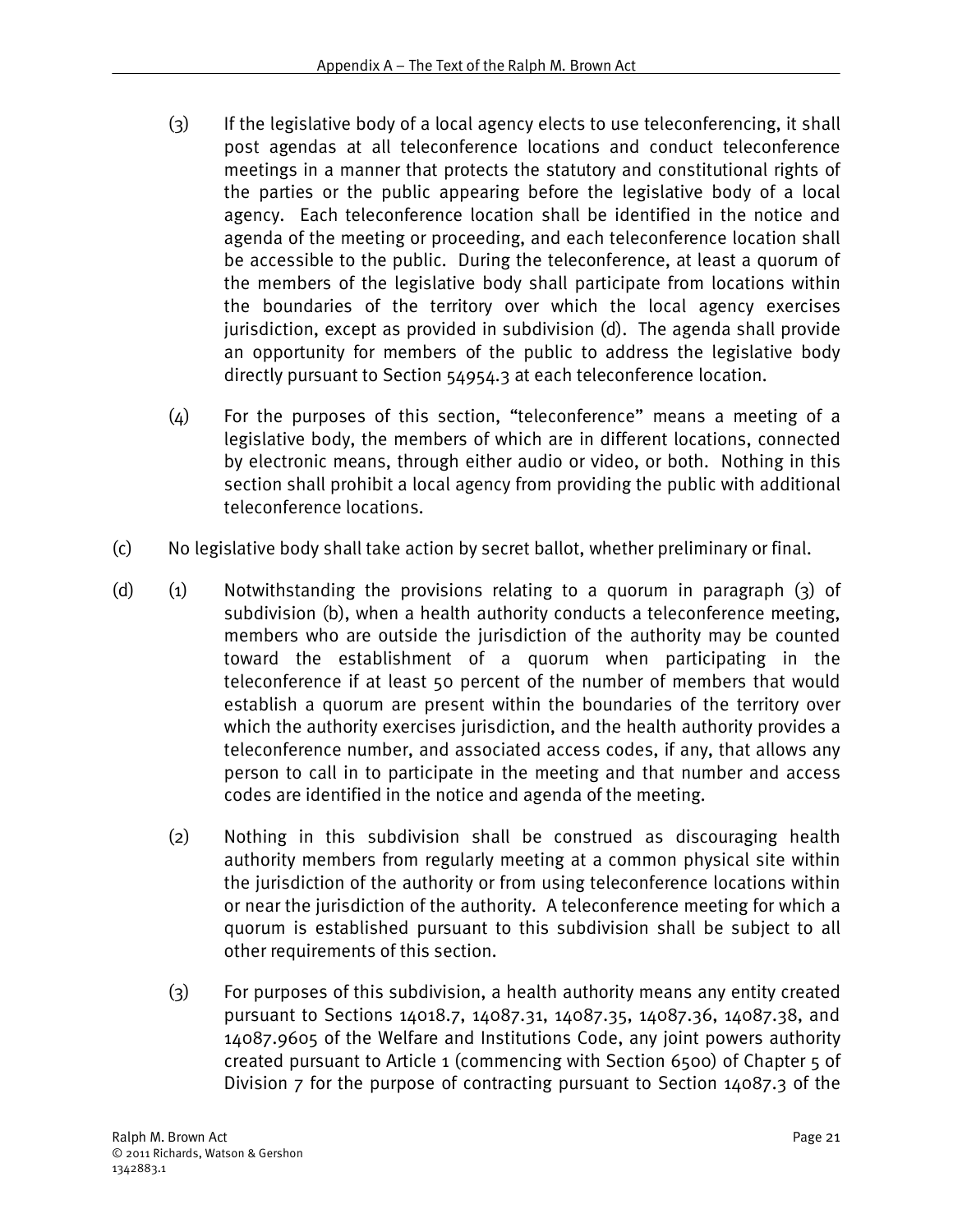Welfare and Institutions Code, and any advisory committee to a county sponsored health plan licensed pursuant to Chapter 2.2 (commencing with Section 1340) of Division 2 of the Health and Safety Code if the advisory committee has 12 or more members.

(4) This subdivision shall remain in effect only until January 1, 2009.

#### **Section 54953.1. Testimony of members before grand jury**

The provisions of this chapter shall not be construed to prohibit the members of the legislative body of a local agency from giving testimony in private before a grand jury, either as individuals or as a body.

#### **Section 54953.2. Legislative body meetings to meet protections and prohibitions of the Americans with Disabilities Act**

All meetings of a legislative body of a local agency that are open and public shall meet the protections and prohibitions contained in Section 202 of the Americans with Disabilities Act of 1990 (42 U.S.C. Sec. 12132), and the federal rules and regulations adopted in implementation thereof.

#### **Section 54953.3. Conditions to Attendance**

A member of the public shall not be required, as a condition to attendance at a meeting of a legislative body of a local agency, to register his or her name, to provide other information, to complete a questionnaire, or otherwise to fulfill any condition precedent to his or her attendance.

If an attendance list, register, questionnaire, or other similar document is posted at or near the entrance to the room where the meeting is to be held, or is circulated to the persons present during the meeting, it shall state clearly that the signing, registering, or completion of the document is voluntary, and that all persons may attend the meeting regardless of whether a person signs, registers, or completes the document.

#### **Section 54953.5. Right to record proceedings; conditions; tape or film records made by or under direction of local agencies**

(a) Any person attending an open and public meeting of a legislative body of a local agency shall have the right to record the proceedings with an audio or video tape recorder or a still or motion picture camera in the absence of a reasonable finding by the legislative body of the local agency that the recording cannot continue without noise, illumination, or obstruction of view that constitutes, or would constitute, a persistent disruption of the proceedings.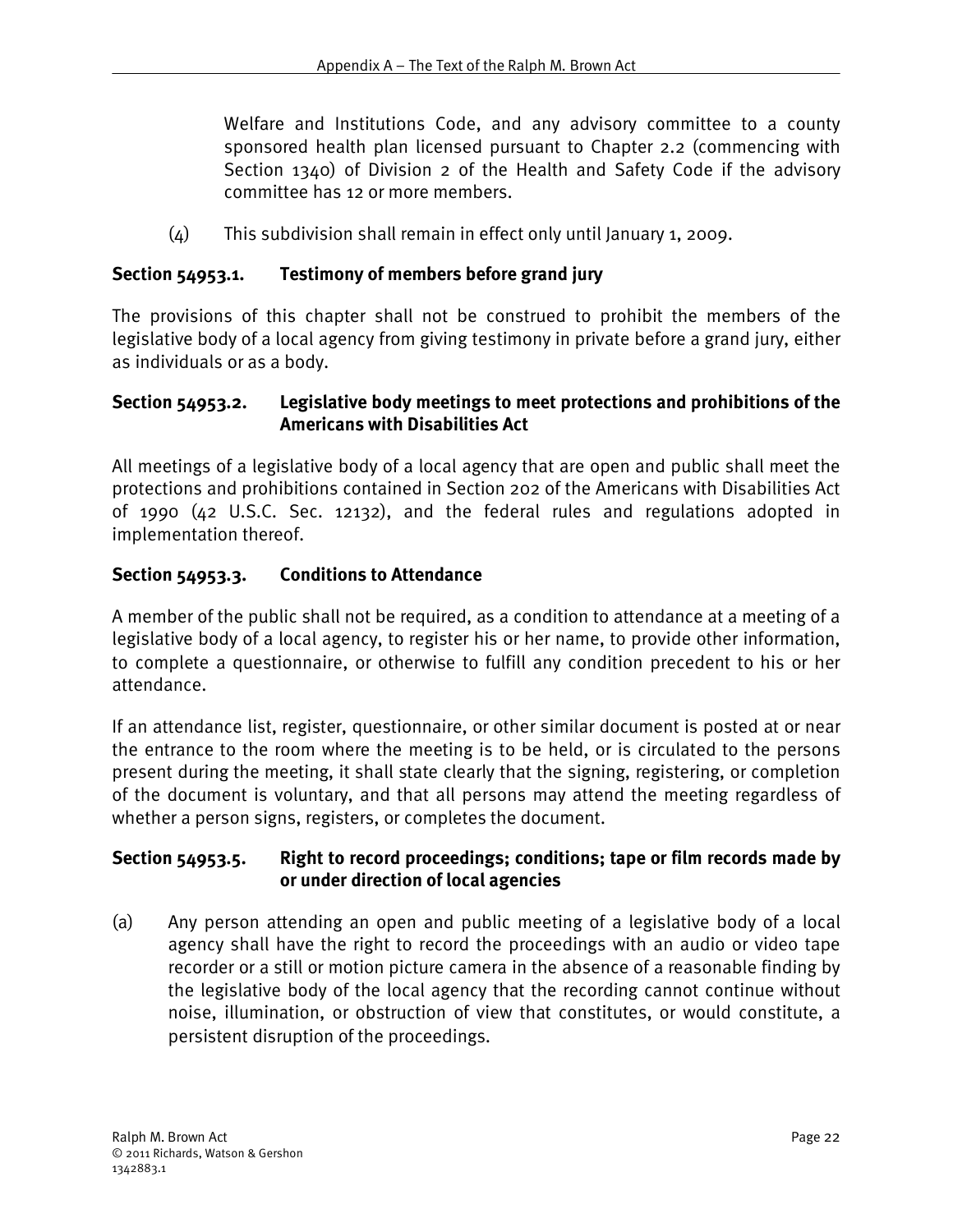(b) Any tape or film record of an open and public meeting made for whatever purpose by or at the direction of the local agency shall be subject to inspection pursuant to the California Public Records Act (Chapter 3.5 (commencing with Section 6250) of Division 7 of Title 1), but, notwithstanding Section 34090, may be erased or destroyed 30 days after the taping or recording. Any inspection of a video or tape recording shall be provided without charge on a video or tape player made available by the local agency.

#### **Section 54953.6. Prohibitions or restrictions on broadcasts of proceedings of legislative body; reasonable findings**

No legislative body of a local agency shall prohibit or otherwise restrict the broadcast of its open and public meetings in the absence of a reasonable finding that the broadcast cannot be accomplished without noise, illumination, or obstruction of view that would constitute a persistent disruption of the proceedings.

#### **Section 54953.7. Allowance of greater access to meetings than minimal standards in this chapter**

Notwithstanding any other provision of law, legislative bodies of local agencies may impose requirements upon themselves which allow greater access to their meetings than prescribed by the minimal standards set forth in this chapter. In addition thereto, an elected legislative body of a local agency may impose such requirements on those appointed legislative bodies of the local agency of which all or a majority of the members are appointed by or under the authority of the elected legislative body.

## **Section 54954. Time and place of regular meetings; special meetings; emergencies**

- (a) Each legislative body of a local agency, except for advisory committees or standing committees, shall provide, by ordinance, resolution, bylaws, or by whatever other rule is required for the conduct of business by that body, the time and place for holding regular meetings. Meetings of advisory committees or standing committees, for which an agenda is posted at least 72 hours in advance of the meeting pursuant to subdivision (a) of Section 54954.2, shall be considered for purposes of this chapter as regular meetings of the legislative body.
- (b) Regular and special meetings of the legislative body shall beheld within the boundaries of the territory over which the local agency exercises jurisdiction, except to do any of the following:
	- (1) Comply with state or federal law or court order, or attend a judicial or administrative proceeding to which the local agency is a party.
	- (2) Inspect real or personal property which cannot be conveniently brought within the boundaries of the territory over which the local agency exercises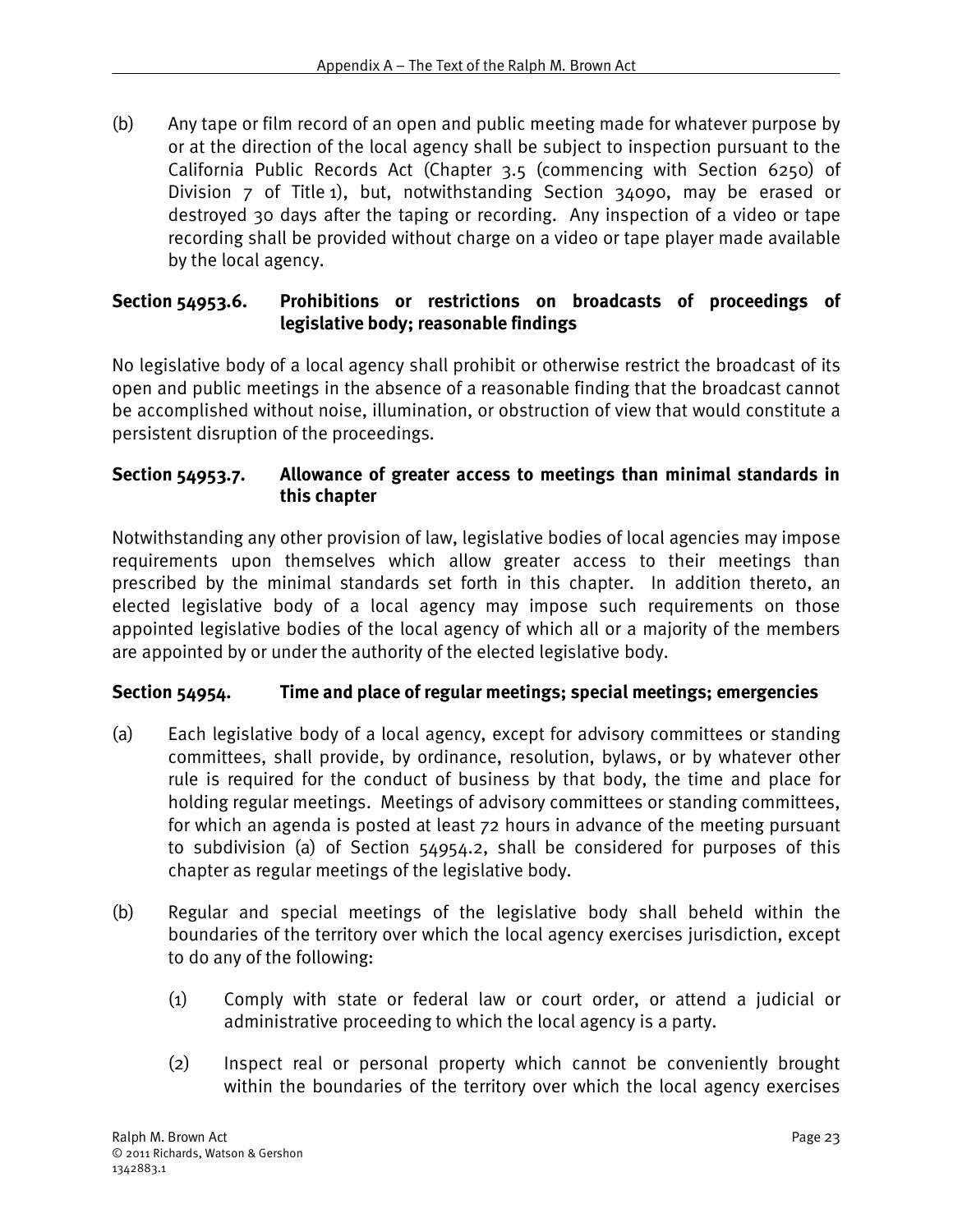jurisdiction provided that the topic of the meeting is limited to items directly related to the real or personal property.

- (3) Participate in meetings or discussions of multiagency significance that are outside the boundaries of a local agency's jurisdiction. However, any meeting or discussion held pursuant to this subdivision shall take place within the jurisdiction of one of the participating local agencies and be noticed by all participating agencies as provided for in this chapter.
- (4) Meet in the closest meeting facility if the local agency has no meeting facility within the boundaries of the territory over which the local agency exercises jurisdiction, or at the principal office of the local agency if that office is located outside the territory over which the agency exercises jurisdiction.
- (5) Meet outside their immediate jurisdiction with elected or appointed officials of the United States or the State of California when a local meeting would be impractical, solely to discuss a legislative or regulatory issue affecting the local agency and over which the federal or state officials have jurisdiction.
- (6) Meet outside their immediate jurisdiction if the meeting takes place in or nearby a facility owned by the agency, provided that the topic of the meeting is limited to items directly related to the facility.
- (7) Visit the office of the local agency's legal counsel for a closed session on pending litigation held pursuant to Section 54956.9, when to do so would reduce legal fees or costs.
- (c) Meetings of the governing board of a school district shall be held within the district, except under the circumstances enumerated in subdivision (b), or to do any of the following:
	- (1) Attend a conference on nonadversarial collective bargaining techniques.
	- (2) Interview members of the public residing in another district with reference to the trustees' potential employment of an applicant for the position of the superintendent of the district.
	- (3) Interview a potential employee from another district.
- (d) Meetings of a joint powers authority shall occur within the territory of at least one of its member agencies, or as provided in subdivision (b). However, a joint powers authority which has members throughout the state may meet at any facility in the state which complies with the requirements of Section 54961.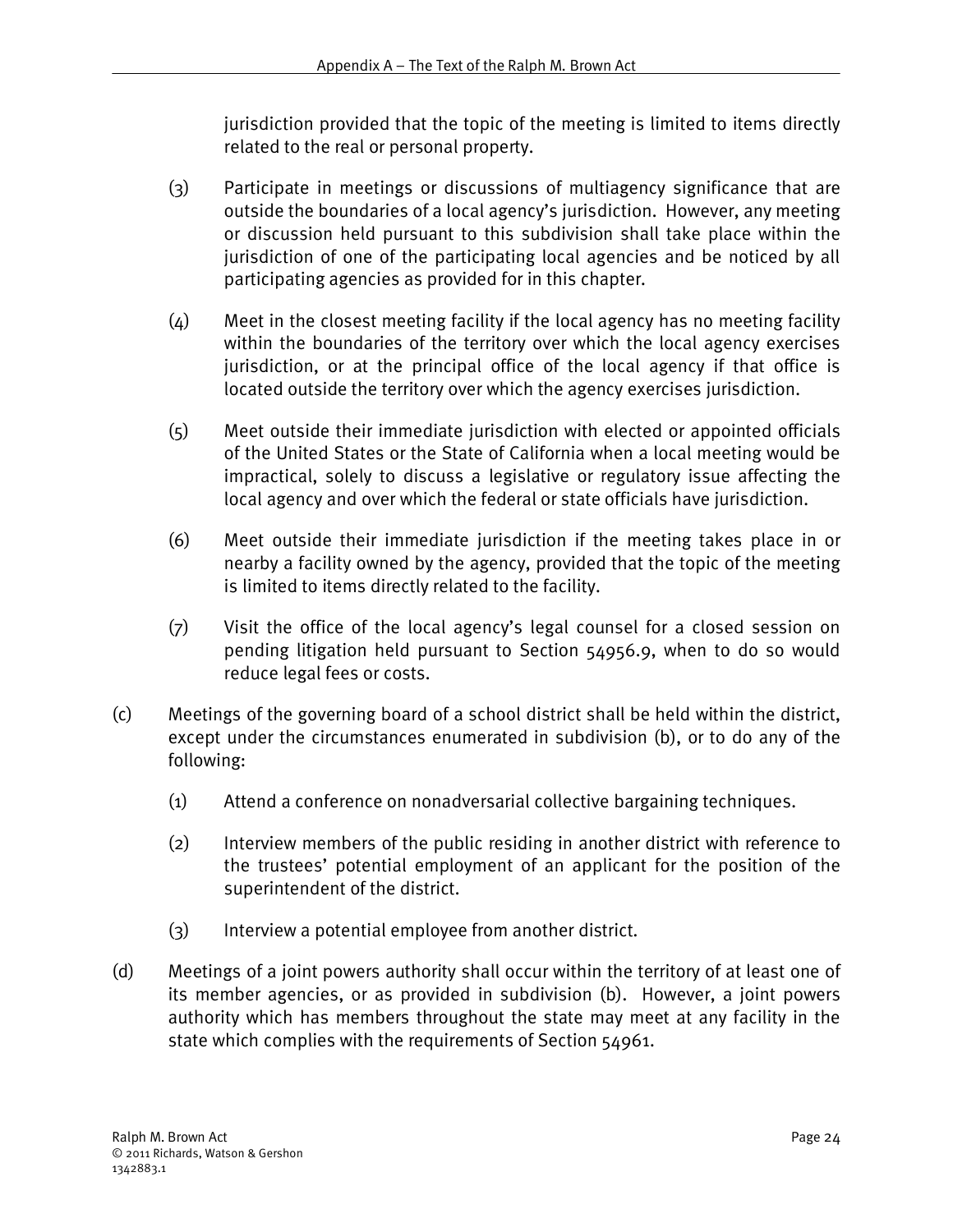(e) If, by reason of fire, flood, earthquake, or other emergency, it shall be unsafe to meet in the place designated, the meetings shall be held for the duration of the emergency at the place designated by the presiding officer of the legislative body or his or her designee in a notice to the local media that have requested notice pursuant to Section 54956, by the most rapid means of communication available at the time.

#### **Section 54954.1. Mailed notice to persons who filed written request; time; duration and renewal of requests; fee**

Any person may request that a copy of the agenda, or a copy of all the documents constituting the agenda packet, of any meeting of a legislative body be mailed to that person. If requested, the agenda and documents in the agenda packet shall be made available in appropriate alternative formats to persons with a disability, as required by Section 202 of the Americans with Disabilities Act of 1990 (42 U.S.C. Sec. 12132), and the federal rules and regulations adopted in implementation thereof. Upon receipt of the written request, the legislative body or its designee shall cause the requested materials to be mailed at the time the agenda is posted pursuant to Section 54954.2 and 54956 or upon distribution to all, or a majority of all, of the members of a legislative body, whichever occurs first. Any request for mailed copies of agendas or agenda packets shall be valid for the calendar year in which it is filed, and must be renewed following January 1 of each year. The legislative body may establish a fee for mailing the agenda or agenda packet, which fee shall not exceed the cost of providing the service. Failure of the requesting person to receive the agenda or agenda packet pursuant to this section shall not constitute grounds for invalidation of the actions of the legislative body taken at the meeting for which the agenda or agenda packet was not received.

## **Section 54954.2. Agenda; posting; action on other matters**

(a) (1) At least 72 hours before a regular meeting, the legislative body of the local agency, or its designee, shall post an agenda containing a brief general description of each item of business to be transacted or discussed at the meeting, including items to be discussed in closed session. A brief general description of an item generally need not exceed 20 words. The agenda shall specify the time and location of the regular meeting and shall be posted in a location that is freely accessible to members of the public. If requested, the agenda shall be made available in appropriate alternative formats to persons with a disability, as required by Section 202 of the Americans with Disabilities Act of 1990 (42 U.S.C. Sec. 12132), and the federal rules and regulations adopted in implementation thereof. The agenda shall include information regarding how, to whom, and when a request for disability related modification or accommodation, including auxiliary aids or services may be made by a person with a disability who requires a modification or accommodation in order to participate in the public meeting.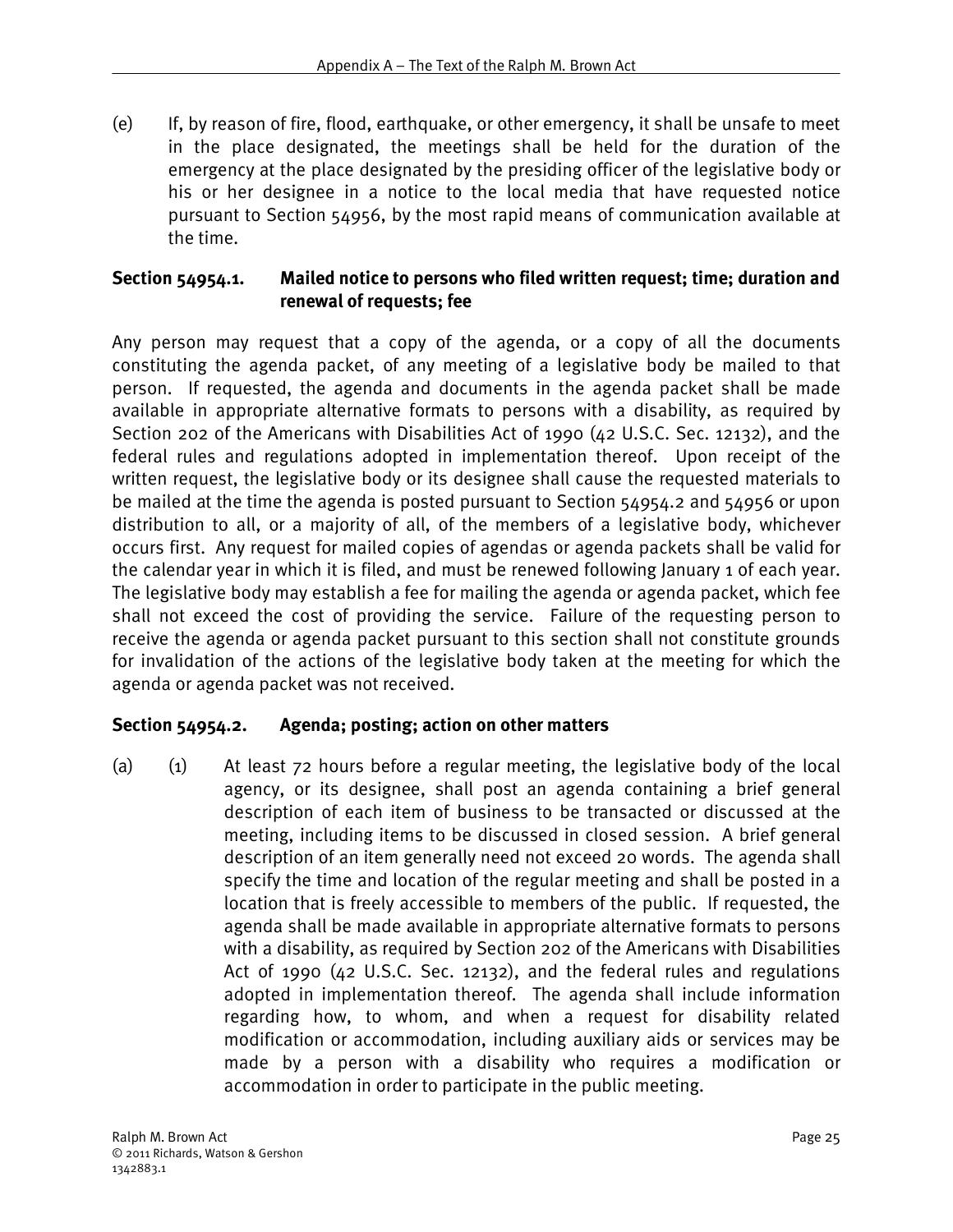- (2) No action or discussion shall be undertaken on any item not appearing on the posted agenda, except that members of a legislative body or its staff may briefly respond to statements made or questions posed by persons exercising their public testimony rights under Section 54954.3. In addition, on their own initiative or in response to questions posed by the public, a member of a legislative body or its staff may ask a question for clarification, make a brief announcement, or make a brief report on his or her own activities. Furthermore, a member of a legislative body, or the body itself, subject to rules or procedures of the legislative body, may provide a reference to staff or other resources for factual information, request staff to report back to the body at a subsequent meeting concerning any matter, or take action to direct staff to place a matter of business on a future agenda.
- (b) Notwithstanding subdivision (a), the legislative body may take action on items of business not appearing on the posted agenda under any of the conditions stated below. Prior to discussing any item pursuant to this subdivision, the legislative body shall publicly identify the item.
	- (1) Upon a determination by a majority vote of the legislative body that an emergency situation exists, as defined in Section 54956.5.
	- (2) Upon a determination by a two-thirds vote of the members of the legislative body present at the meeting, or, if less than two-thirds of the members are present, a unanimous vote of those members present, that there is a need to take immediate action and that the need for action came to the attention of the local agency subsequent to the agenda being posted as specified in subdivision (a).
	- (3) The item was posted pursuant to subdivision (a) for a prior meeting of the legislative body occurring not more than five calendar days prior to the date action is taken on the item, and at the prior meeting the item was continued to the meeting at which action is being taken.
- (c) This section is necessary to implement and reasonably within the scope of paragraph (1) of subdivision (b) of Section 3 of Article I of the California Constitution.

#### **Section 54954.3. Opportunity for public to address legislative body; adoption of regulations; public criticism of policies**

(a) Every agenda for regular meetings shall provide an opportunity for members of the public to directly address the legislative body on any item of interest to the public, before or during the legislative body's consideration of the item, that is within the subject matter jurisdiction of the legislative body, provided that no action shall be taken on any item not appearing on the agenda unless the action is otherwise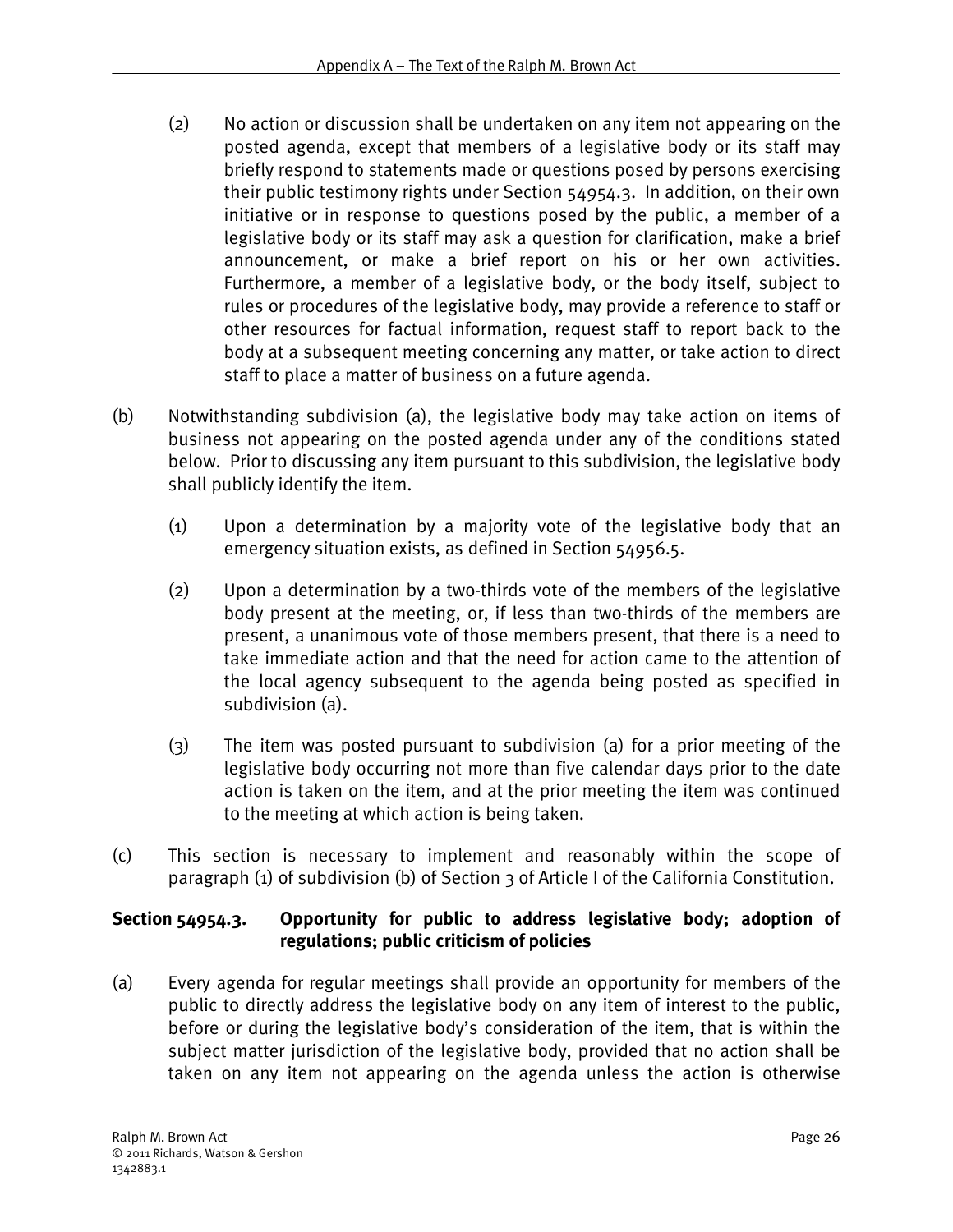authorized by subdivision (b) of Section 54954.2. However, the agenda need not provide an opportunity for members of the public to address the legislative body on any item that has already been considered by a committee, composed exclusively of members of the legislative body, at a public meeting wherein all interested members of the public were afforded the opportunity to address the committee on the item, before or during the committee's consideration of the item, unless the item has been substantially changed since the committee heard the item, as determined by the legislative body. Every notice for a special meeting shall provide an opportunity for members of the public to directly address the legislative body concerning any item that has been described in the notice for the meeting before or during consideration of that item.

- (b) The legislative body of a local agency may adopt reasonable regulations to ensure that the intent of subdivision (a) is carried out, including, but not limited to, regulations limiting the total amount of time allocated for public testimony on particular issues and for each individual speaker.
- (c) The legislative body of a local agency shall not prohibit public criticism of the policies, procedures, programs, or services of the agency, or of the acts or omissions of the legislative body. Nothing in this subdivision shall confer any privilege or protection for expression beyond that otherwise provided by law.

## **Section 54954.4. Reimbursements to local agencies and school districts for costs**

- (a) The Legislature hereby finds and declares that Section 12 of Chapter 641 of the Statutes of 1986, authorizing reimbursement to local agencies and school districts for costs mandated by the state pursuant to that act, shall be interpreted strictly. The intent of the Legislature is to provide reimbursement for only those costs which are clearly and unequivocally incurred as the direct and necessary result of compliance with Chapter 641 of the Statutes of 1986.
- (b) In this regard, the Legislature directs all state employees and officials involved in reviewing or authorizing claims for reimbursement, or otherwise participating in the reimbursement process, to rigorously review each claim and authorize only those claims, or parts thereof, which represent costs which are clearly and unequivocally incurred as the direct and necessary result of compliance with Chapter 641 of the Statutes of 1986 and for which complete documentation exists. For purposes of Section 54954.2, costs eligible for reimbursement shall only include the actual cost to post a single agenda for any one meeting.
- (c) The Legislature hereby finds and declares that complete, faithful, and uninterrupted compliance with the Ralph M. Brown Act (Chapter 9 (commencing with Section 54950) of Part 1 of Division 2 of Title 5 of the Government Code) is a matter of overriding public importance. Unless specifically stated, no future Budget Act, or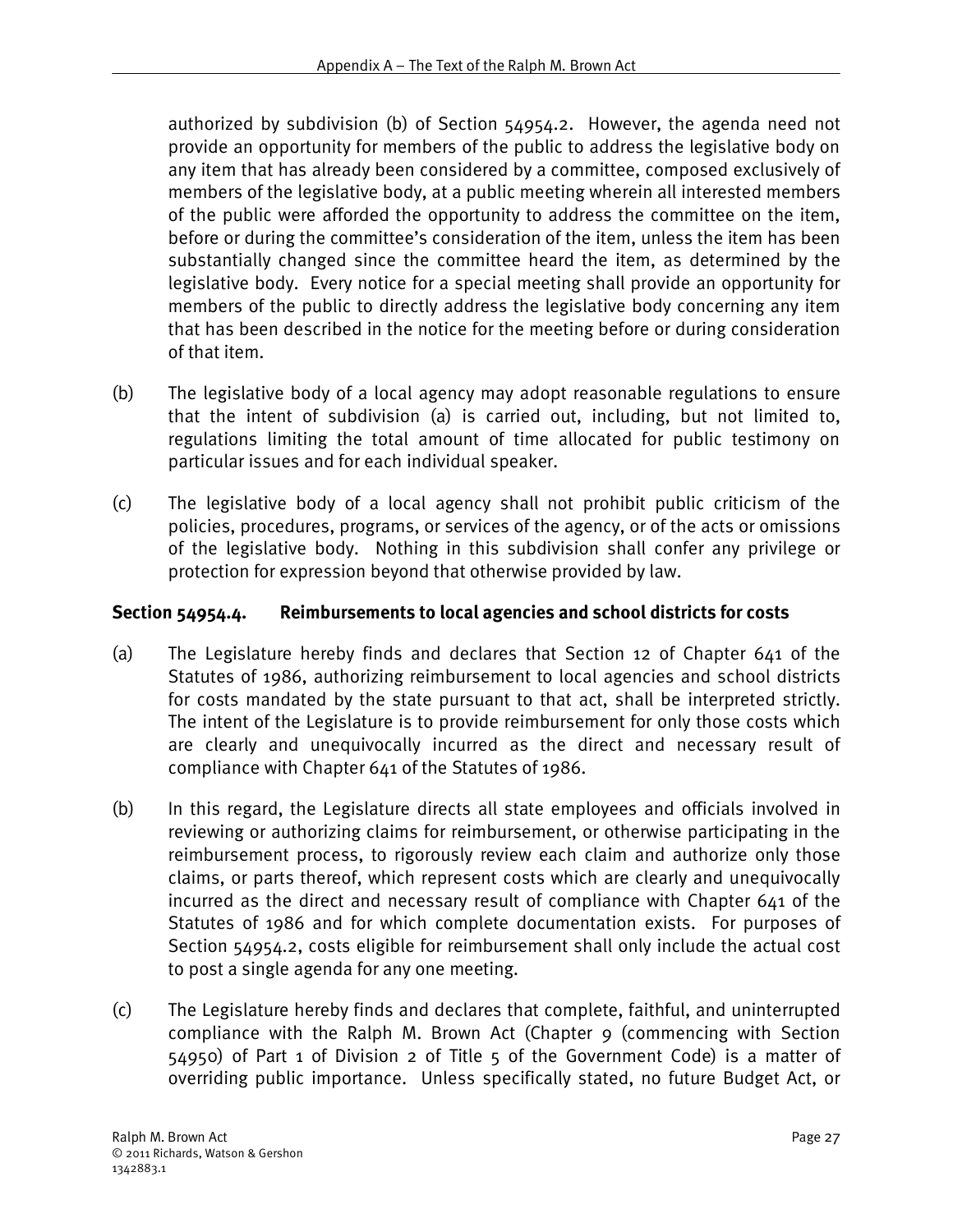related budget enactments, shall, in any manner, be interpreted to suspend, eliminate, or otherwise modify the legal obligation and duty of local agencies to fully comply with Chapter 641 of the Statutes of 1986 in a complete, faithful, and uninterrupted manner.

#### **Section 54954.5. Closed session item descriptions**

For purposes of describing closed session items pursuant to Section 54954.2, the agenda may describe closed sessions as provided below. No legislative body or elected official shall be in violation of Section 54954.2 or 54956 if the closed session items were described in substantial compliance with this section. Substantial compliance is satisfied by including the information provided below, irrespective of its format.

(a) With respect to a closed session held pursuant to Section 54956.7:

LICENSE/PERMIT DETERMINATION Applicant(s): (Specify number of applicants)

(b) With respect to every item of business to be discussed in closed session pursuant to Section 54956.8:

CONFERENCE WITH REAL PROPERTY NEGOTIATORS

Property: (Specify street address, or if no street address, the parcel number or other unique reference, of the real property under negotiation)

Agency negotiator: (Specify names of negotiators attending the closed session) (If circumstances necessitate the absence of a specified negotiator, an agent or designee may participate in place of the absent negotiator so long as the name of the agent or designee is announced at an open session held prior to the closed session.)

Negotiating parties: (Specify name of party (not agent))

Under negotiation: (Specify whether instruction to negotiator will concern price, terms of payment, or both)

(c) With respect to every item of business to be discussed in closed session pursuant to Section 54956.9:

CONFERENCE WITH LEGAL COUNSEL--EXISTING LITIGATION (Subdivision (a) of Section 54956.9) Name of case: (Specify by reference to claimant's name, names of parties, case or claim numbers) or Case name unspecified: (Specify whether disclosure would jeopardize service of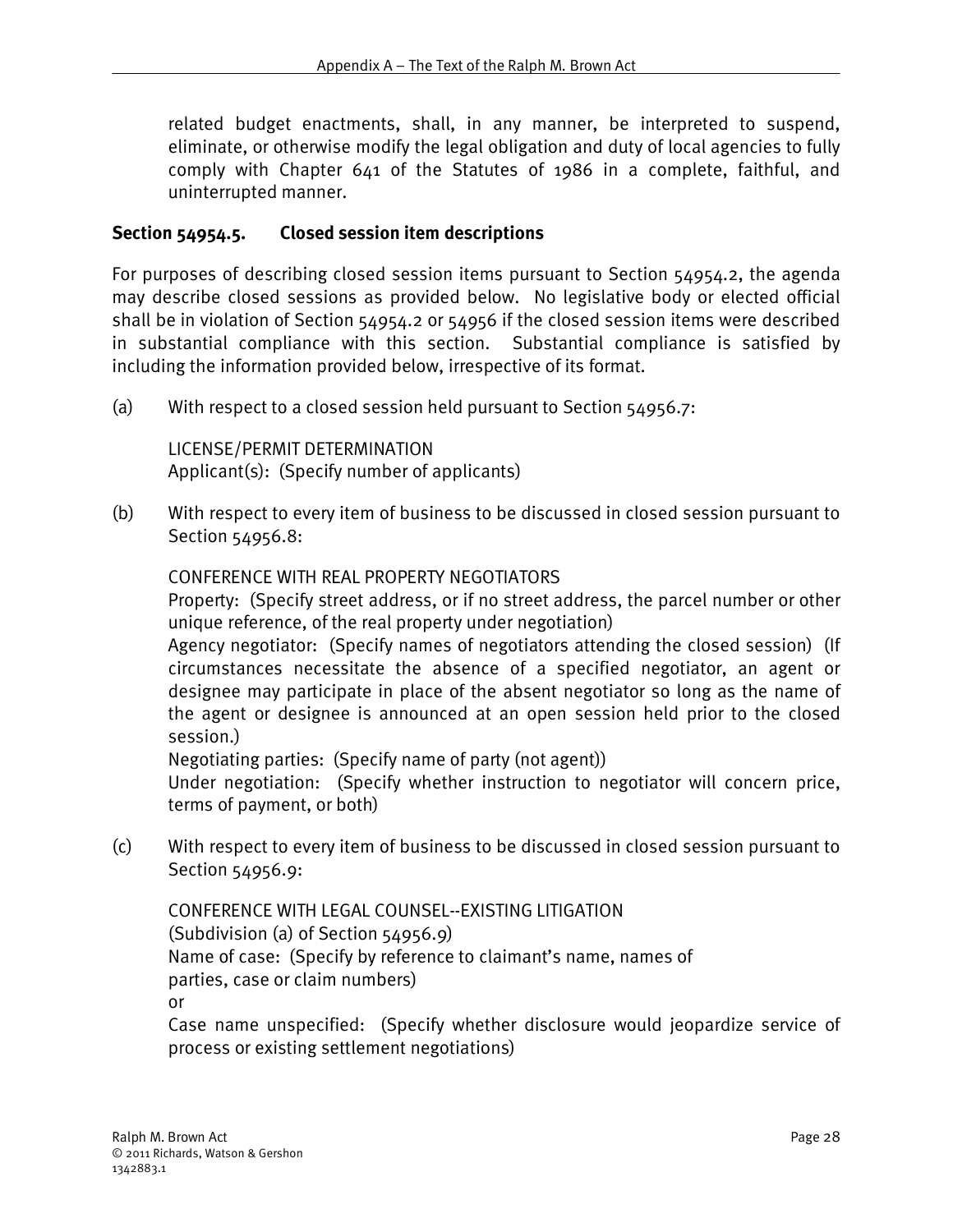CONFERENCE WITH LEGAL COUNSEL--ANTICIPATED LITIGATION

Significant exposure to litigation pursuant to subdivision (b) of Section 54956.9: (Specify number of potential cases)

(In addition to the information noticed above, the agency may be required to provide additional information on the agenda or in an oral statement prior to the closed session pursuant to subparagraphs (B) to (E), inclusive, of paragraph (3) of subdivision (b) of Section 54956.9.)

Initiation of litigation pursuant to subdivision (c) of Section 54956.9: (Specify number of potential cases)

(d) With respect to every item of business to be discussed in closed session pursuant to Section 54956.95:

LIABILITY CLAIMS Claimant: (Specify name unless unspecified pursuant to Section 54961) Agency claimed against: (Specify name)

(e) With respect to every item of business to be discussed in closed session pursuant to Section 54957:

THREAT TO PUBLIC SERVICES OR FACILITIES Consultation with: (Specify name of law enforcement agency and title of officer, or name of applicable agency representative and title)

PUBLIC EMPLOYEE APPOINTMENT Title: (Specify description of position to be filled)

PUBLIC EMPLOYMENT Title: (Specify description of position to be filled)

PUBLIC EMPLOYEE PERFORMANCE EVALUATION Title: (Specify position title of employee being reviewed)

PUBLIC EMPLOYEE DISCIPLINE/DISMISSAL/RELEASE (No additional information is required in connection with a closed session to consider discipline, dismissal, or release of a public employee. Discipline includes potential reduction of compensation.)

(f) With respect to every item of business to be discussed in closed session pursuant to Section 54957.6:

#### CONFERENCE WITH LABOR NEGOTIATORS

Agency designated representatives: (Specify names of designated representatives attending the closed session) (If circumstances necessitate the absence of a specified designated representative, an agent or designee may participate in place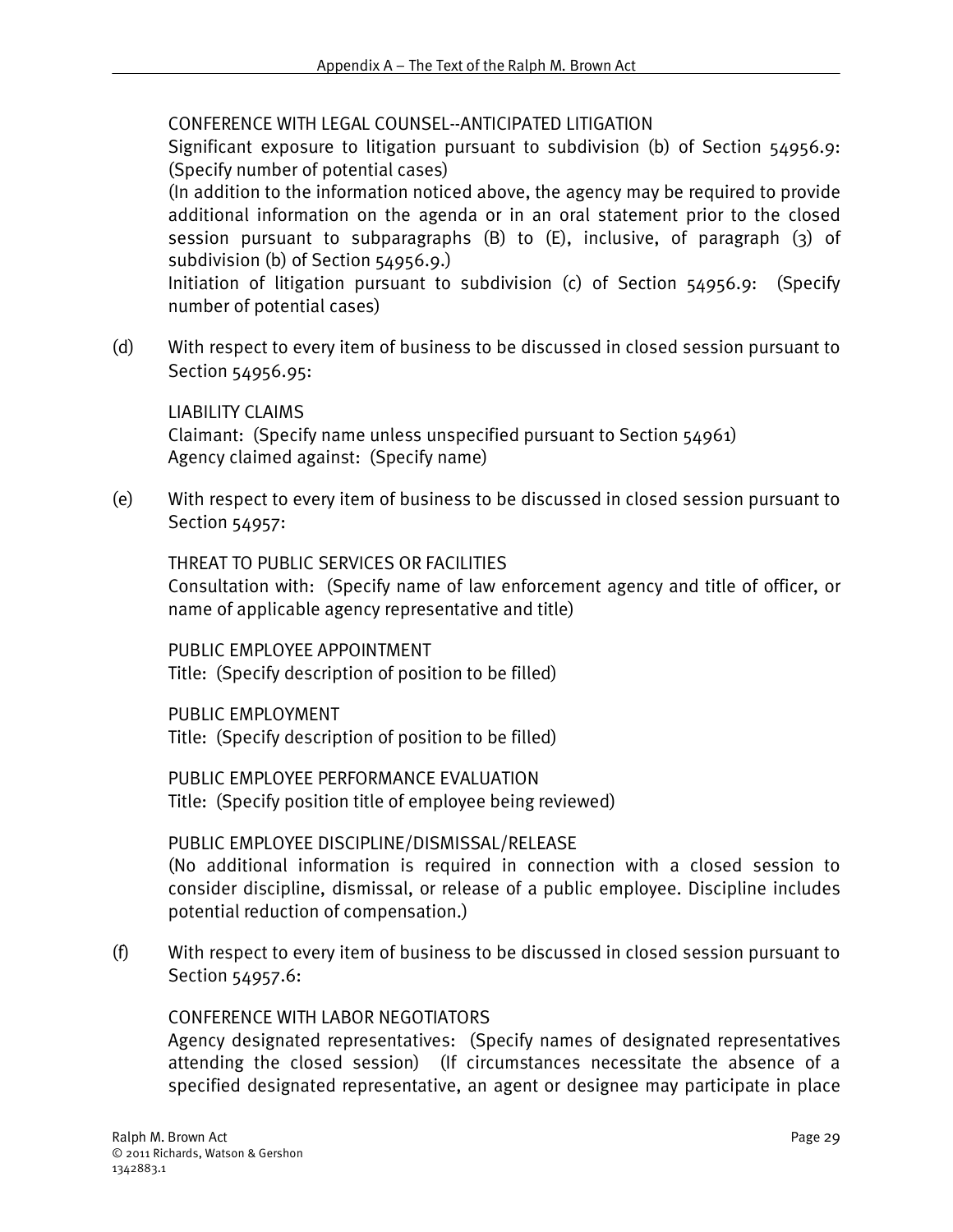of the absent representative so long as the name of the agent or designee is announced at an open session held prior to the closed session.)

Employee organization: (Specify name of organization representing employee or employees in question)

or

Unrepresented employee: (Specify position title of unrepresented employee who is the subject of the negotiations)

 $(g)$  With respect to closed sessions called pursuant to Section  $54957.8$ :

#### CASE REVIEW/PLANNING

(No additional information is required in connection with a closed session to consider case review or planning.)

(h) With respect to every item of business to be discussed in closed session pursuant to Sections 1461, 32106, and 32155 of the Health and Safety Code or Sections 37606 and 37624.3 of the Government Code:

REPORT INVOLVING TRADE SECRET Discussion will concern: (Specify whether discussion will concern proposed new service, program, or facility) Estimated date of public disclosure: (Specify month and year)

#### **HEARINGS**

Subject matter: (Specify whether testimony/deliberation will concern staff privileges, report of medical audit committee, or report of quality assurance committee)

(i) With respect to every item of business to be discussed in closed session pursuant to Section 54956.86:

CHARGE OR COMPLAINT INVOLVING INFORMATION PROTECTED BY FEDERAL LAW (No additional information is required in connection with a closed session to discuss a charge or complaint pursuant to Section 54956.86.)

(j) With respect to every item of business to be discussed in closed session pursuant to Section 54956.96:

CONFERENCE INVOLVING A JOINT POWERS AGENCY (Specify by name)

Discussion will concern: (Specify closed session description used by the joint powers agency)

Name of local agency representative on joint powers agency board: (Specify name) (Additional information listing the names of agencies or titles of representatives attending the closed session as consultants or other representatives.)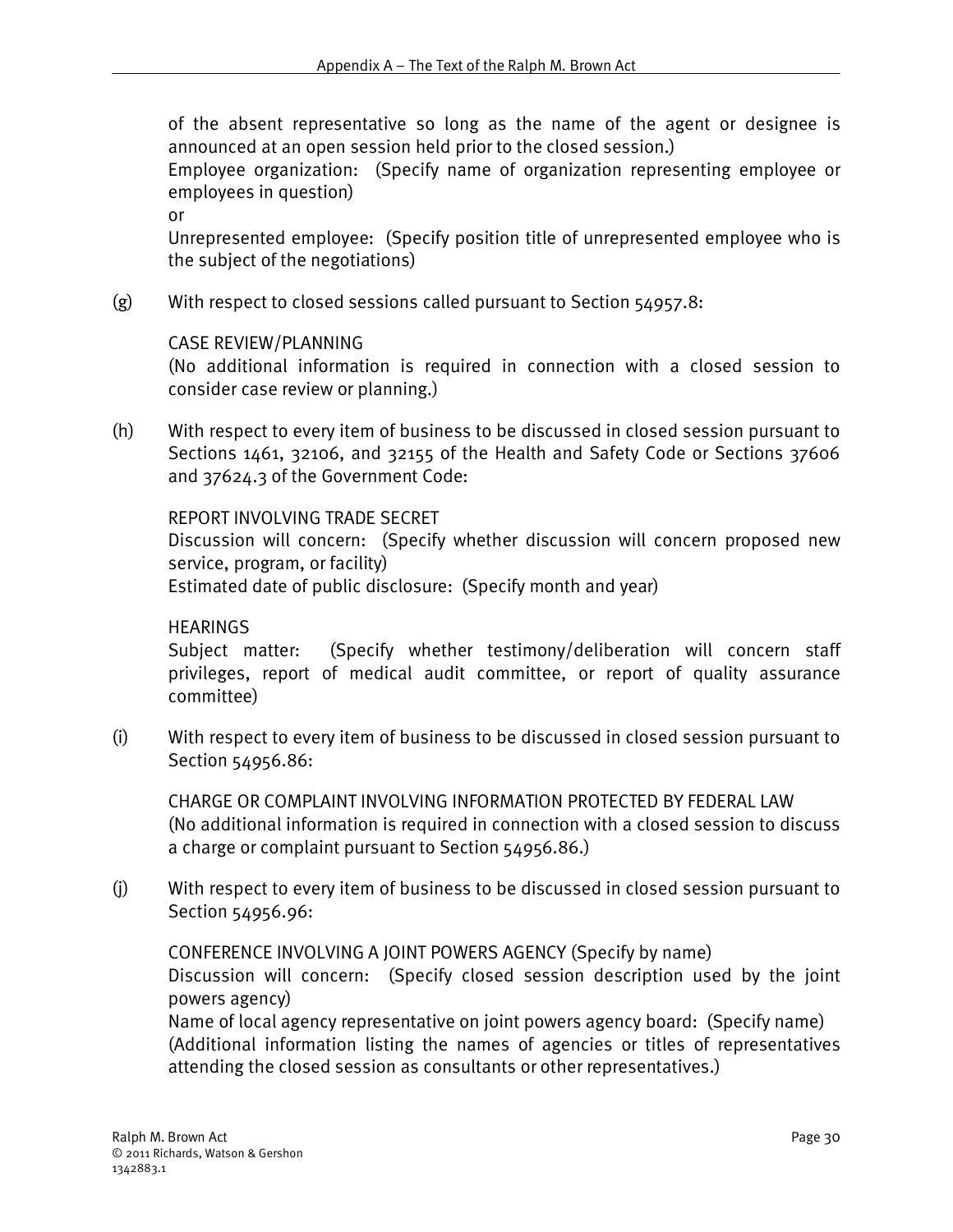(k) With respect to every item of business to be discussed in closed session pursuant to Section 54956.75:

AUDIT BY BUREAU OF STATE AUDITS

#### **Section 54954.6. New or increased taxes or assessments; public meetings and public hearings; joint notice requirements**

(a) (1) Before adopting any new or increased general tax or any new or increased assessment, the legislative body of a local agency shall conduct at least one public meeting at which local officials shall allow public testimony regarding the proposed new or increased general tax or new or increased assessment in addition to the noticed public hearing at which the legislative body proposes to enact or increase the general tax or assessment.

> For purposes of this section, the term "new or increased assessment" does not include any of the following:

- (A) A fee that does not exceed the reasonable cost of providing the services, facilities, or regulatory activity for which the fee is charged.
- (B) A service charge, rate, or charge, unless a special district's principal act requires the service charge, rate, or charge to conform to the requirements of this section.
- (C) An ongoing annual assessment if it is imposed at the same or lower amount as any previous year.
- (D) An assessment that does not exceed an assessment formula or range of assessments previously specified in the notice given to the public pursuant to subparagraph (G) of paragraph (2) of subdivision (c) and that was previously adopted by the agency or approved by the voters in the area where the assessment is imposed.
- (E) Standby or immediate availability charges.
- (2) The legislative body shall provide at least 45 days' public notice of the public hearing at which the legislative body proposes to enact or increase the general tax or assessment. The legislative body shall provide notice for the public meeting at the same time and in the same document as the notice for the public hearing, but the meeting shall occur prior to the hearing.
- (b) (1) The joint notice of both the public meeting and the public hearing required by subdivision (a) with respect to a proposal for a new or increased general tax shall be accomplished by placing a display advertisement of at least one-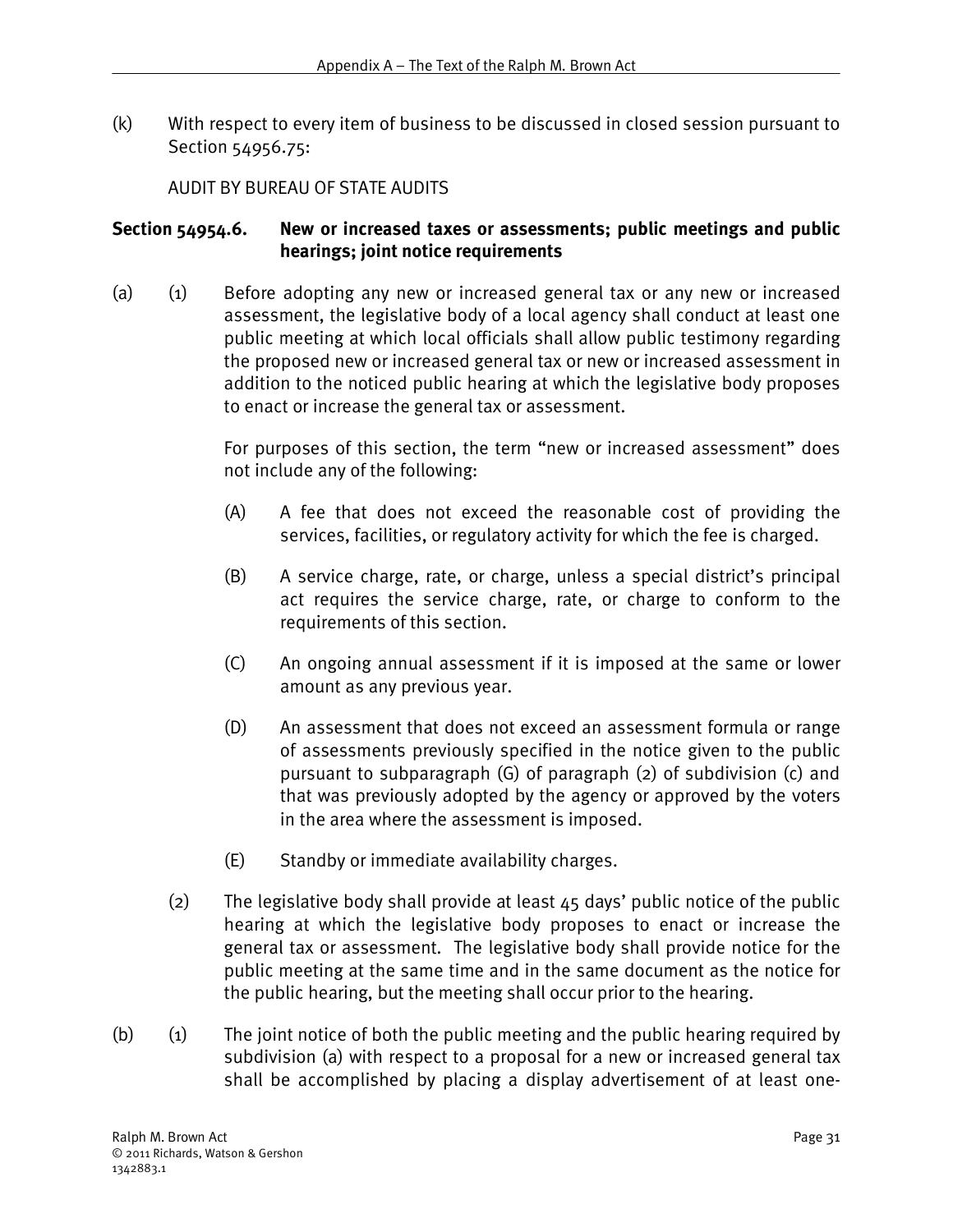eighth page in a newspaper of general circulation for three weeks pursuant to Section 6063 and by a first-class mailing to those interested parties who have filed a written request with the local agency for mailed notice of public meetings or hearings on new or increased general taxes. The public meeting pursuant to subdivision (a) shall take place no earlier than 10 days after the first publication of the joint notice pursuant to this subdivision. The public hearing shall take place no earlier than seven days after the public meeting pursuant to this subdivision. Notwithstanding paragraph (2) of subdivision (a), the joint notice need not include notice of the public meeting after the meeting has taken place. The public hearing pursuant to subdivision (a) shall take place no earlier than 45 days after the first publication of the joint notice pursuant to this subdivision. Any written request for mailed notices shall be effective for one year from the date on which it is filed unless a renewal request is filed. Renewal requests for mailed notices shall be filed on or before April 1 of each year. The legislative body may establish a reasonable annual charge for sending notices based on the estimated cost of providing the service.

- (2) The notice required by paragraph (1) of this subdivision shall include, but not be limited to, the following:
	- (A) The amount or rate of the tax. If the tax is proposed to be increased from any previous year, the joint notice shall separately state both the existing tax rate and the proposed tax rate increase.
	- (B) The activity to be taxed.
	- (C) The estimated amount of revenue to be raised by the tax annually.
	- (D) The method and frequency for collecting the tax.
	- (E) The dates, times, and locations of the public meeting and hearing described in subdivision (a).
	- (F) The phone number and address of an individual, office, or organization that interested persons may contact to receive additional information about the tax.
- (c) (1) The joint notice of both the public meeting and the public hearing required by subdivision (a) with respect to a proposal for a new or increased assessment on real property shall be accomplished through a mailing, postage prepaid, in the United States mail and shall be deemed given when so deposited. The public meeting pursuant to subdivision (a) shall take place no earlier than 10 days after the joint mailing pursuant to this subdivision. The public hearing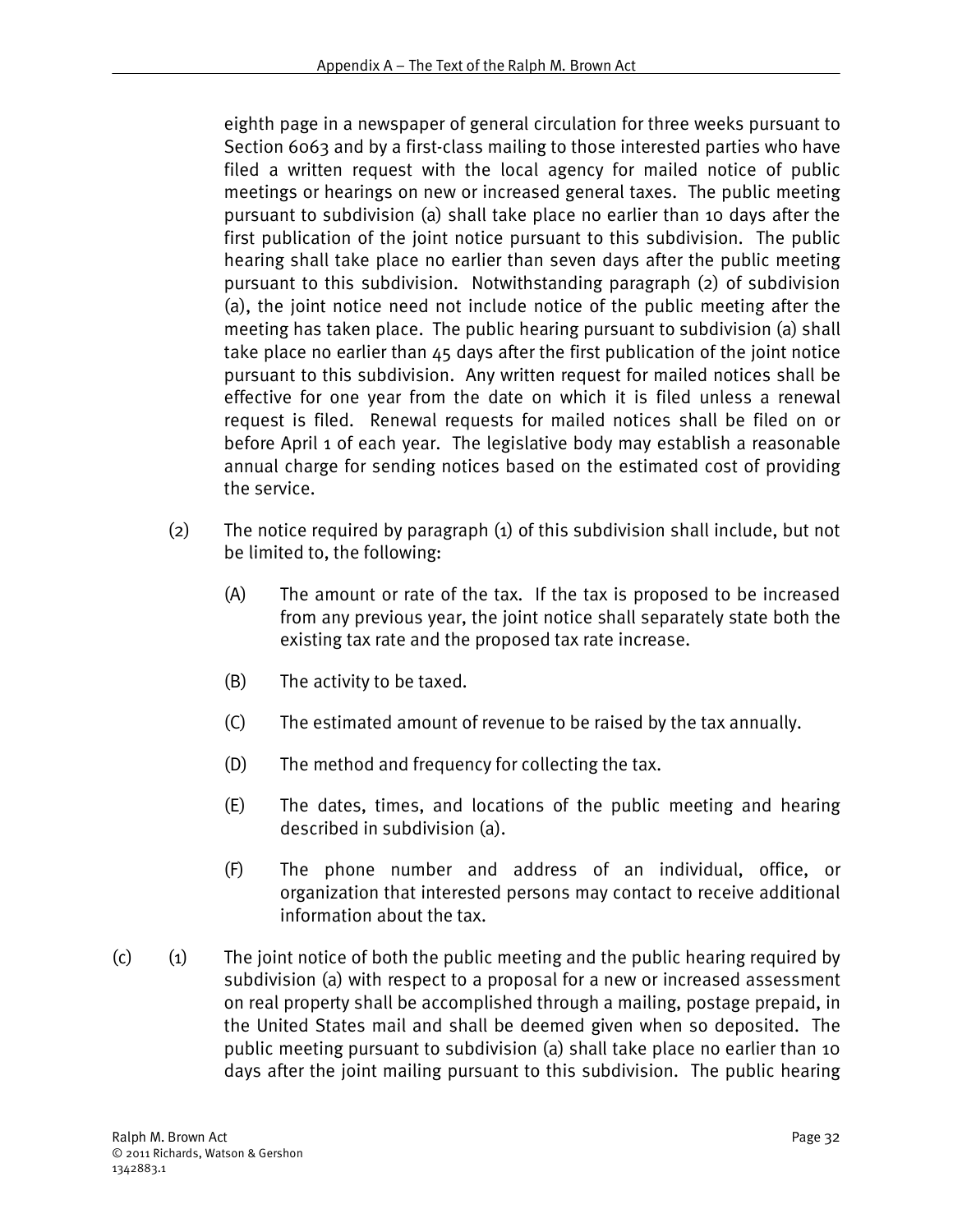shall take place no earlier than seven days after the public meeting pursuant to this subdivision. The envelope or the cover of the mailing shall include the name of the local agency and the return address of the sender. This mailed notice shall be in at least 10-point type and shall be given to all property owners proposed to be subject to the new or increased assessment by a mailing by name to those persons whose names and addresses appear on the last equalized county assessment roll or the State Board of Equalization assessment roll, as the case may be.

- (2) The joint notice required by paragraph (1) of this subdivision shall include, but not be limited to, the following:
	- (A) The estimated amount of the assessment per parcel. If the assessment is proposed to be increased from any previous year, the joint notice shall separately state both the amount of the existing assessment and the proposed assessment increase.
	- (B) A general description of the purpose or improvements that the assessment will fund.
	- (C) The address to which property owners may mail a protest against the assessment.
	- (D) The phone number and address of an individual, office, or organization that interested persons may contact to receive additional information about the assessment.
	- (E) A statement that a majority protest will cause the assessment to be abandoned if the assessment act used to levy the assessment so provides. Notice shall also state the percentage of protests required to trigger an election, if applicable.
	- (F) The dates, times, and locations of the public meeting and hearing described in subdivision (a).
	- (G) A proposed assessment formula or range as described in subparagraph (D) of paragraph (1) of subdivision (a) if applicable and that is noticed pursuant to this section.
- $(3)$  Notwithstanding paragraph  $(1)$ , in the case of an assessment that is proposed exclusively for operation and maintenance expenses imposed throughout the entire local agency, or exclusively for operation and maintenance assessments proposed to be levied on 50,000 parcels or more, notice may be provided pursuant to this subdivision or pursuant to paragraph (1) of subdivision (b) and shall include the estimated amount of the assessment of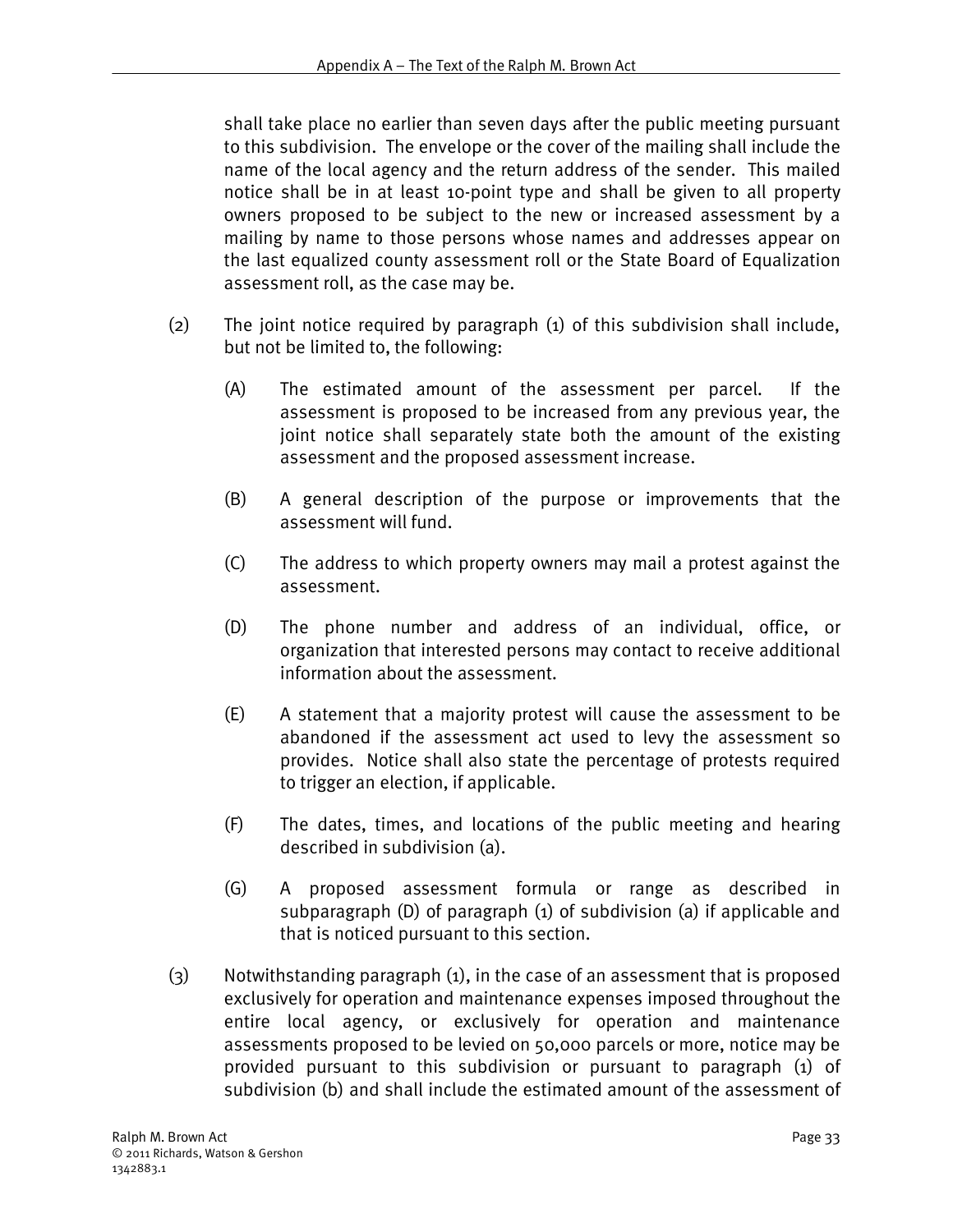various types, amounts, or uses of property and the information required by subparagraphs (B) to (G), inclusive, of paragraph (2) of subdivision (c).

- $(4)$  Notwithstanding paragraph  $(1)$ , in the case of an assessment proposed to be levied pursuant to Part 2 (commencing with Section 22500) of Division 2 of the Streets and Highways Code by a regional park district, regional park and open-space district, or regional open-space district formed pursuant to Article 3 (commencing with Section 5500) of Chapter 3 of Division 5 of, or pursuant to Division 26 (commencing with Section 35100) of, the Public Resources Code, notice may be provided pursuant to paragraph (1) of subdivision (b).
- (d) The notice requirements imposed by this section shall be construed as additional to, and not to supersede, existing provisions of law, and shall be applied concurrently with the existing provisions so as to not delay or prolong the governmental decisionmaking process.
- (e) This section shall not apply to any new or increased general tax or any new or increased assessment that requires an election of either of the following:
	- (1) The property owners subject to the assessment.
	- (2) The voters within the local agency imposing the tax or assessment.
- (f) Nothing in this section shall prohibit a local agency from holding a consolidated meeting or hearing at which the legislative body discusses multiple tax or assessment proposals.
- (g) The local agency may recover the reasonable costs of public meetings, public hearings, and notice required by this section from the proceeds of the tax or assessment. The costs recovered for these purposes, whether recovered pursuant to this subdivision or any other provision of law, shall not exceed the reasonable costs of the public meetings, public hearings, and notice.
- (h) Any new or increased assessment that is subject to the notice and hearing provisions of Article XIIIC or XIIID of the California Constitution is not subject to the notice and hearing requirements of this section.

## **Section 54955. Adjournment; adjourned meetings**

The legislative body of a local agency may adjourn any regular, adjourned regular, special or adjourned special meeting to a time and place specified in the order of adjournment. Less than a quorum may so adjourn from time to time. If all members are absent from any regular or adjourned regular meeting the clerk or secretary of the legislative body may declare the meeting adjourned to a stated time and place and he shall cause a written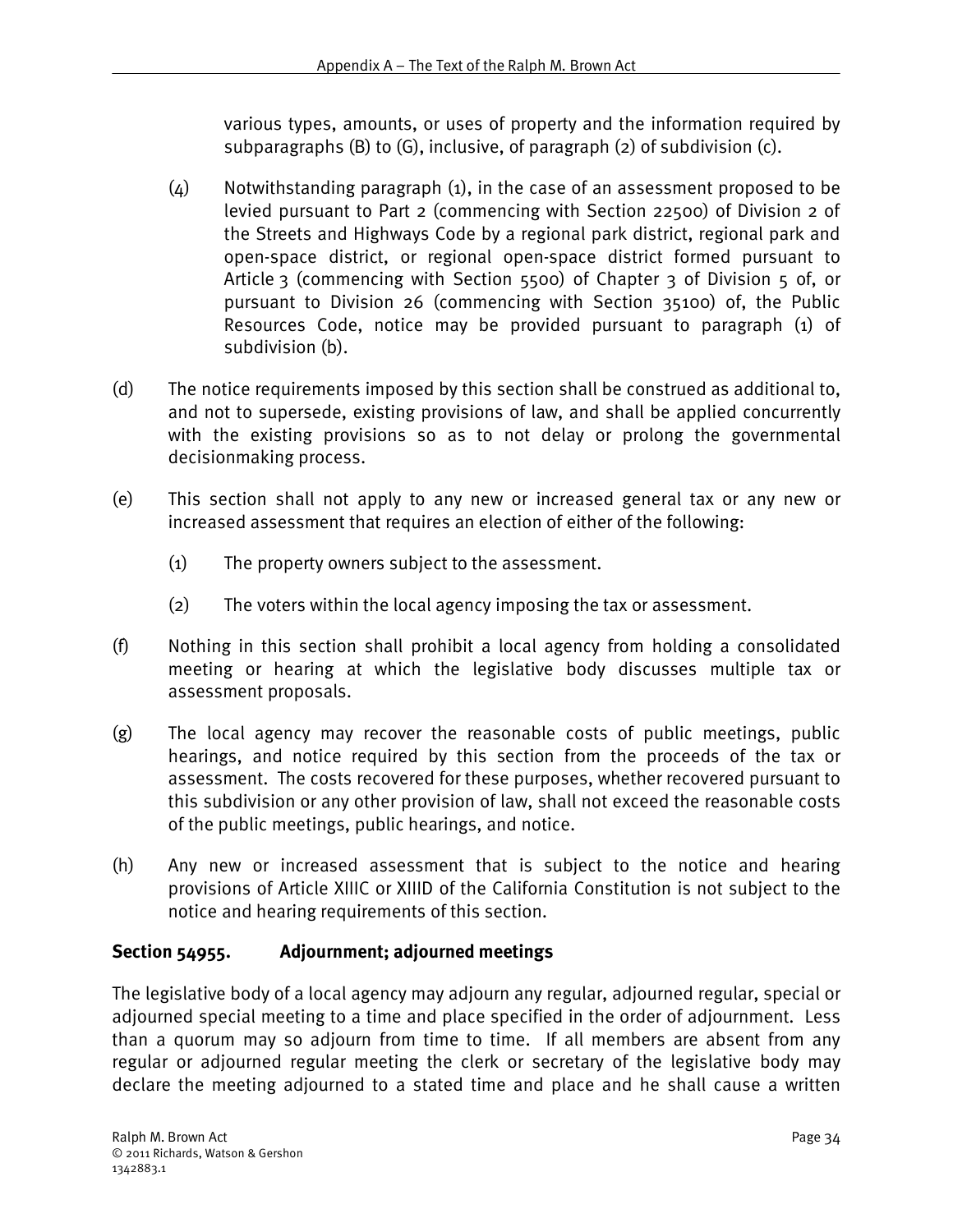notice of the adjournment to be given in the same manner as provided in Section 54956 for special meetings, unless such notice is waived as provided for special meetings. A copy of the order or notice of adjournment shall be conspicuously posted on or near the door of the place where the regular, adjourned regular, special or adjourned special meeting was held within 24 hours after the time of the adjournment. When a regular or adjourned regular meeting is adjourned as provided in this section, the resulting adjourned regular meeting is a regular meeting for all purposes. When an order of adjournment of any meeting fails to state the hour at which the adjourned meeting is to be held, it shall be held at the hour specified for regular meetings by ordinance, resolution, bylaw, or other rule.

#### **Section 54955.1. Continuance**

Any hearing being held, or noticed or ordered to be held, by a legislative body of a local agency at any meeting may by order or notice of continuance be continued or recontinued to any subsequent meeting of the legislative body in the same manner and to the same extent set forth in Section 54955 for the adjournment of meetings; provided, that if the hearing is continued to a time less than 24 hours after the time specified in the order or notice of hearing, a copy of the order or notice of continuance of hearing shall be posted immediately following the meeting at which the order or declaration of continuance was adopted or made.

## **Section 54956. Special meetings; call; notice**

A special meeting may be called at any time by the presiding officer of the legislative body of a local agency, or by a majority of the members of the legislative body, by delivering written notice to each member of the legislative body and to each local newspaper of general circulation and radio or television station requesting notice in writing. The notice shall be delivered personally or by any other means and shall be received at least 24 hours before the time of the meeting as specified in the notice. The call and notice shall specify the time and place of the special meeting and the business to be transacted or discussed. No other business shall be considered at these meetings by the legislative body. The written notice may be dispensed with as to any member who at or prior to the time the meeting convenes files with the clerk or secretary of the legislative body a written waiver of notice. The waiver may be given by telegram. The written notice may also be dispensed with as to any member who is actually present at the meeting at the time it convenes.

The call and notice shall be posted at least 24 hours prior to the special meeting in a location that is freely accessible to members of the public.

#### **Section 54956.5. Emergency meetings in emergency situations**

(a) For purposes of this section, "emergency situation" means both of the following: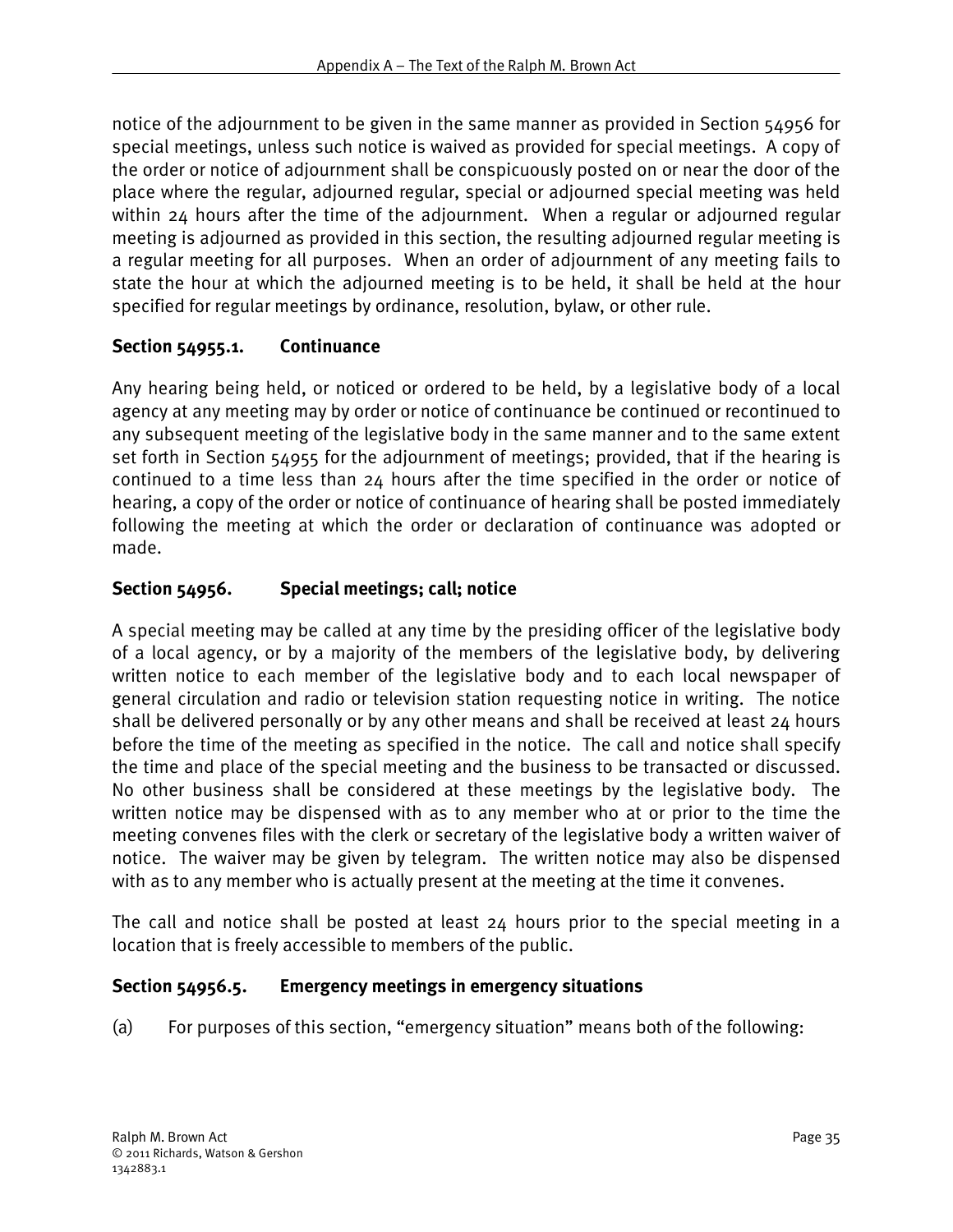- (1) An emergency, which shall be defined as a work stoppage, crippling activity, or other activity that severely impairs public health, safety, or both, as determined by a majority of the members of the legislative body.
- (2) A dire emergency, which shall be defined as a crippling disaster, mass destruction, terrorist act, or threatened terrorist activity that poses peril so immediate and significant that requiring a legislative body to provide onehour notice before holding an emergency meeting under this section may endanger the public health, safety, or both, as determined by a majority of the members of the legislative body.
- (b) (1) Subject to paragraph (2), in the case of an emergency situation involving matters upon which prompt action is necessary due to the disruption or threatened disruption of public facilities, a legislative body may hold an emergency meeting without complying with either the 24-hour notice requirement or the 24-hour posting requirement of Section 54956 or both of the notice and posting requirements.
	- (2) Each local newspaper of general circulation and radio or television station that has requested notice of special meetings pursuant to Section 54956 shall be notified by the presiding officer of the legislative body, or designee thereof, one hour prior to the emergency meeting, or, in the case of a dire emergency, at or near the time that the presiding officer or designee notifies the members of the legislative body of the emergency meeting. This notice shall be given by telephone and all telephone numbers provided in the most recent request of a newspaper or station for notification of special meetings shall be exhausted. In the event that telephone services are not functioning, the notice requirements of this section shall be deemed waived, and the legislative body, or designee of the legislative body, shall notify those newspapers, radio stations, or television stations of the fact of the holding of the emergency meeting, the purpose of the meeting, and any action taken at the meeting as soon after the meeting as possible.
- (c) During a meeting held pursuant to this section, the legislative body may meet in closed session pursuant to Section 54957 if agreed to by a two-thirds vote of the members of the legislative body present, or, if less than two-thirds of the members are present, by a unanimous vote of the members present.
- (d) All special meeting requirements, as prescribed in Section 54956 shall be applicable to a meeting called pursuant to this section, with the exception of the 24-hour notice requirement.
- (e) The minutes of a meeting called pursuant to this section, a list of persons who the presiding officer of the legislative body, or designee of the legislative body, notified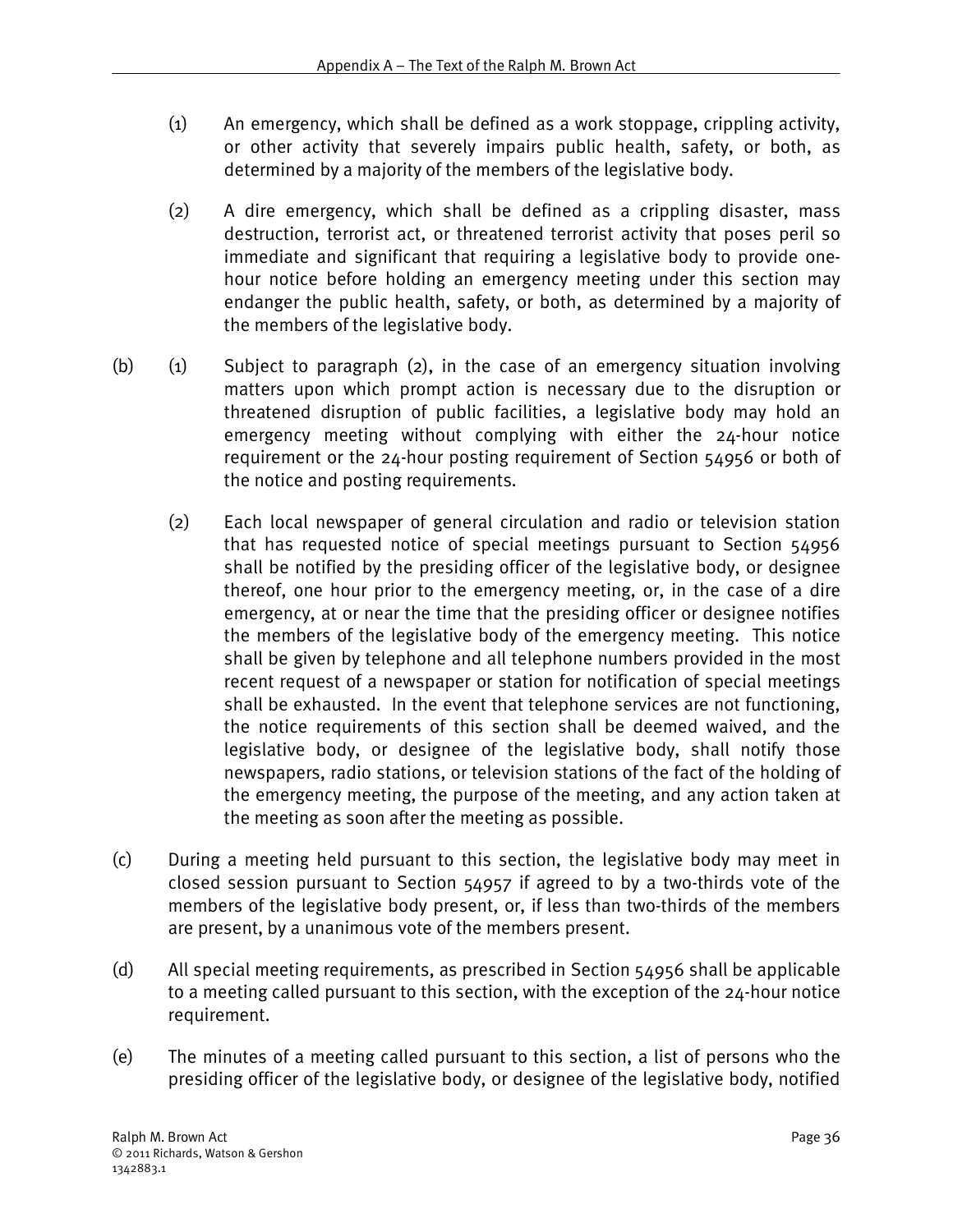or attempted to notify, a copy of the rollcall vote, and any actions taken at the meeting shall be posted for a minimum of 10 days in a public place as soon after the meeting as possible.

#### **Section 54956.6. Fees**

No fees may be charged by the legislative body of a local agency for carrying out any provision of this chapter, except as specifically authorized by this chapter.

#### **Section 54956.7. Closed sessions, license applications; rehabilitated criminals**

Whenever a legislative body of a local agency determines that it is necessary to discuss and determine whether an applicant for a license or license renewal, who has a criminal record, is sufficiently rehabilitated to obtain the license, the legislative body may hold a closed session with the applicant and the applicant's attorney, if any, for the purpose of holding the discussion and making the determination. If the legislative body determines, as a result of the closed session, that the issuance or renewal of the license should be denied, the applicant shall be offered the opportunity to withdraw the application. If the applicant withdraws the application, no record shall be kept of the discussions or decisions made at the closed session and all matters relating to the closed session shall be confidential. If the applicant does not withdraw the application, the legislative body shall take action at the public meeting during which the closed session is held or at its next public meeting denying the application for the license but all matters relating to the closed session are confidential and shall not be disclosed without the consent of the applicant, except in an action by an applicant who has been denied a license challenging the denial of the license.

#### **Section 54956.75. Closed session; response to confidential final draft audit report; public release of report**

- (a) Nothing contained in this chapter shall be construed to prevent the legislative body of a local agency that has received a confidential final draft audit report from the Bureau of State Audits from holding closed sessions to discuss its response to that report.
- (b) After the public release of an audit report by the Bureau of State Audits, if a legislative body of a local agency meets to discuss the audit report, it shall do so in an open session unless exempted from that requirement by some other provision of law.

#### **Section 54956.8. Real property transactions; closed meeting with negotiator**

Notwithstanding any other provision of this chapter, a legislative body of a local agency may hold a closed session with its negotiator prior to the purchase, sale, exchange, or lease of real property by or for the local agency to grant authority to its negotiator regarding the price and terms of payment for the purchase, sale, exchange, or lease. However, prior to the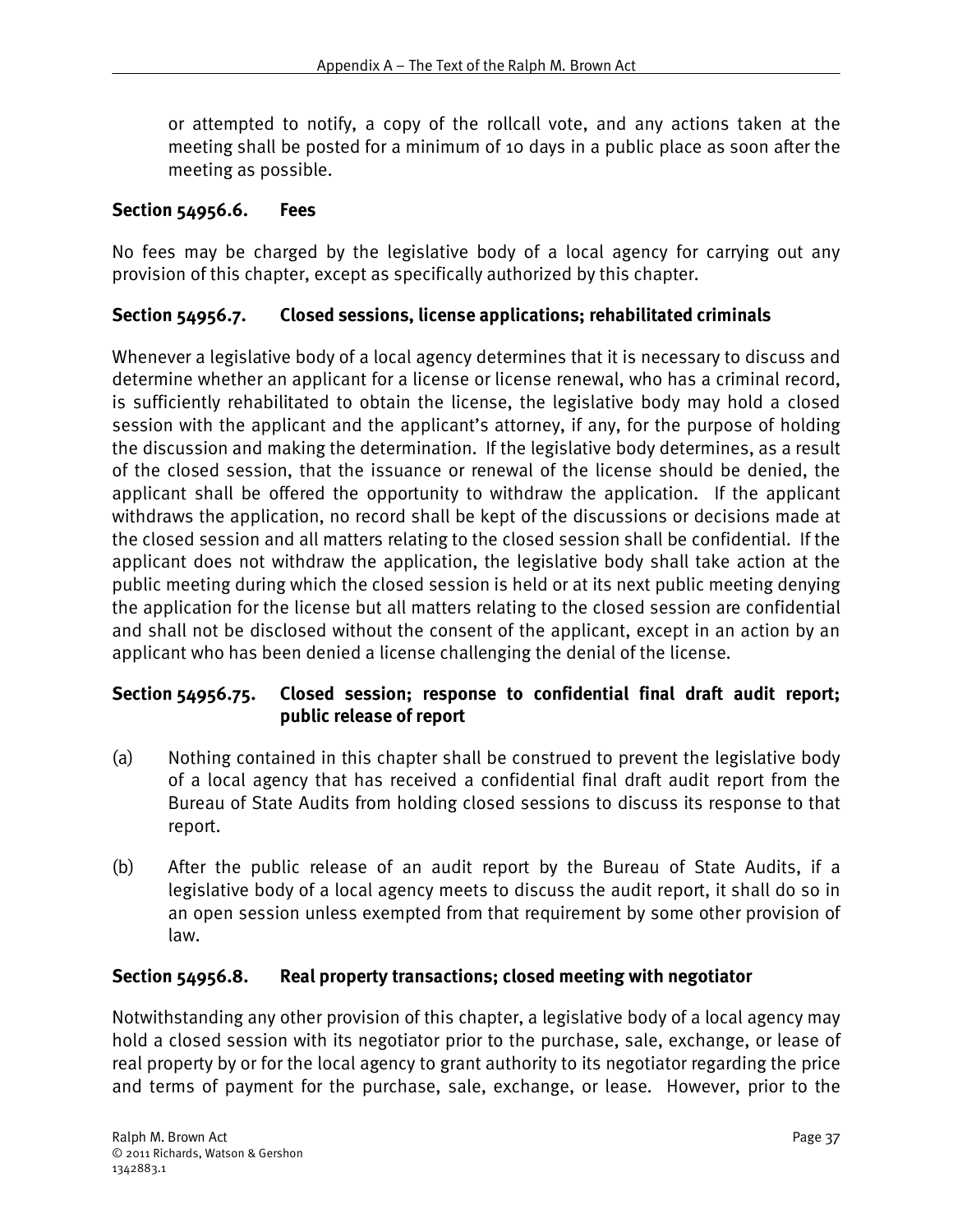closed session, the legislative body of the local agency shall hold an open and public session in which it identifies its negotiators, the real property or real properties which the negotiations may concern, and the person or persons with whom its negotiators may negotiate.

For purposes of this section, negotiators may be members of the legislative body of the local agency.

For purposes of this section, "lease" includes renewal or renegotiation of a lease.

Nothing in this section shall preclude a local agency from holding a closed session for discussions regarding eminent domain proceedings pursuant to Section 54956.9.

#### **Section 54956.81. Investment of pension funds; closed session**

Notwithstanding any other provision of this chapter, a legislative body of a local agency that invests pension funds may hold a closed session to consider the purchase or sale of particular, specific pension fund investments. All investment transaction decisions made during the closed session shall be made by rollcall vote entered into the minutes of the closed session as provided in subdivision (a) of Section 54957.2.

#### **Section 54956.86. Charges or complaints from members of local agency health plans; closed hearings; members' rights**

Notwithstanding any other provision of this chapter, a legislative body of a local agency which provides services pursuant to Section 14087.3 of the Welfare and Institutions Code may hold a closed session to hear a charge or complaint from a member enrolled in its health plan if the member does not wish to have his or her name, medical status, or other information that is protected by federal law publicly disclosed. Prior to holding a closed session pursuant to this section, the legislative body shall inform the member, in writing, of his or her right to have the charge or complaint heard in an open session rather than a closed session.

#### **Section 54956.87. Records of certain health plans; meetings on health plan trade secrets**

(a) Notwithstanding any other provision of this chapter, the records of a health plan that is licensed pursuant to the Knox-Keene Health Care Service Plan Act of 1975 (Chapter 2.2 (commencing with Section 1340) of Division 2 of the Health and Safety Code) and that is governed by a county board of supervisors, whether paper records, records maintained in the management information system, or records in any other form, that relate to provider rate or payment determinations, allocation or distribution methodologies for provider payments, formulas or calculations for these payments, and contract negotiations with providers of health care for alternative rates are exempt from disclosure for a period of three years after the contract is fully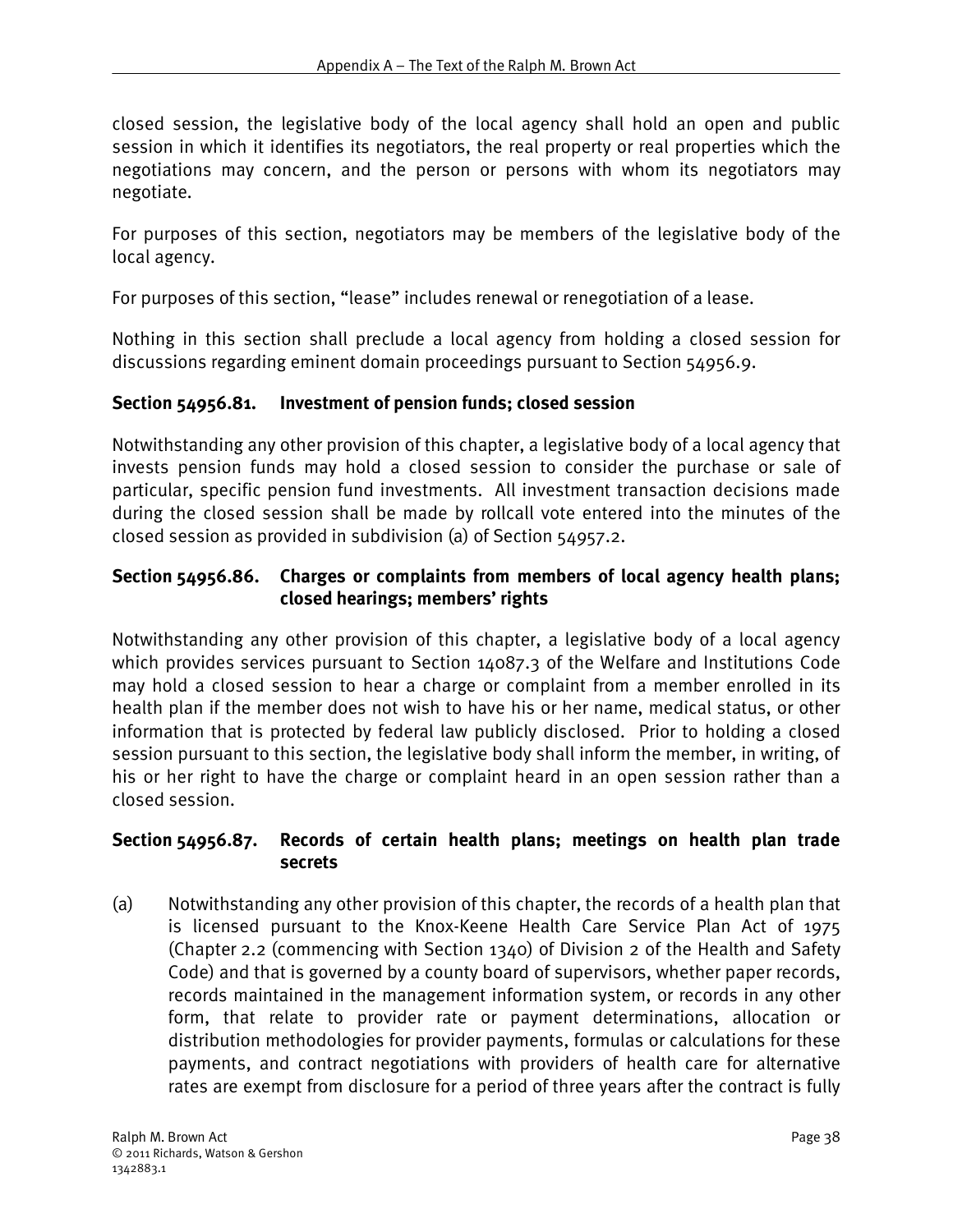executed. The transmission of the records, or the information contained therein in an alternative form, to the board of supervisors shall not constitute a waiver of exemption from disclosure, and the records and information once transmitted to the board of supervisors shall be subject to this same exemption.

- (b) Notwithstanding any other provision of law, the governing board of a health plan that is licensed pursuant to the Knox-Keene Health Care Service Plan Act of 1975 (Chapter 2.2 (commencing with Section 1340) of Division 2 of the Health and Safety Code) and that is governed by a county board of supervisors may order that a meeting held solely for the purpose of discussion or taking action on health plan trade secrets, as defined in subdivision (f), shall be held in closed session. The requirements of making a public report of action taken in closed session, and the vote or abstention of every member present, may be limited to a brief general description without the information constituting the trade secret.
- (c) Notwithstanding any other provision of law, the governing board of a health plan may meet in closed session to consider and take action on matters pertaining to contracts and contract negotiations by the health plan with providers of health care services concerning all matters related to rates of payment. The governing board may delete the portion or portions containing trade secrets from any documents that were finally approved in the closed session held pursuant to subdivision (b) that are provided to persons who have made the timely or standing request.
- (d) Nothing in this section shall be construed as preventing the governing board from meeting in closed session as otherwise provided by law.
- (e) The provisions of this section shall not prevent access to any records by the Joint Legislative Audit Committee in the exercise of its powers pursuant to Article 1 (commencing with Section 10500) of Chapter 4 of Part 2 of Division 2 of Title 2. The provisions of this section also shall not prevent access to any records by the Department of Corporations in the exercise of its powers pursuant to Article 1 (commencing with Section 1340) of Chapter 2.2 of Division 2 of the Health and Safety Code.
- (f) For purposes of this section, "health plan trade secret" means a trade secret, as defined in subdivision (d) of Section 3426.1 of the Civil Code, that also meets both of the following criteria:
	- (1) The secrecy of the information is necessary for the health plan to initiate a new service, program, marketing strategy, business plan, or technology, or to add a benefit or product.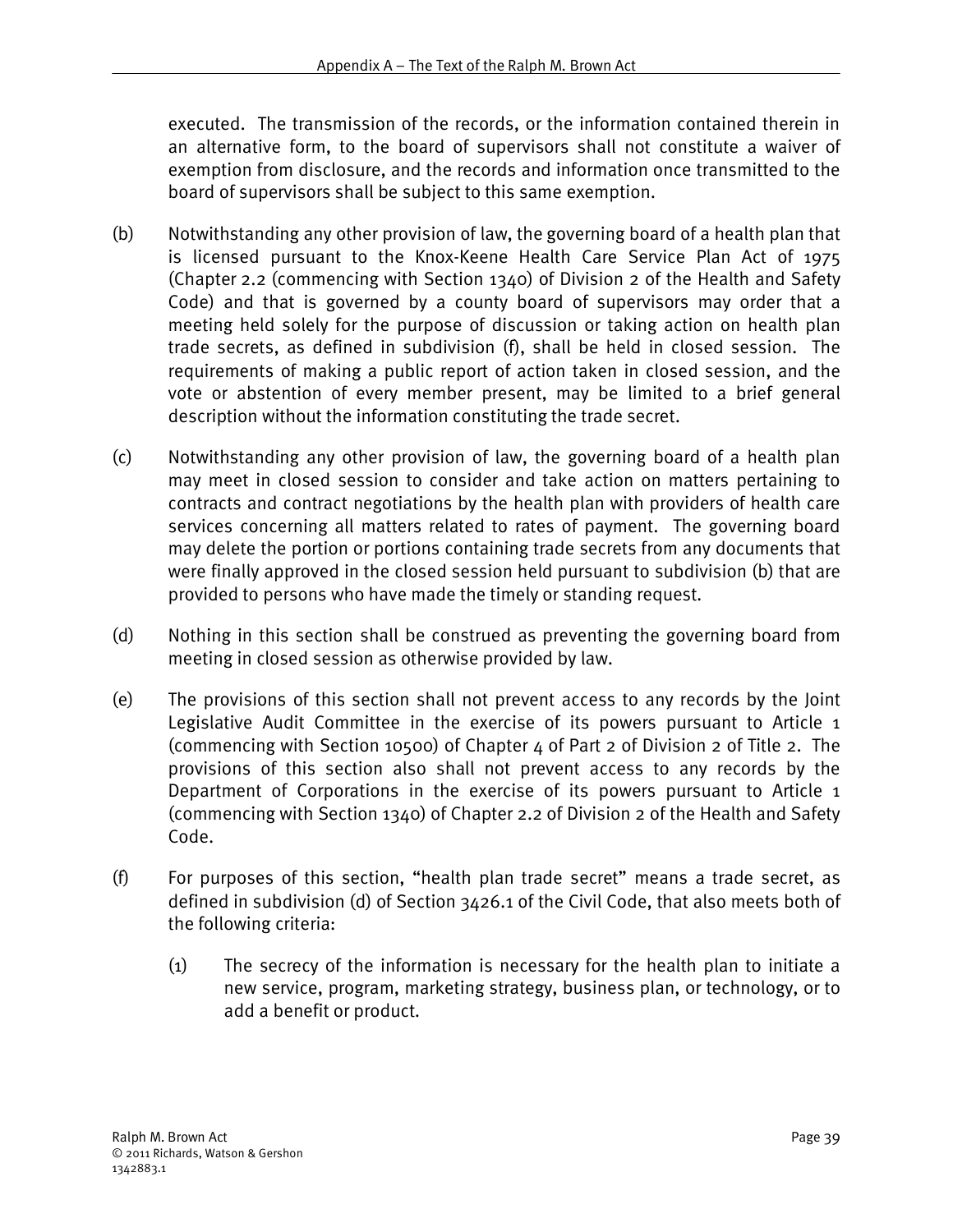(2) Premature disclosure of the trade secret would create a substantial probability of depriving the health plan of a substantial economic benefit or opportunity.

#### **Section 54956.9. Pending litigation; closed session; lawyer-client privilege; notice; memorandum**

Nothing in this chapter shall be construed to prevent a legislative body of a local agency, based on advice of its legal counsel, from holding a closed session to confer with, or receive advice from, its legal counsel regarding pending litigation when discussion in open session concerning those matters would prejudice the position of the local agency in the litigation. For purposes of this chapter, all expressions of the lawyer-client privilege other than those provided in this section are hereby abrogated. This section is the exclusive expression of the lawyer-client privilege for purposes of conducting closed-session meetings pursuant to this chapter.

For purposes of this section, "litigation" includes any adjudicatory proceeding, including eminent domain, before a court, administrative body exercising its adjudicatory authority, hearing officer, or arbitrator.

For purposes of this section, litigation shall be considered pending when any of the following circumstances exist:

- (a) Litigation, to which the local agency is a party, has been initiated formally.
- (b) (1) A point has been reached where, in the opinion of the legislative body of the local agency on the advice of its legal counsel, based on existing facts and circumstances, there is a significant exposure to litigation against the local agency.
	- (2) Based on existing facts and circumstances, the legislative body of the local agency is meeting only to decide whether a closed session is authorized pursuant to paragraph (1) of this subdivision.
	- (3) For purposes of paragraphs (1) and (2), "existing facts and circumstances" shall consist only of one of the following:
		- (A) Facts and circumstances that might result in litigation against the local agency but which the local agency believes are not yet known to a potential plaintiff or plaintiffs, which facts and circumstances need not be disclosed.
		- (B) Facts and circumstances, including, but not limited to, an accident, disaster, incident, or transactional occurrence that might result in litigation against the agency and that are known to a potential plaintiff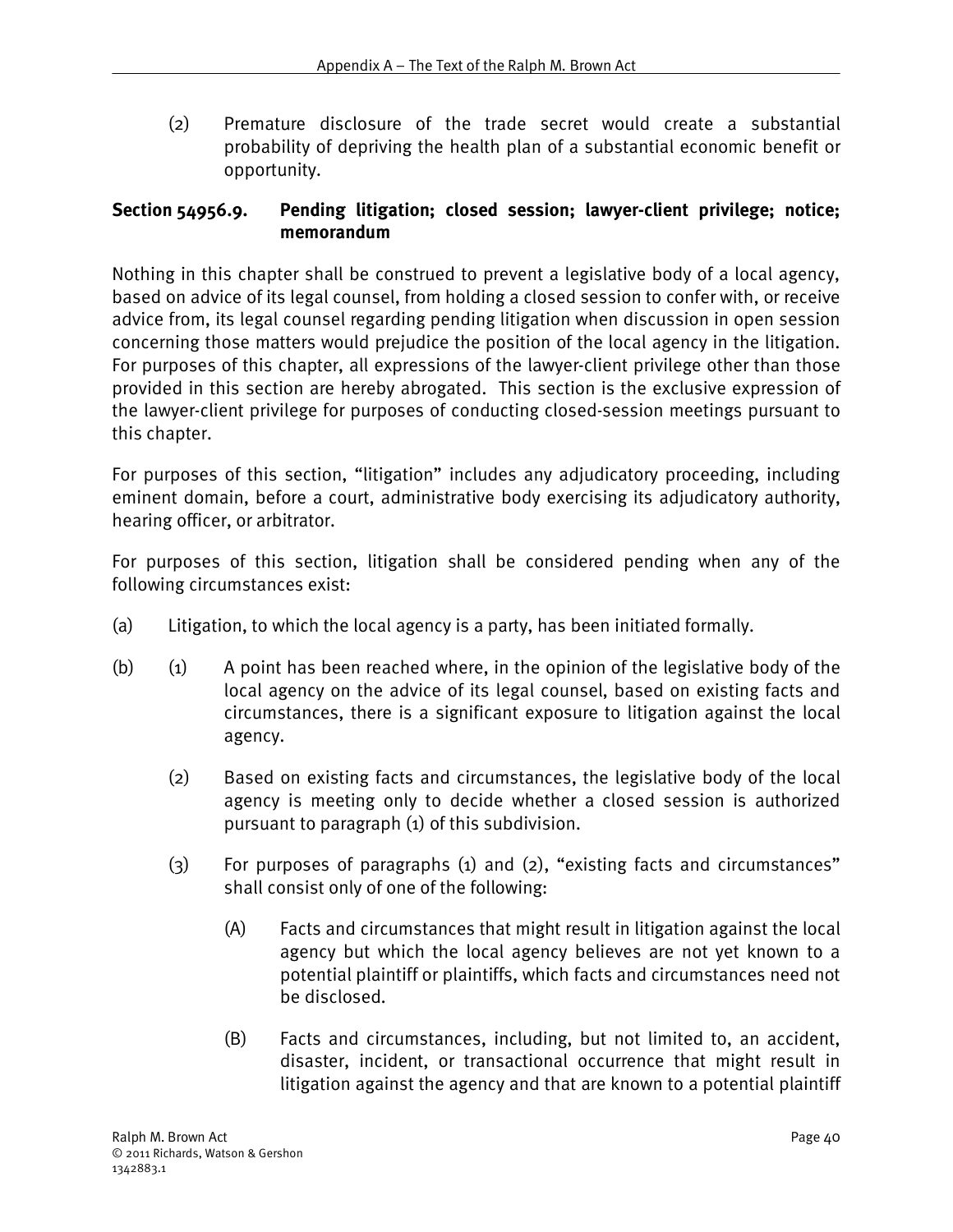or plaintiffs, which facts or circumstances shall be publicly stated on the agenda or announced.

- (C) The receipt of a claim pursuant to the Tort Claims Act or some other written communication from a potential plaintiff threatening litigation, which claim or communication shall be available for public inspection pursuant to Section 54957.5.
- (D) A statement made by a person in an open and public meeting threatening litigation on a specific matter within the responsibility of the legislative body.
- (E) A statement threatening litigation made by a person outside an open and public meeting on a specific matter within the responsibility of the legislative body so long as the official or employee of the local agency receiving knowledge of the threat makes a contemporaneous or other record of the statement prior to the meeting, which record shall be available for public inspection pursuant to Section 54957.5. The records so created need not identify the alleged victim of unlawful or tortious sexual conduct or anyone making the threat on their behalf, or identify a public employee who is the alleged perpetrator of any unlawful or tortuous conduct upon which a threat of litigation is based, unless the identity of the person has been publicly disclosed.
- (F) Nothing in this section shall require disclosure of written communications that are privileged and not subject to disclosure pursuant to the California Public Records Act (Chapter 3.5 (commencing with Section 6250) of Division 7 of Title 1).
- (c) Based on existing facts and circumstances, the legislative body of the local agency has decided to initiate or is deciding whether to initiate litigation.

Prior to holding a closed session pursuant to this section, the legislative body of the local agency shall state on the agenda or publicly announce the subdivision of this section that authorizes the closed session. If the session is closed pursuant to subdivision (a), the body shall state the title of or otherwise specifically identify the litigation to be discussed, unless the body states that to do so would jeopardize the agency's ability to effectuate service of process upon one or more unserved parties, or that to do so would jeopardize its ability to conclude existing settlement negotiations to its advantage.

A local agency shall be considered to be a "party" or to have a "significant exposure to litigation" if an officer or employee of the local agency is a party or has significant exposure to litigation concerning prior or prospective activities or alleged activities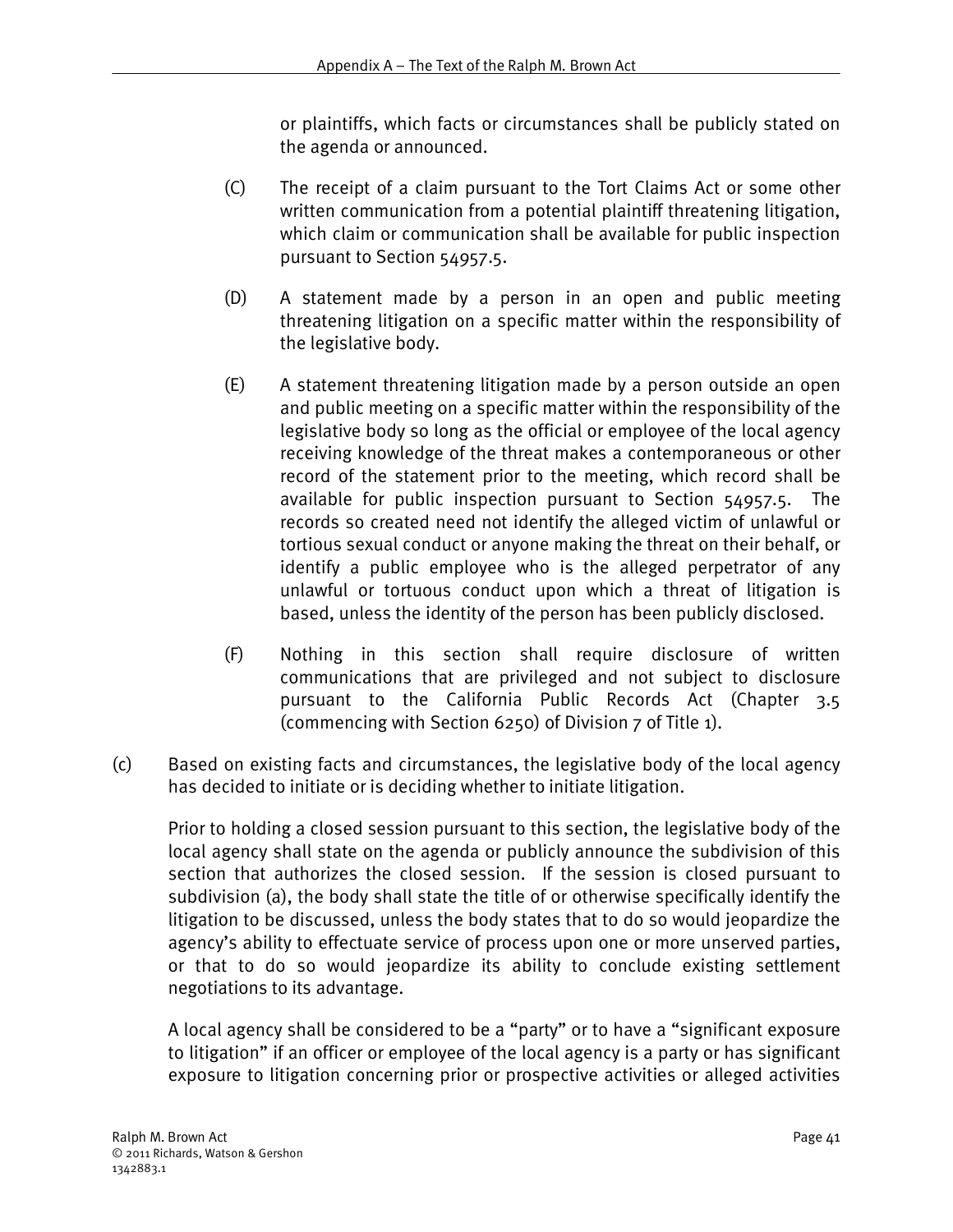during the course and scope of that office or employment, including litigation in which it is an issue whether an activity is outside the course and scope of the office or employment.

#### **Section 54956.95. Closed sessions; insurance pooling; tort liability losses; public liability losses; workers' compensation liability**

- (a) Nothing in this chapter shall be construed to prevent a joint powers agency formed pursuant to Article 1 (commencing with Section 6500) of Chapter 5 of Division 7 of Title 1, for purposes of insurance pooling, or a local agency member of the joint powers agency, from holding a closed session to discuss a claim for the payment of tort liability losses, public liability losses, or workers' compensation liability incurred by the joint powers agency or a local agency member of the joint powers agency.
- (b) Nothing in this chapter shall be construed to prevent the Local Agency Self-Insurance Authority formed pursuant to Chapter 5.5 (commencing with Section 6599.01) of Division 7 of Title 1, or a local agency member of the authority, from holding a closed session to discuss a claim for the payment of tort liability losses, public liability losses, or workers' compensation liability incurred by the authority or a local agency member of the authority.
- (c) Nothing in this section shall be construed to affect Section 54956.9 with respect to any other local agency.

#### **Section 54956.96. Joint powers agency; legislative body; closed session; confidential information**

- (a) Nothing in this chapter shall be construed to prevent the legislative body of a joint powers agency formed pursuant to Article 1 (commencing with Section 6500) of Chapter 5 of Division 7 of Title 1, from adopting a policy or a bylaw or including in its joint powers agreement provisions that authorize either or both of the following:
	- (1) All information received by the legislative body of the local agency member in a closed session related to the information presented to the joint powers agency in closed session shall be confidential. However, a member of the legislative body of a member local agency may disclose information obtained in a closed session that has direct financial or liability implications for that local agency to the following individuals:
		- (A) Legal counsel of that member local agency for purposes of obtaining advice on whether the matter has direct financial or liability implications for that member local agency.
		- (B) Other members of the legislative body of the local agency present in a closed session of that member local agency.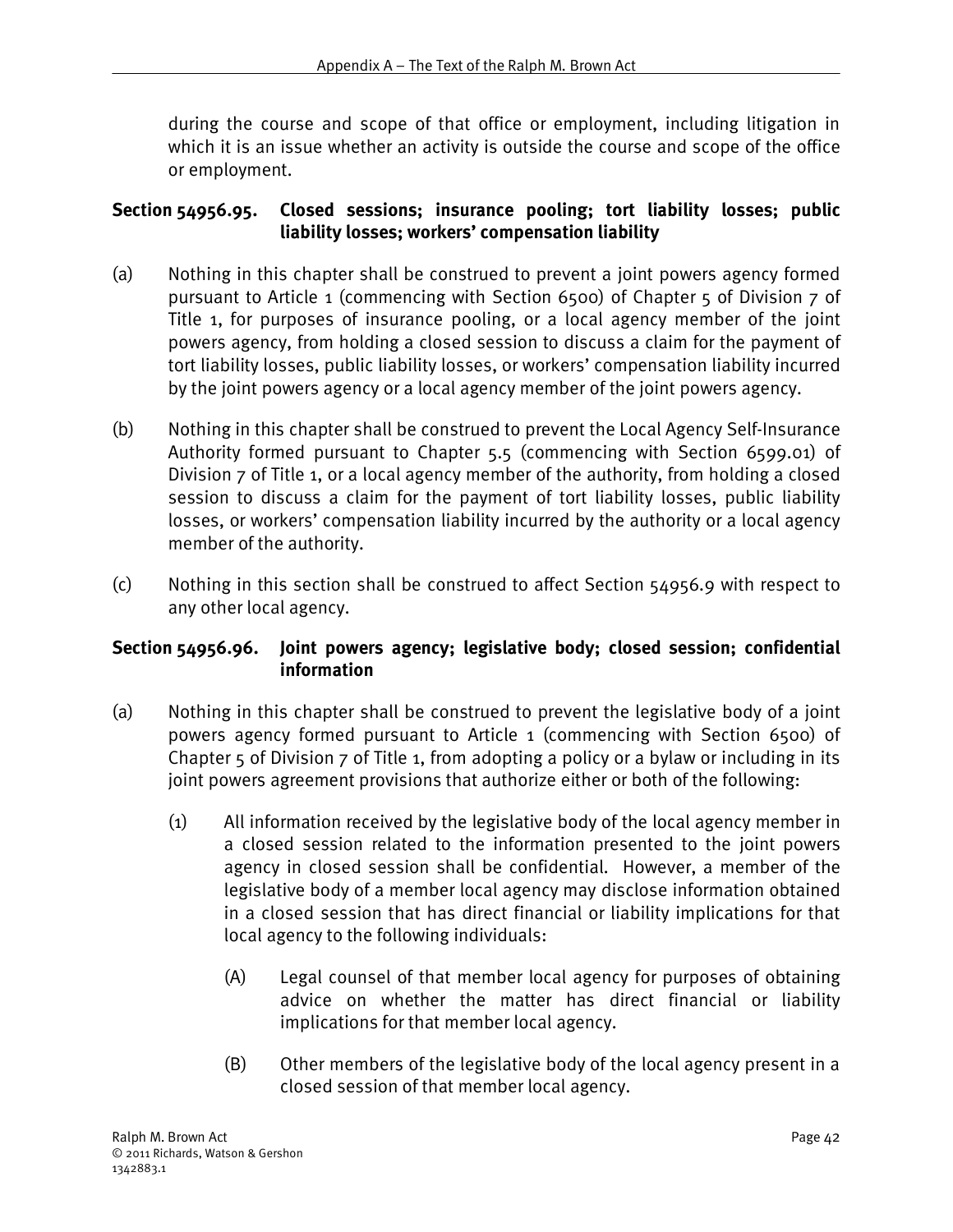- (2) Any designated alternate member of the legislative body of the joint powers agency who is also a member of the legislative body of a local agency member and who is attending a properly noticed meeting of the joint powers agency in lieu of a local agency member's regularly appointed member to attend closed sessions of the joint powers agency.
- (b) If the legislative body of a joint powers agency adopts a policy or a bylaw or includes provisions in its joint powers agreement pursuant to subdivision (a), then the legislative body of the local agency member, upon the advice of its legal counsel, may conduct a closed session in order to receive, discuss, and take action concerning information obtained in a closed session of the joint powers agency pursuant to paragraph (1) of subdivision (a).

#### **Section 54957. Closed sessions; personnel matters; exclusion of witnesses**

- (a) Nothing contained in this chapter shall be construed to prevent the legislative body of a local agency from holding closed sessions with the Attorney General, district attorney, agency counsel, sheriff, or chief of police, or their respective deputies, or a security consultant or a security operations manager, on matters posing a threat to the security of public buildings, a threat to the security of essential public services, including water, drinking water, wastewater treatment, natural gas service, and electric service, or a threat to the public's right of access to public services or public facilities.
- (b) (1) Subject to paragraph (2), nothing contained in this chapter shall be construed to prevent the legislative body of a local agency from holding closed sessions during a regular or special meeting to consider the appointment, employment, evaluation of performance, discipline, or dismissal of a public employee or to hear complaints or charges brought against the employee by another person or employee unless the employee requests a public session.
	- (2) As a condition to holding a closed session on specific complaints or charges brought against an employee by another person or employee, the employee shall be given written notice of his or her right to have the complaints or charges heard in an open session rather than a closed session, which notice shall be delivered to the employee personally or by mail at least 24 hours before the time for holding the session. If notice is not given, any disciplinary or other action taken by the legislative body against the employee based on the specific complaints or charges in the closed session shall be null and void.
	- (3) The legislative body also may exclude from the public or closed meeting, during the examination of a witness, any or all other witnesses in the matter being investigated by the legislative body.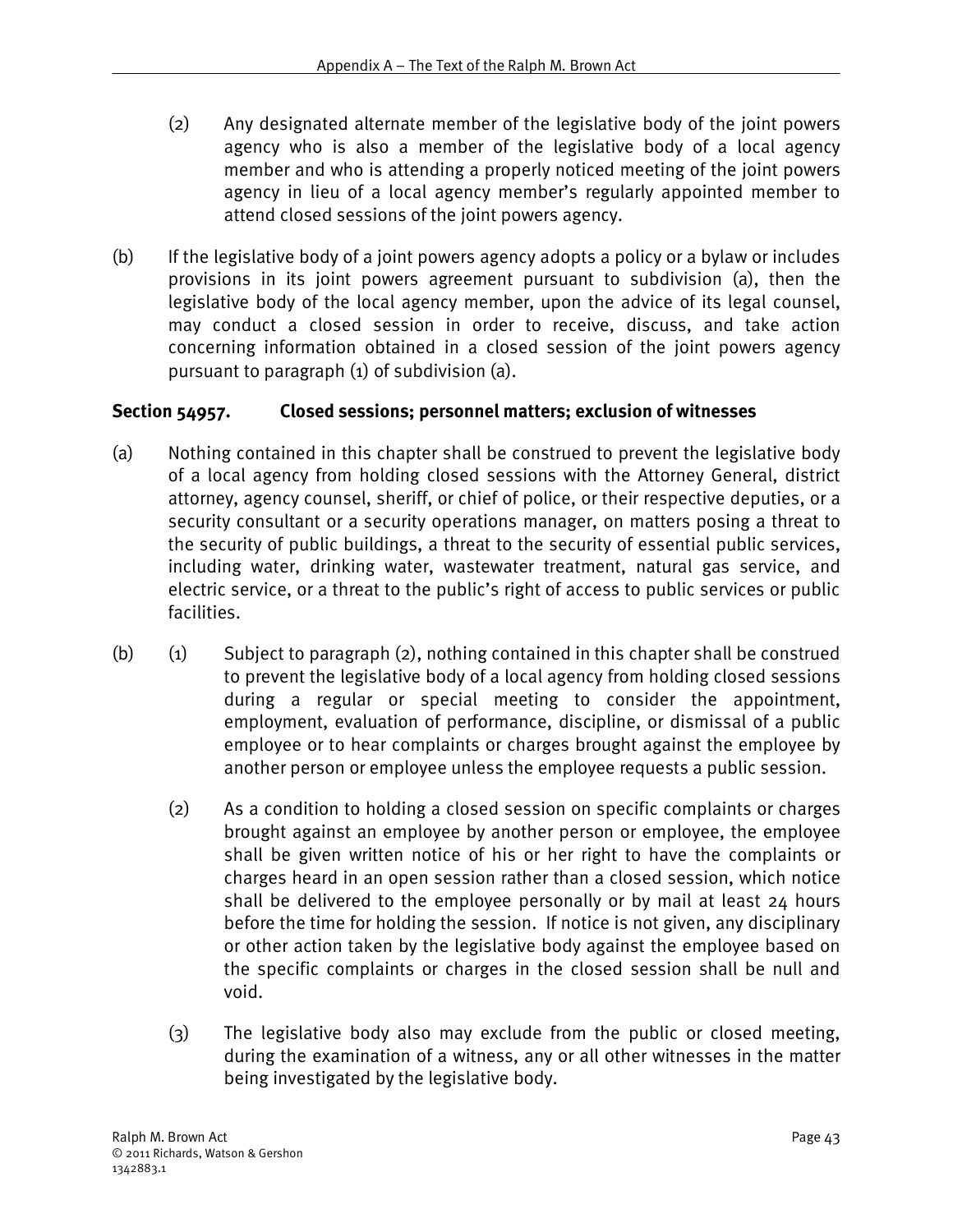$(4)$  For the purposes of this subdivision, the term "employee" shall include an officer or an independent contractor who functions as an officer or an employee but shall not include any elected official, member of a legislative body or other independent contractors. Nothing in this subdivision shall limit local officials' ability to hold closed session meetings pursuant to Sections 1461, 32106, and 32155 of the Health and Safety Code or Sections 37606 and 37624.3 of the Government Code. Closed sessions held pursuant to this subdivision shall not include discussion or action on proposed compensation except for a reduction of compensation that results from the imposition of discipline.

#### **Section 54957.1. Closed sessions; public report of action taken**

- (a) The legislative body of any local agency shall publicly report any action taken in closed session and the vote or abstention on that action of every member present, as follows:
	- (1) Approval of an agreement concluding real estate negotiations pursuant to Section 54956.8 shall be reported after the agreement is final, as follows:
		- (A) If its own approval renders the agreement final, the body shall report that approval and the substance of the agreement in open session at the public meeting during which the closed session is held.
		- (B) If final approval rests with the other party to the negotiations, the local agency shall disclose the fact of that approval and the substance of the agreement upon inquiry by any person, as soon as the other party or its agent has informed the local agency of its approval.
	- (2) Approval given to its legal counsel to defend, or seek or refrain from seeking appellate review or relief, or to enter as an amicus curiae in any form of litigation as the result of a consultation under Section 54956.9 shall be reported in open session at the public meeting during which the closed session is held. The report shall identify, if known, the adverse party or parties and the substance of the litigation. In the case of approval given to initiate or intervene in an action, the announcement need not identify the action, the defendants, or other particulars, but shall specify that the direction to initiate or intervene in an action has been given and that the action, the defendants, and the other particulars shall, once formally commenced, be disclosed to any person upon inquiry, unless to do so would jeopardize the agency's ability to effectuate service of process on one or more unserved parties, or that to do so would jeopardize its ability to conclude existing settlement negotiations to its advantage.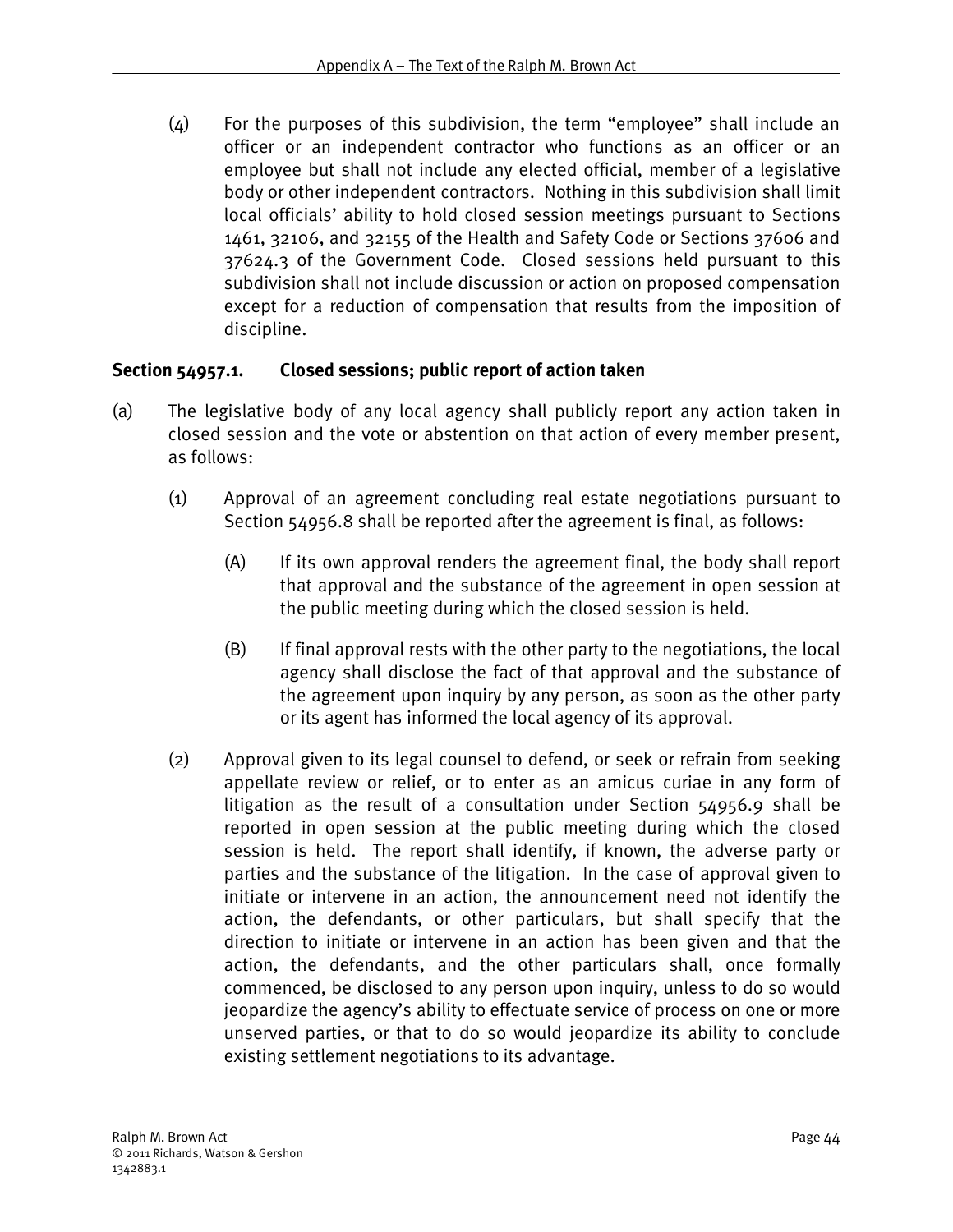- (3) Approval given to its legal counsel of a settlement of pending litigation, as defined in Section 54956.9, at any stage prior to or during a judicial or quasijudicial proceeding shall be reported after the settlement is final, as follows:
	- (A) If the legislative body accepts a settlement offer signed by the opposing party, the body shall report its acceptance and identify the substance of the agreement in open session at the public meeting during which the closed session is held.
	- (B) If final approval rests with some other party to the litigation or with the court, then as soon as the settlement becomes final, and upon inquiry by any person, the local agency shall disclose the fact of that approval, and identify the substance of the agreement.
- (4) Disposition reached as to claims discussed in closed session pursuant to Section 54956.95 shall be reported as soon as reached in a manner that identifies the name of the claimant, the name of the local agency claimed against, the substance of the claim, and any monetary amount approved for payment and agreed upon by the claimant.
- (5) Action taken to appoint, employ, dismiss, accept the resignation of, or otherwise affect the employment status of a public employee in closed session pursuant to Section 54957 shall be reported at the public meeting during which the closed session is held. Any report required by this paragraph shall identify the title of the position. The general requirement of this paragraph notwithstanding, the report of a dismissal or of the nonrenewal of an employment contract shall be deferred until the first public meeting following the exhaustion of administrative remedies, if any.
- (6) Approval of an agreement concluding labor negotiations with represented employees pursuant to Section 54957.6 shall be reported after the agreement is final and has been accepted or ratified by the other party. The report shall identify the item approved and the other party or parties to the negotiation.
- (7) Pension fund investment transaction decisions made pursuant to Section 54956.81 shall be disclosed at the first open meeting of the legislative body held after the earlier of the close of the investment transaction or the transfer of pension fund assets for the investment transaction.
- (b) Reports that are required to be made pursuant to this section may be made orally or in writing. The legislative body shall provide to any person who has submitted a written request to the legislative body within  $24$  hours of the posting of the agenda, or to any person who has made a standing request for all documentation as part of a request for notice of meetings pursuant to Section 54954.1 or 54956, if the requester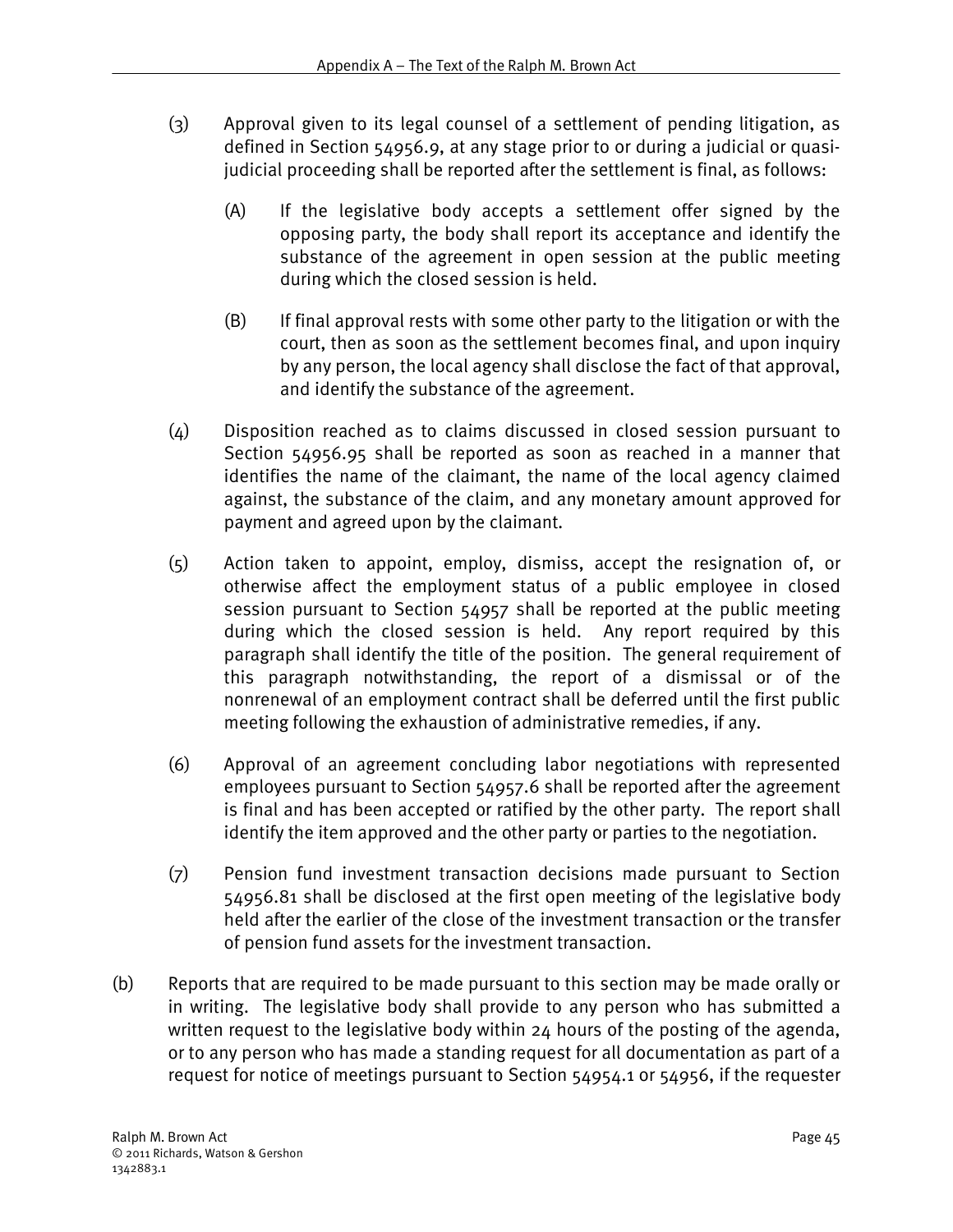is present at the time the closed session ends, copies of any contracts, settlement agreements, or other documents that were finally approved or adopted in the closed session. If the action taken results in one or more substantive amendments to the related documents requiring retyping, the documents need not be released until the retyping is completed during normal business hours, provided that the presiding officer of the legislative body or his or her designee orally summarizes the substance of the amendments for the benefit of the document requester or any other person present and requesting the information.

- (c) The documentation referred to in subdivision (b) shall be available to any person on the next business day following the meeting in which the action referred to is taken or, in the case of substantial amendments, when any necessary retyping is complete.
- (d) Nothing in this section shall be construed to require that the legislative body approve actions not otherwise subject to legislative body approval.
- (e) No action for injury to a reputational, liberty, or other personal interest may be commenced by or on behalf of any employee or former employee with respect to whom a disclosure is made by a legislative body in an effort to comply with this section.
- (f) This section is necessary to implement, and reasonably within the scope of, paragraph (1) of subdivision (b) of Section 3 of Article I of the California Constitution.

#### **Section 54957.2. Minute book record of closed sessions; inspection**

- (a) The legislative body of a local agency may, by ordinance or resolution, designate a clerk or other officer or employee of the local agency who shall then attend each closed session of the legislative body and keep and enter in a minute book a record of topics discussed and decisions made at the meeting. The minute book made pursuant to this section is not a public record subject to inspection pursuant to the California Public Records Act (Chapter 3.5 (commencing with Section 6250) of Division 7 of Title 1), and shall be kept confidential. The minute book shall be available only to members of the legislative body or, if a violation of this chapter is alleged to have occurred at a closed session, to a court of general jurisdiction wherein the local agency lies. Such minute book may, but need not, consist of a recording of the closed session.
- (b) An elected legislative body of a local agency may require that each legislative body all or a majority of whose members are appointed by or under the authority of the elected legislative body keep a minute book as prescribed under subdivision (a).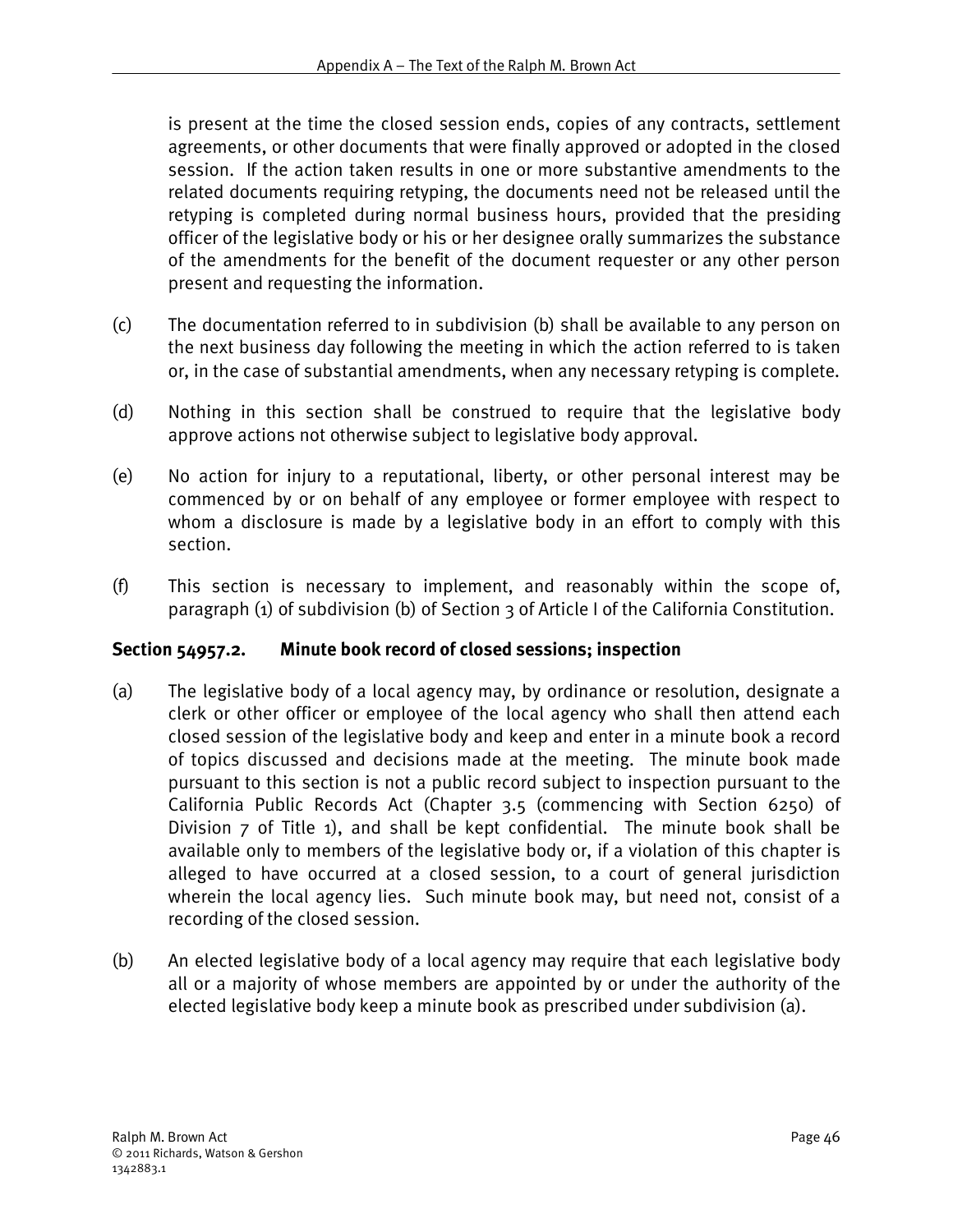#### **Section 54957.5. Agendas and other writings distributed for discussion or consideration at public meetings; public records; inspection; closed** sessions<sup>1</sup>

- (a) Notwithstanding Section 6255 or any other provisions of law, agendas of public meetings and any other writings, when distributed to all, or a majority of all, of the members of a legislative body of a local agency by any person in connection with a matter subject to discussion or consideration at an open meeting of the body, are disclosable public records under the California Public Records Act (Chapter 3.5 (commencing with Section 6250) of Division 7 of Title 1), and shall be made available upon request without delay. However, this section shall not include any writing 93 exempt from public disclosure under Section 6253.5, 6254, 6254.3, 6254.7, 6254.15, 6254.16, or 6254.22.
- $(b)$  (1) If a writing that is a public record under subdivision (a), and that relates to an agenda item for an open session of a regular meeting of the legislative body of a local agency, is distributed less than 72 hours prior to that meeting, the writing shall be made available for public inspection pursuant to paragraph (2) at the time the writing is distributed to all, or a majority of all, of the members of the body.
	- (2) A local agency shall make any writing described in paragraph (1) available for public inspection at a public office or location that the agency shall designate for this purpose. Each local agency shall list the address of this office or location on the agendas for all meetings of the legislative body of that agency. The local agency also may post the writing on the local agency's Internet Web site in a position and manner that makes it clear that the writing relates to an agenda item for an upcoming meeting.
	- (3) This subdivision shall become operative on July 1, 2008.
- (c) Writings that are public records under subdivision (a) and that are distributed during a public meeting shall be made available for public inspection at the meeting if prepared by the local agency or a member of its legislative body, or after the meeting if prepared by some other person. These writings shall be made available in appropriate alternative formats upon request by a person with a disability, as required by Section 202 of the Americans with Disabilities Act of 1990 (42 U.S.C. Sec. 12132), and the federal rules and regulations adopted in implementation thereof.
- (d) Nothing in this chapter shall be construed to prevent the legislative body of a local agency from charging a fee or deposit for a copy of a public record pursuant to Section 6253, except that no surcharge shall be imposed on persons with disabilities

<sup>&</sup>lt;sup>1</sup> See Section VIII.D of the Brown Act Handbook for a discussion of Section  $54957.5(b)$ .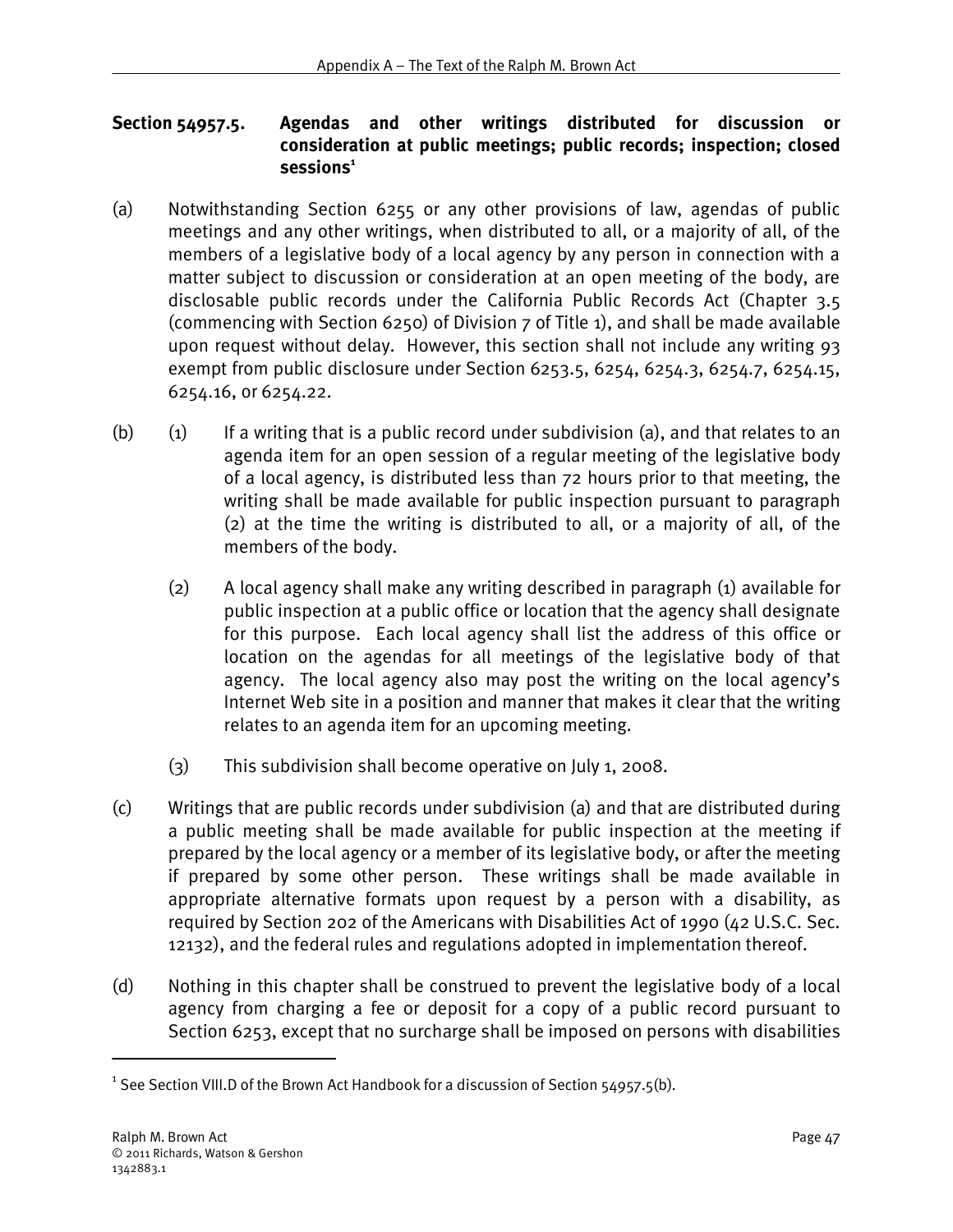in violation of Section 202 of the Americans with Disabilities Act of 1990 (42 U.S.C. Sec. 12132), and the federal rules and regulations adopted in implementation thereof.

(e) This section shall not be construed to limit or delay the public's right to inspect or obtain a copy of any record required to be disclosed under the requirements of the California Public Records Act (Chapter 3.5 (commencing with Section 6250) of Division 7 of Title 1). Nothing in this chapter shall be construed to require a legislative body of a local agency to place any paid advertisement or any other paid notice in any publication.

#### **Section 54957.6. Closed sessions; salaries, salary schedules or fringe benefits**

(a) Notwithstanding any other provision of law, a legislative body of a local agency may hold closed sessions with the local agency's designated representatives regarding the salaries, salary schedules, or compensation paid in the form of fringe benefits of its represented and unrepresented employees, and, for represented employees, any other matter within the statutorily provided scope of representation.

However, prior to the closed session, the legislative body of the local agency shall hold an open and public session in which it identifies its designated representatives.

Closed sessions of a legislative body of a local agency, as permitted in this section, shall be for the purpose of reviewing its position and instructing the local agency's designated representatives.

Closed sessions, as permitted in this section, may take place prior to and during consultations and discussions with representatives of employee organizations and unrepresented employees.

Closed sessions with the local agency's designated representative regarding the salaries, salary schedules, or compensation paid in the form of fringe benefits may include discussion of an agency's available funds and funding priorities, but only insofar as these discussions relate to providing instructions to the local agency's designated representative.

Closed sessions held pursuant to this section shall not include final action on the proposed compensation of one or more unrepresented employees.

For the purposes enumerated in this section, a legislative body of a local agency may also meet with a state conciliator who has intervened in the proceedings.

(b) For the purposes of this section, the term "employee" shall include an officer or an independent contractor who functions as an officer or an employee, but shall not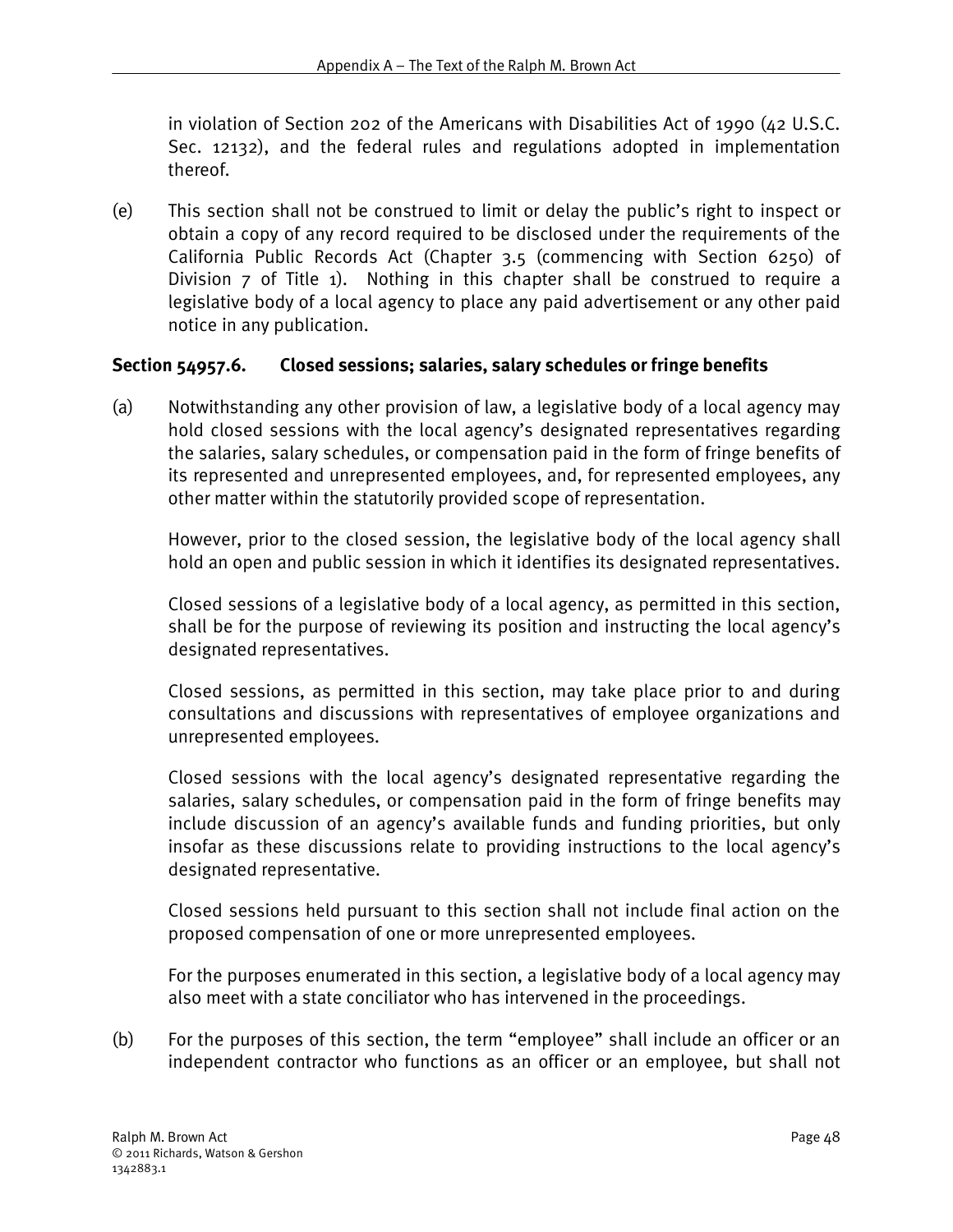include any elected official, member of a legislative body, or other independent contractors.

#### **Section 54957.7. Disclosure of items to be discussed in closed sessions**

- (a) Prior to holding any closed session, the legislative body of the local agency shall disclose, in an open meeting, the item or items to be discussed in the closed session. The disclosure may take the form of a reference to the item or items as they are listed by number or letter on the agenda. In the closed session, the legislative body may consider only those matters covered in its statement. Nothing in this section shall require or authorize a disclosure of information prohibited by state or federal law.
- (b) After any closed session, the legislative body shall reconvene into open session prior to adjournment and shall make any disclosures required by Section 54957.1 of action taken in the closed session.
- (c) The announcements required to be made in open session pursuant to this section may be made at the location announced in the agenda for the closed session, as long as the public is allowed to be present at that location for the purpose of hearing the announcements.

#### **Section 54957.8. Closed sessions; legislative body of a multijurisdictional drug law enforcement agency**

- (a) For purposes of this section, "multijurisdictional law enforcement agency" means a joint powers entity formed pursuant to Article 1 (commencing with Section 6500) of Chapter 5 of Division 7 of Title 1 that provides law enforcement services for the parties to the joint powers agreement for the purpose of investigating criminal activity involving drugs; gangs; sex crimes; firearms trafficking or felony possession of a firearm; high technology, computer, or identity theft; human trafficking; or vehicle theft.
- (b) Nothing contained in this chapter shall be construed to prevent the legislative body of a multijurisdictional law enforcement agency, or an advisory body of a multijurisdictional law enforcement agency, from holding closed sessions to discuss the case records of any ongoing criminal investigation of the multijurisdictional law enforcement agency or of any party to the joint powers agreement, to hear testimony from persons involved in the investigation, and to discuss courses of action in particular cases.

#### **Section 54957.9. Disorderly conduct of general public during meeting; clearing of room**

In the event that any meeting is willfully interrupted by a group or groups of persons so as to render the orderly conduct of such meeting unfeasible and order cannot be restored by the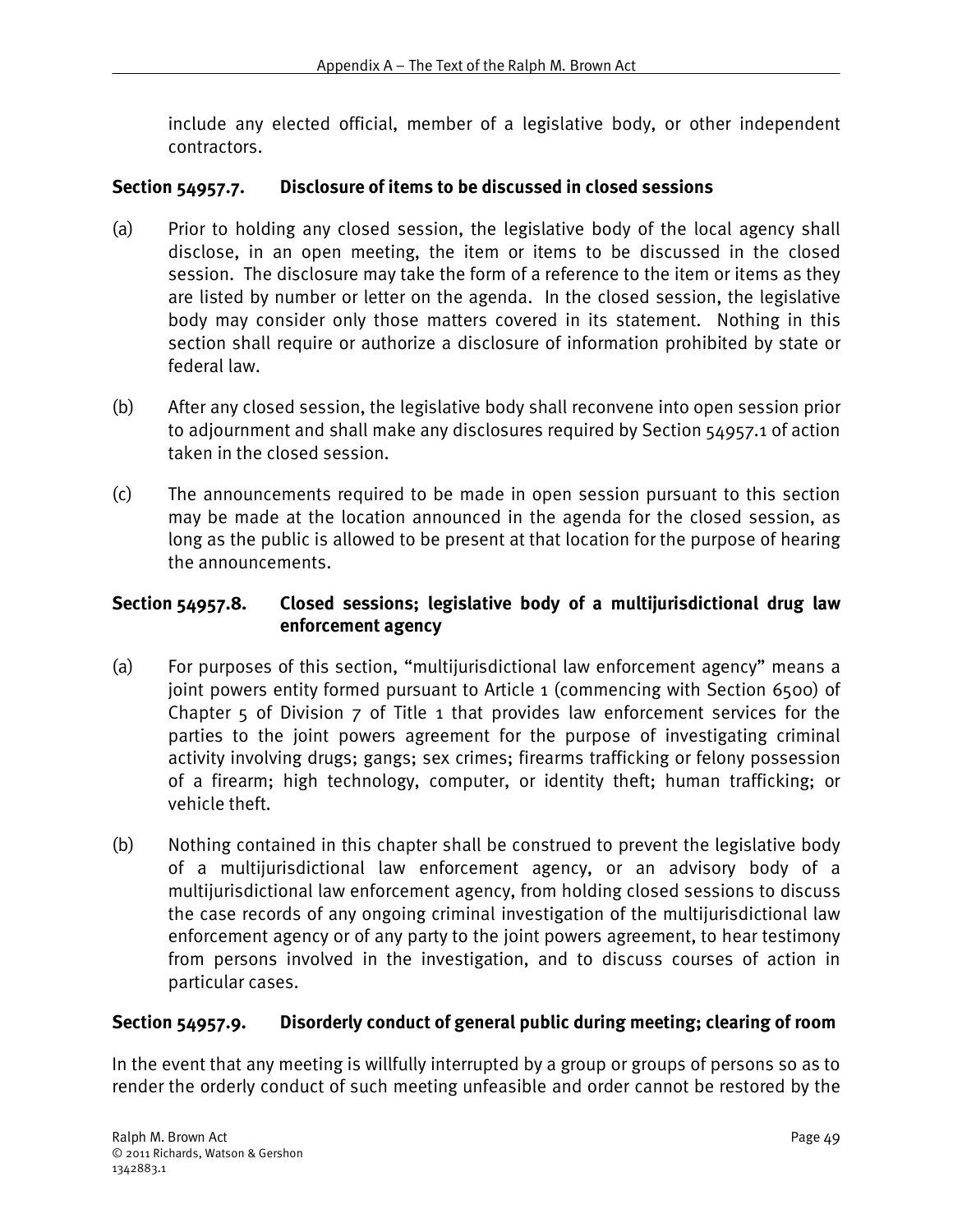removal of individuals who are willfully interrupting the meeting, the members of the legislative body conducting the meeting may order the meeting room cleared and continue in session. Only matters appearing on the agenda may be considered in such a session. Representatives of the press or other news media, except those participating in the disturbance, shall be allowed to attend any session held pursuant to this section. Nothing in this section shall prohibit the legislative body from establishing a procedure for readmitting an individual or individuals not responsible for willfully disturbing the orderly conduct of the meeting.

#### **Section 54957.10. Closed sessions; local agency employee application for early withdrawal of funds in deferred compensation plan; financial hardship**

Notwithstanding any other provision of law, a legislative body of a local agency may hold closed sessions to discuss a local agency employee's application for early withdrawal of funds in a deferred compensation plan when the application is based on financial hardship arising from an unforeseeable emergency due to illness, accident, casualty, or other extraordinary event, as specified in the deferred compensation plan.

## **Section 54958. Application of chapter**

The provisions of this chapter shall apply to the legislative body of every local agency notwithstanding the conflicting provisions of any other state law.

## **Section 54959. Penalty for unlawful meeting**

Each member of a legislative body who attends a meeting of that legislative body where action is taken in violation of any provision of this chapter, and where the member intends to deprive the public of information to which the member knows or has reason to know the public is entitled under this chapter, is guilty of a misdemeanor.

#### **Section 54960. Actions to stop or prevent violations of meeting provisions; applicability of meeting provisions; validity of rules or actions on recording closed sessions**

(a) The district attorney or any interested person may commence an action by mandamus, injunction or declaratory relief for the purpose of stopping or preventing violations or threatened violations of this chapter by members of the legislative body of a local agency or to determine the applicability of this chapter to actions or threatened future action of the legislative body, or to determine whether any rule or action by the legislative body to penalize or otherwise discourage the expression of one or more of its members is valid or invalid under the laws of this state or of the United States, or to compel the legislative body to tape record its closed sessions as hereinafter provided.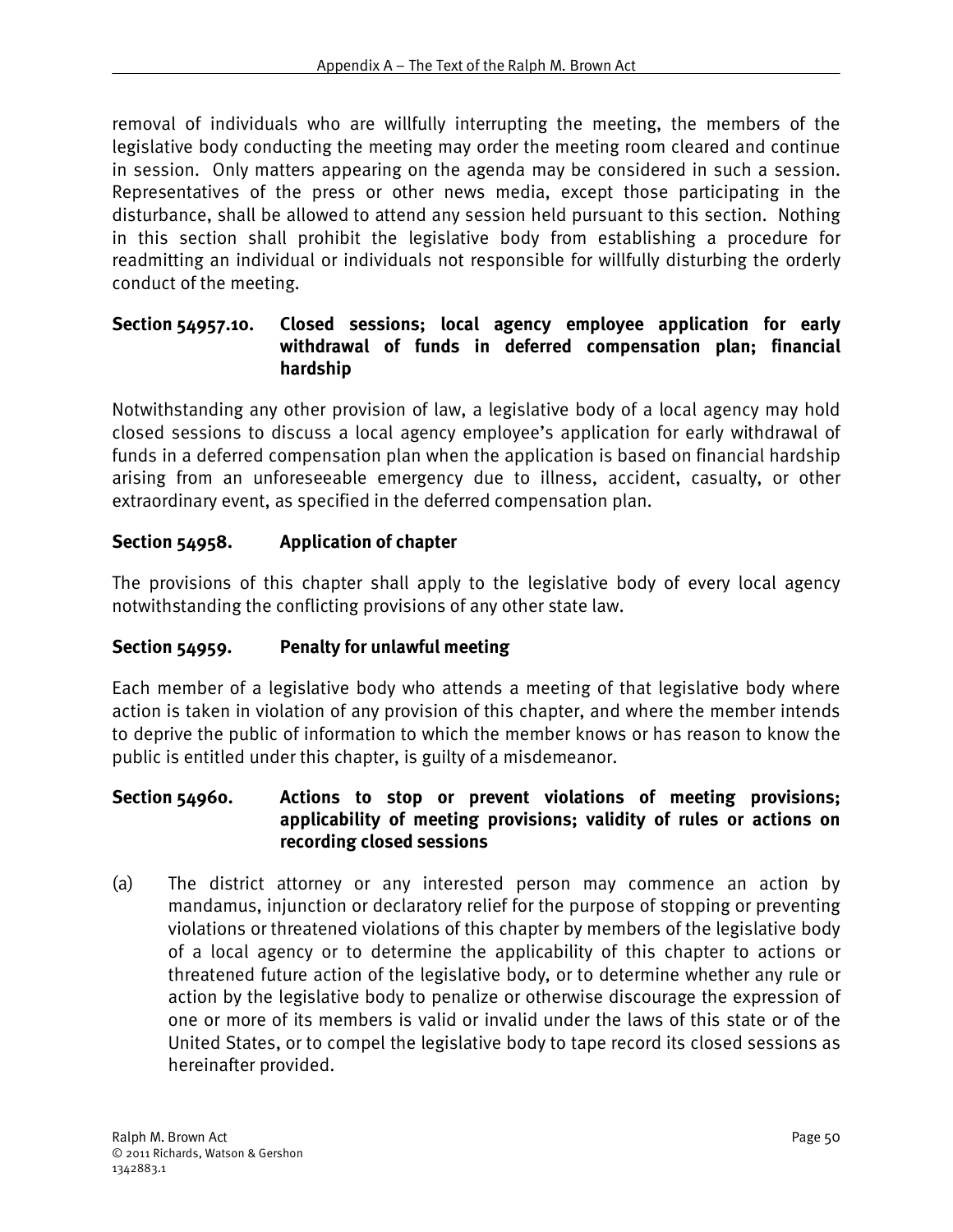- (b) The court in its discretion may, upon a judgment of a violation of Section 54956.7, 54956.8, 54956.9, 54956.95, 54957, or 54957.6, order the legislative body to tape record its closed sessions and preserve the tape recordings for the period and under the terms of security and confidentiality the court deems appropriate.
- (c) (1) Each recording so kept shall be immediately labeled with the date of the closed session recorded and the title of the clerk or other officer who shall be custodian of the recording.
	- (2) The tapes shall be subject to the following discovery procedures:
		- (A) In any case in which discovery or disclosure of the tape is sought by either the district attorney or the plaintiff in a civil action pursuant to Section 54959, 54960, or 54960.1 alleging that a violation of this chapter has occurred in a closed session which has been recorded pursuant to this section, the party seeking discovery or disclosure shall file a written notice of motion with the appropriate court with notice to the governmental agency which has custody and control of the tape recording. The notice shall be given pursuant to subdivision (b) of Section 1005 of the Code of Civil Procedure.
		- (B) The notice shall include, in addition to the items required by Section 1010 of the Code of Civil Procedure, all of the following:
			- (i) Identification of the proceeding in which discovery or disclosure is sought, the party seeking discovery or disclosure, the date and time of the meeting recorded, and the governmental agency which has custody and control of the recording.
			- (ii) An affidavit which contains specific facts indicating that a violation of the act occurred in the closed session.
	- (3) If the court, following a review of the motion, finds that there is good cause to believe that a violation has occurred, the court may review, in camera, the recording of that portion of the closed session alleged to have violated the act.
	- (4) If, following the in camera review, the court concludes that disclosure of a portion of the recording would be likely to materially assist in the resolution of the litigation alleging violation of this chapter, the court shall, in its discretion, make a certified transcript of the portion of the recording a public exhibit in the proceeding.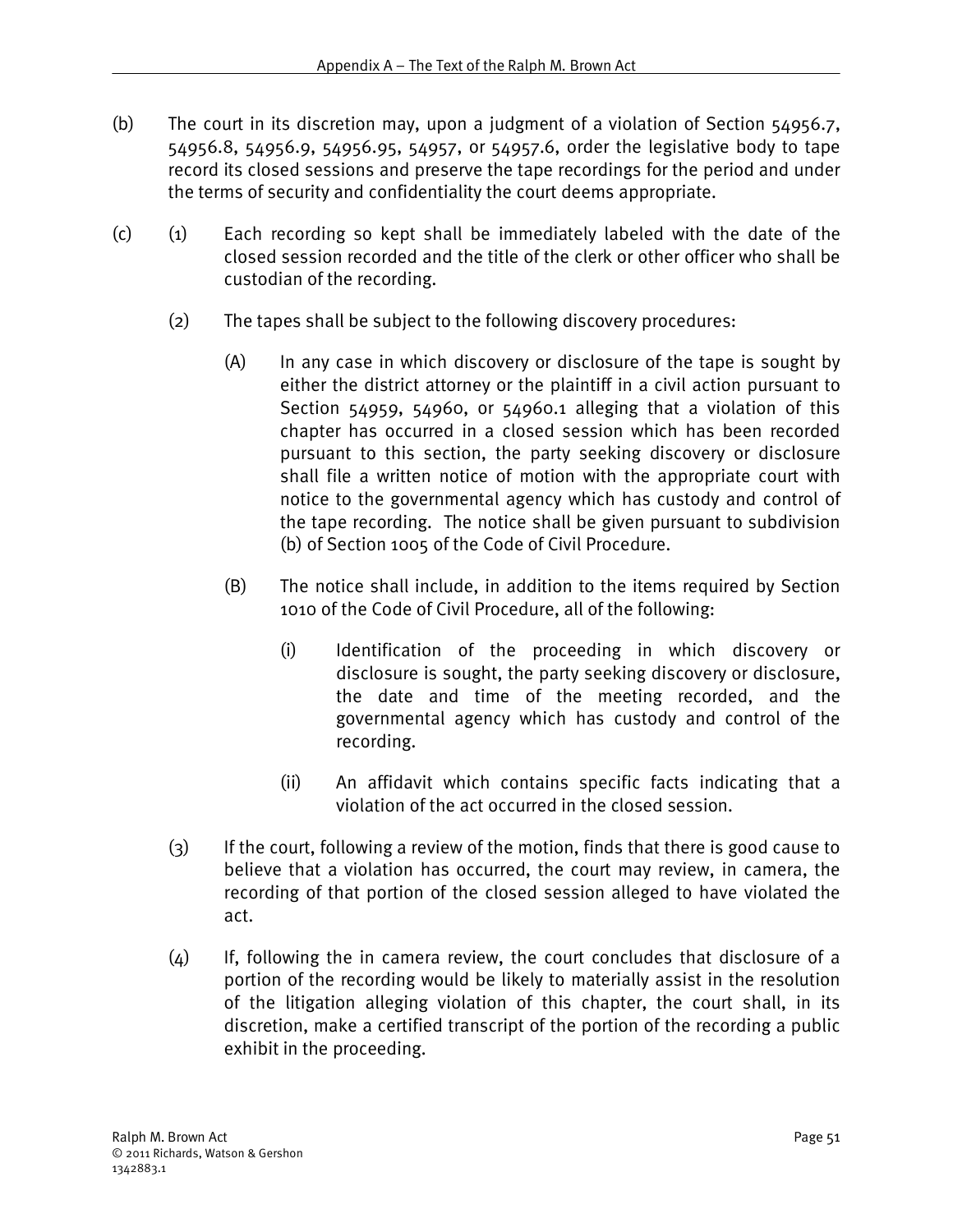(5) Nothing in this section shall permit discovery of communications which are protected by the attorney-client privilege.

#### **Section 54960.1. Unlawful action by legislative body; action for mandamus or injunction; prerequisites**

- (a) The district attorney or any interested person may commence an action by mandamus or injunction for the purpose of obtaining a judicial determination that an action taken by a legislative body of a local agency in violation of Section 54953, 54954.2, 54954.5, 54954.6, 54956, or 54956.5 is null and void under this section. Nothing in this chapter shall be construed to prevent a legislative body from curing or correcting an action challenged pursuant to this section.
- (b) Prior to any action being commenced pursuant to subdivision (a), the district attorney or interested person shall make a demand of the legislative body to cure or correct the action alleged to have been taken in violation of Section 54953, 54954.2, 54954.5, 54954.6, 54956, or 54956.5. The demand shall be in writing and clearly describe the challenged action of the legislative body and nature of the alleged violation.
- (c) (1) The written demand shall be made within 90 days from the date the action was taken unless the action was taken in an open session but in violation of Section 54954.2, in which case the written demand shall be made within 30 days from the date the action was taken.
	- (2) Within 30 days of receipt of the demand, the legislative body shall cure or correct the challenged action and inform the demanding party in writing of its actions to cure or correct or inform the demanding party in writing of its decision not to cure or correct the challenged action.
	- (3) If the legislative body takes no action within the 30-day period, the inaction shall be deemed a decision not to cure or correct the challenged action, and the 15-day period to commence the action described in subdivision (a) shall commence to run the day after the 30-day period to cure or correct expires.
	- (4) Within 15 days of receipt of the written notice of the legislative body's decision to cure or correct, or not to cure or correct, or within 15 days of the expiration of the 30-day period to cure or correct, whichever is earlier, the demanding party shall be required to commence the action pursuant to subdivision (a) or thereafter be barred from commencing the action.
- (d) An action taken that is alleged to have been taken in violation of Section 54953, 54954.2, 54954.5, 54954.6, 54956, or 54956.5 shall not be determined to be null and void if any of the following conditions exist: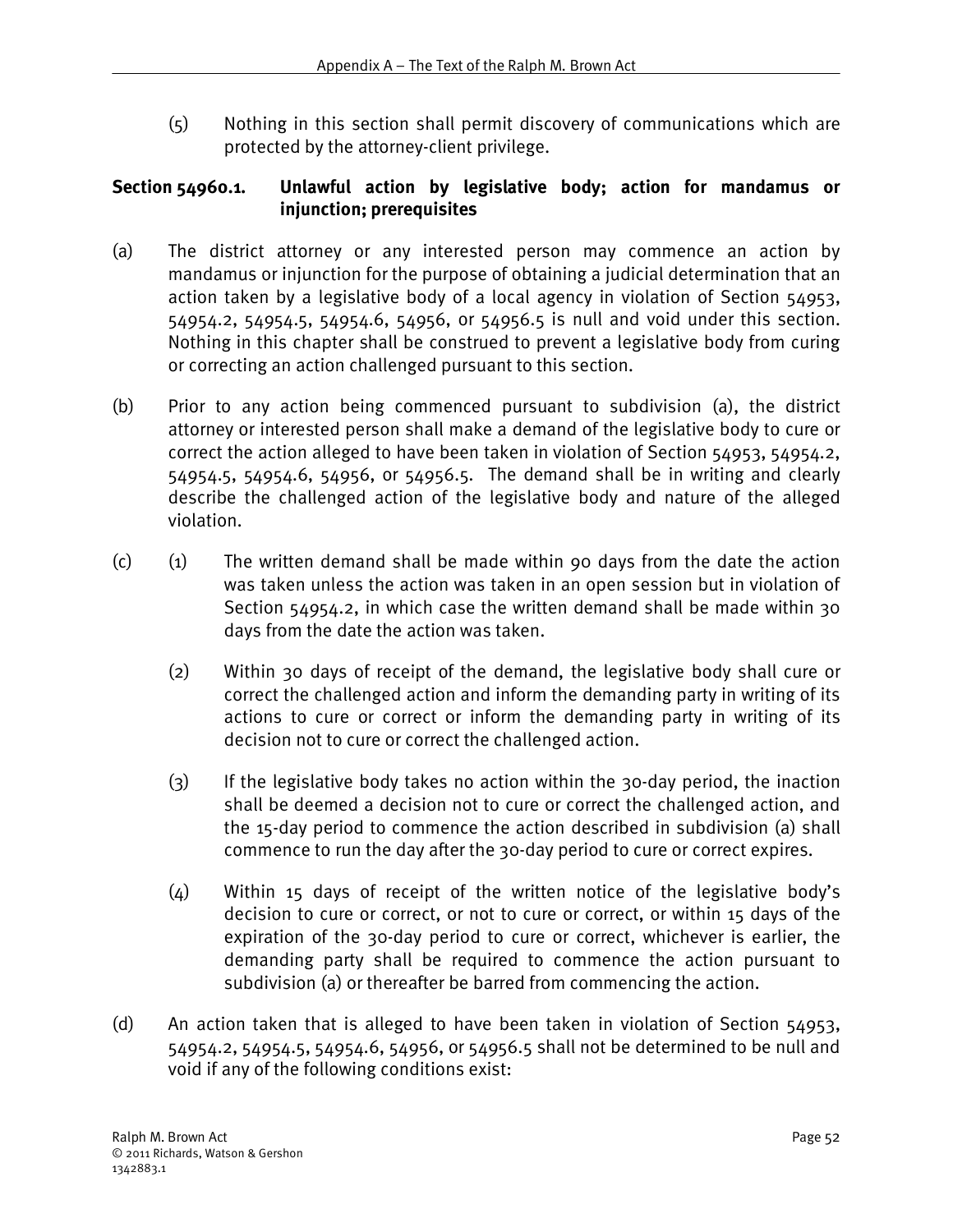- (1) The action taken was in substantial compliance with Sections 54953, 54954.2, 54954.5, 54954.6, 54956, and 54956.5.
- (2) The action taken was in connection with the sale or issuance of notes, bonds, or other evidences of indebtedness or any contract, instrument, or agreement thereto.
- (3) The action taken gave rise to a contractual obligation, including a contract let by competitive bid other than compensation for services in the form of salary or fees for professional services, upon which a party has, in good faith and without notice of a challenge to the validity of the action, detrimentally relied.
- (4) The action taken was in connection with the collection of any tax.
- (5) Any person, city, city and county, county, district, or any agency or subdivision of the state alleging noncompliance with subdivision (a) of Section 54954.2, Section 54956, or Section 54956.5, because of any defect, error, irregularity, or omission in the notice given pursuant to those provisions, had actual notice of the item of business at least 72 hours prior to the meeting at which the action was taken, if the meeting was noticed pursuant to Section 54954.2, or 24 hours prior to the meeting at which the action was taken if the meeting was noticed pursuant to Section 54956, or prior to the meeting at which the action was taken if the meeting is held pursuant to Section 54956.5.
- (e) During any action seeking a judicial determination pursuant to subdivision (a) if the court determines, pursuant to a showing by the legislative body that an action alleged to have been taken in violation of Section 54953, 54954.2, 54954.5, 54954.6, 54956, or 54956.5 has been cured or corrected by a subsequent action of the legislative body, the action filed pursuant to subdivision (a) shall be dismissed with prejudice.
- (f) The fact that a legislative body takes a subsequent action to cure or correct an action taken pursuant to this section shall not be construed or admissible as evidence of a violation of this chapter.

#### **Section 54960.5. Costs and attorney fees**

A court may award court costs and reasonable attorney fees to the plaintiff in an action brought pursuant to Section 54960 or 54960.1 where it is found that a legislative body of the local agency has violated this chapter. The costs and fees shall be paid by the local agency and shall not become a personal liability of any public officer or employee of the local agency.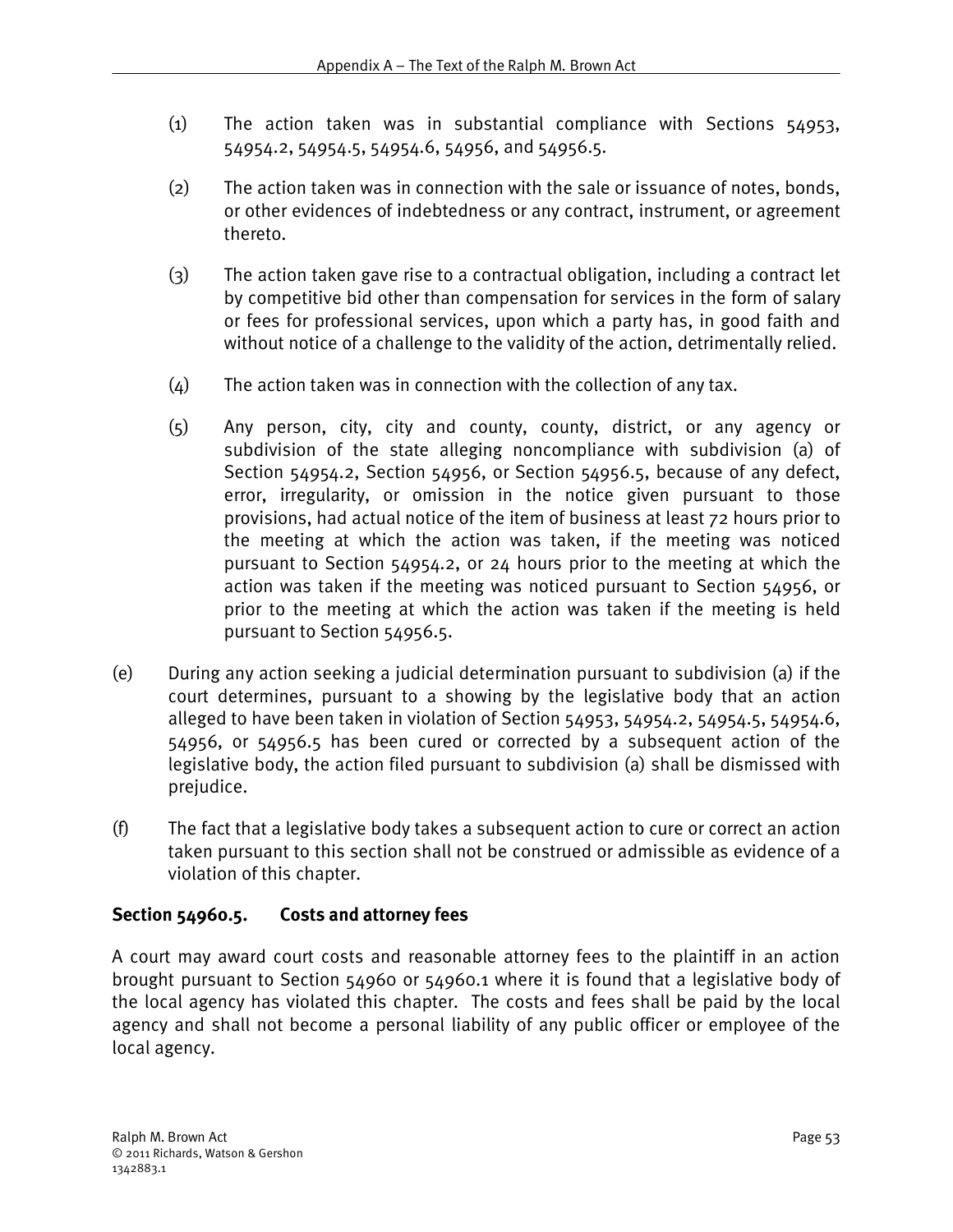A court may award court costs and reasonable attorney fees to a defendant in any action brought pursuant to Section 54960 or 54960.1 where the defendant has prevailed in a final determination of such action and the court finds that the action was clearly frivolous and totally lacking in merit.

#### **Section 54961. Meetings prohibited in facilities; grounds; identity of victims of tortious sexual conduct or child abuse**

- (a) No legislative body of a local agency shall conduct any meeting in any facility that prohibits the admittance of any person, or persons, on the basis of ancestry or any characteristic listed or defined in Section 11135, or which is inaccessible to disabled persons, or where members of the public may not be present without making a payment or purchase. This section shall apply to every local agency as defined in Section 54951.
- (b) No notice, agenda, announcement, or report required under this chapter need identify any victim or alleged victim of tortious sexual conduct or child abuse unless the identity of the person has been publicly disclosed.

## **Section 54962. Closed session by legislative body prohibited**

Except as expressly authorized by this chapter, or by Sections 1461, 1462, 32106, and 32155 of the Health and Safety Code, or by Sections 37606, 37606.1, and 37624.3 of the Government Code as they apply to hospitals, or by any provision of the Education Code pertaining to school districts and community college districts, no closed session may be held by any legislative body of any local agency.

#### **Section 54963. Confidential information acquired during an authorized closed legislative session; authorization by legislative body; remedies for violation; exceptions**

- (a) A person may not disclose confidential information that has been acquired by being present in a closed session authorized by Section 54956.7, 54956.8, 54956.86, 54956.87, 54956.9, 54957, 54957.6, 54957.8, or 54957.10 to a person not entitled to receive it, unless the legislative body authorizes disclosure of that confidential information.
- (b) For purposes of this section, "confidential information" means a communication made in a closed session that is specifically related to the basis for the legislative body of a local agency to meet lawfully in closed session under this chapter.
- (c) Violation of this section may be addressed by the use of such remedies as are currently available by law, including, but not limited to: